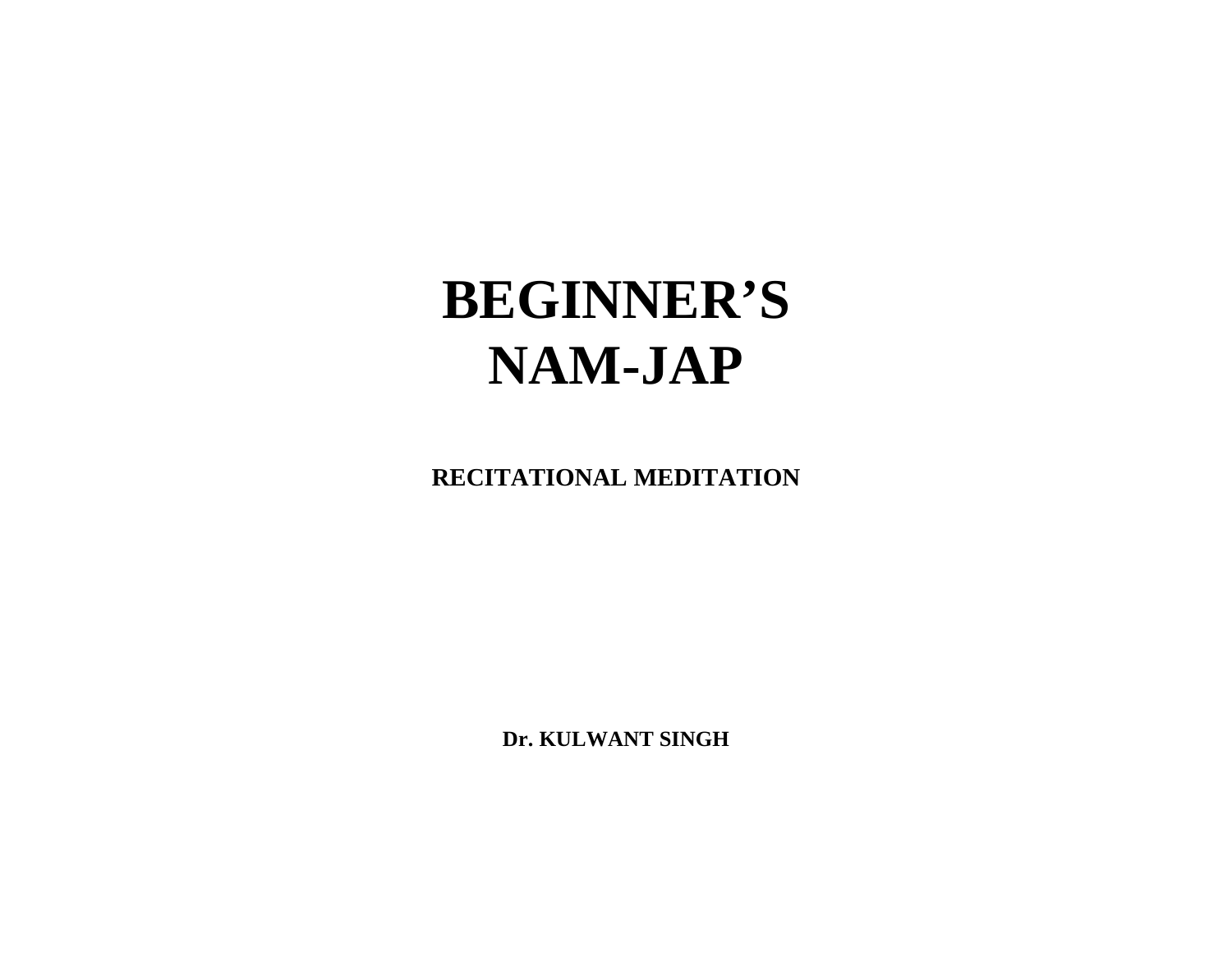# **BEGINNER'S NAM-JAP RECITATIONAL MEDITATION**

BeginersNJap.doc, MS Window 95, MS Word 97, Font size 10 points. 'Contents' as per 65 Pages on GSK Computer. Tuesday 15<sup>th</sup> Septembr 1998. **BEGINNER'S NAM-JAP** 

This book is an abbreviation of "Remembering God, which is an English version of "Way of the Saffron Cloud" and is the **practical help-book (Guide)** for recitation (Recitational Meditation: fixing the mind on Recitation) of the Name of God, particularly in the Sikh-Way. Main purpose of this book is to train the aspirant to apply his-her mind independently, to focus it on the Lord. **INFORMATION** 

**Rights of this Book.** All rights are reserved by the author Dr. Kulwant Singh Khokhar, 12502 Nightingale Drive, Chester, Virginia 23836, USA. **Published** in 1998,

**Printed by –**

**Repetitions.** Repetitions are there and these are meant to provide clarification at the spot. These save time and help to fix things in the mind.

**Conventions -** 

**Foreign Words,** not belonging to the English language have been given with a capital letter and not as a lower box letter in Italics which is a standard convention.

**Spellings,** of any non-English words may vary without changing theirmeanings, expression or sense.

**Translation of the Hymns.** It is by the author and is given in bold Italics When typing, if the translation of a single line of the original verse has extended, its second line has been started with a lower box character. If it is a couplet, both the lines of the translation commence with the upper box characters.

**He or she.** He or she, has mostly been given as he-she.

**Gender.** The book is gender-neutral, but for both He and She, a single word He might have been used.

**Ji.** In the Indian culture, Ji is used to show respect and this word has occasionally been retained.

**CONTENTS.** *Some topics have expressly been included to reply everyday questions and to provide clarifications especially to the youth in the West.* 

**SUGGESTED READING. '**Beginner's Nam-Jap' is the starting book for Recitation of the Name of God (Naam-Jaap). After this read an advanced book 'Way of the Saffron Cloud," that has original quotations in Gurmukhi script also, but if you know only English, then read 'Remembering God.'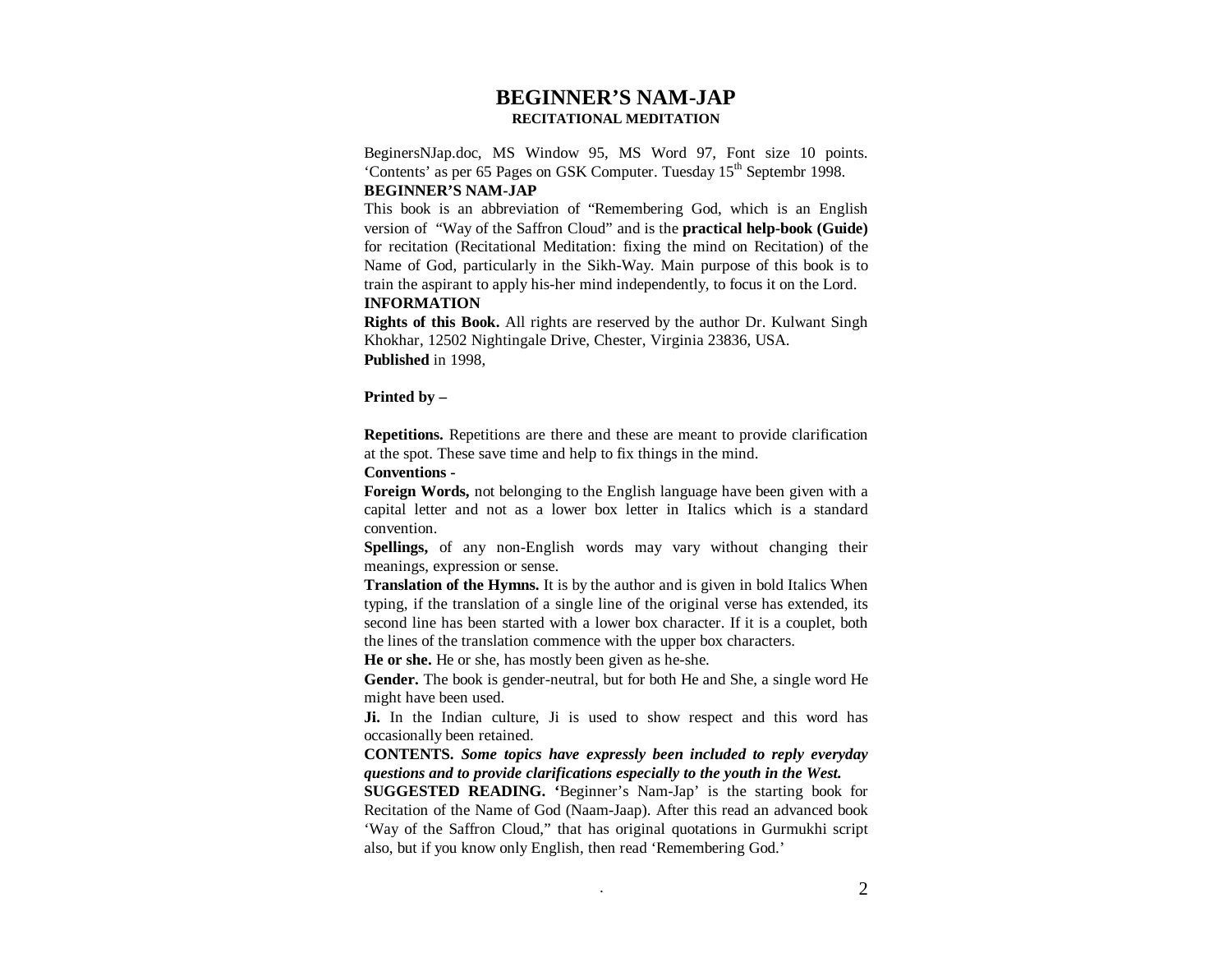# **DEDICATED TO THE CELEBRATION OF THE FIRST BIRTHDAY OF**

# **SANJIT SINGH SOKHI (1st JANUARY 1999, FRIDAY)**

 Sanjit Singh Sokhi son of Mr. Barinderpal Singh Sokhi-Mrs.Jaswinder Kaur Sokhi, Gauri-Shankar Road No.1, P.O. Jugsalai, Jamshedpur, Bihar, India.

# **ACKNOWLEDGMENTS**

I sincserely thank the Lord for blessing me with the occasion to celebrate the First Birthday of Sanjit Singh Sokhi.

I am grateful to all those who encourage my ventures to scribe down a little bit and enliven my time.

# **BOOKS BY THE AUTHOR**

Hemkunt Darshan. Wahu Wahu. Parjat. Sagar-Nad. Jiwan Marag. Mansrovar. Anhad Ki Dhun. Sobha Singh Artist. Way of the Saffron Cloud. Remembering God, and Beginner's Naam-Jaap, are awaiting publication.

# **MYSTIC CONTRIBUTORS**

This book is overflowing with the hidden contributions of the different saints, spiritually elevated and other noble persons, besides those of my revered parents and respected brothers.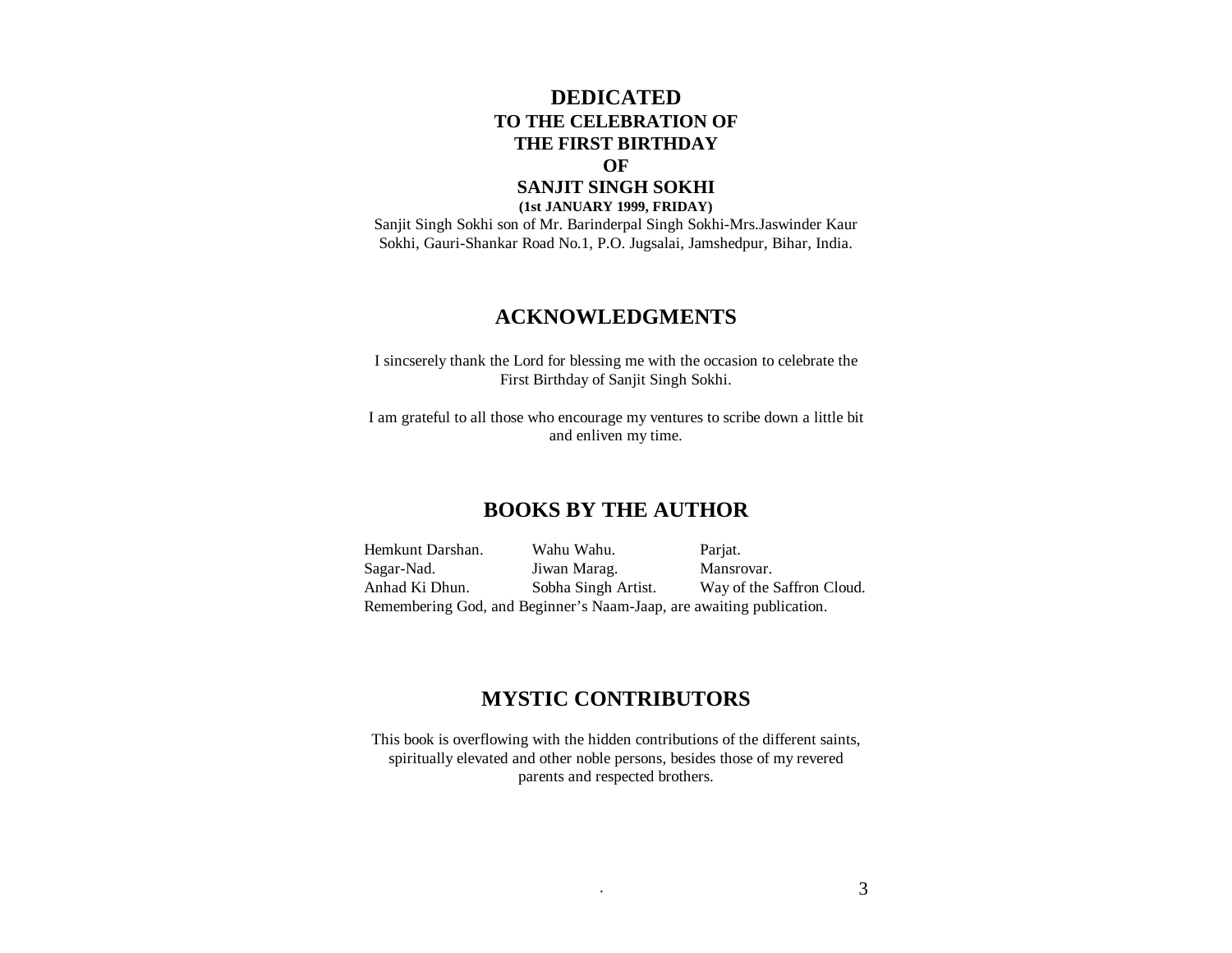# **CONTENTS**

| Page           | Subject                                                                                                                                                                                                                                                                   |
|----------------|---------------------------------------------------------------------------------------------------------------------------------------------------------------------------------------------------------------------------------------------------------------------------|
| 2              | Information About the Book.                                                                                                                                                                                                                                               |
| 3              | Dedication, Acknowledgments, Books by the Author, Mystic<br>Contributors.                                                                                                                                                                                                 |
| 4              | List of Contents.                                                                                                                                                                                                                                                         |
| 5              | About This Book - 5: Author, Aims and Objects, 6: Key to the<br>Book.                                                                                                                                                                                                     |
| 6              | To Remember God $-7$ : Is there a God?, 8: How to Remember<br>God?                                                                                                                                                                                                        |
| 11             | 10: Hallucinatios, Mind (An inset), Mind Control (An inset).<br>Recitation of the Name of God - 11: Instructions, 13: Mantars<br>(Formulas) - 14: Gur-Manter, Mool-Mantar, 15: Beej-Mantar,<br>16: Gurbani.                                                               |
| 17             | Fundamentals For Recitation - 17: Place, 18: Environment,<br>19: Time (Proper time for Recitation), Getting Up. 20: Body<br>Care, 21: Direction (To face a direction), 22: Seat, Asan (Pad<br>to sit on), 23: Cover (To cover body), Posture.                             |
| 25             | Additional Information - 25: Ethics, 29: Composure, 30:<br>Concentration, 31: Dialog, Dozing, 32: Food, 33: Glow, Mala<br>(Rosary), 34: Mid Brow Point.                                                                                                                   |
| 37             | Recitation Procedure – 37: Practices Helpful to Recitation, 39:<br>Recitation With Technique, 40: Method Adopted for Practice,<br>41: Beginner's Recitation, 42: Regular Recitation With<br>Concentration, General Concentration - Gazing, 43: Specific<br>Concentration. |
| 46             | Practice of Recitation 46: Basic Technique for the Beginners,<br>47: Prelimanary (To Recitation), 49: Compose-Relax, Prayer,<br>50: Recitation, Completion, Mala, 51: Symbol, Additions to<br>Naam.                                                                       |
| $\overline{2}$ | Winding Up Notes - 52: Concentration, 56: Distraction, Truth<br>the Naam-Jaap, 57: Notes on the Symbol, 58: Notes on<br>Recitation.                                                                                                                                       |
| 59             | Recitation (An inset).                                                                                                                                                                                                                                                    |
| 60             | Summary of Recitation.                                                                                                                                                                                                                                                    |
| 61             | Beyond Recitation – 61: Simran (Remembrance),<br>63:<br>Meditation, 64: Smad.hi, Talking to God, God Realization.                                                                                                                                                         |
| 65             | My Dear Sanjit Singh Sokhi.                                                                                                                                                                                                                                               |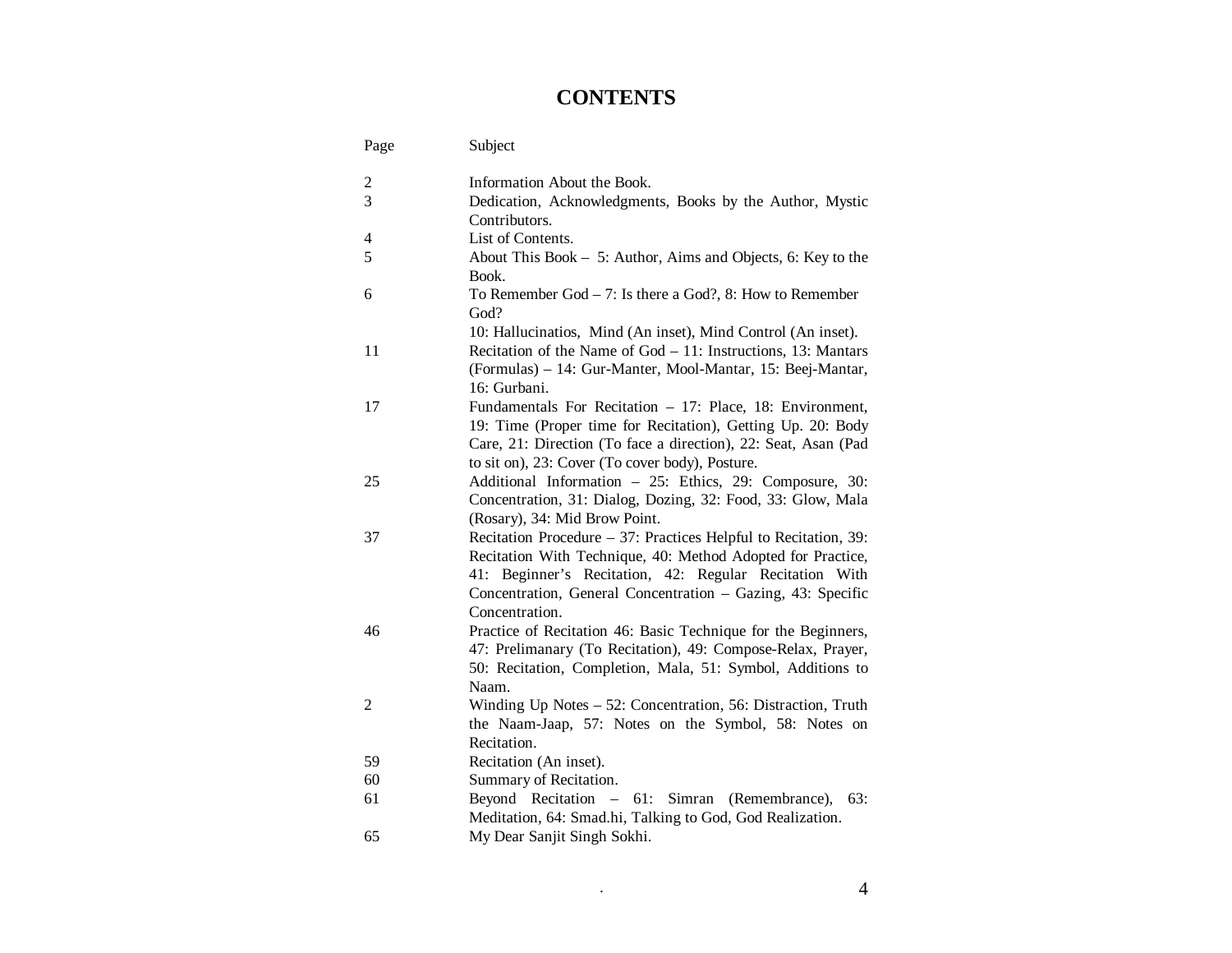# **ABOUT THIS BOOK**

# **AUTHOR**

 Dr. Kulwant Singh Khokhar, was born at Lalamusa, in district Gujrat, India (Now in Pakistan), on 6th October 1923, Friday, to his mother Mrs. Isar Kaur and father Mr. Mela Singh. His father was a senior officer in the Northwestern Railway (N.W.R).

 He did his High School and Graduation from Lahore. In 1947, soon after the partition of India, he joined Arya Medical School, Ludhiana and after that, completed his M.B.B.S. (1954), D.O.M.S., and M.S., from the Government Medical College, Amritsar, Punjab.

 In 1948, he was married to Mrs. Bhagwant Kaur daughter of Sardar Sahib Sohan Singh Sokhi and Mrs. Narain Kaur, Jamshedpur, Bihar, India. Out of their children, three are medical doctors and the youngest has chosen the Automobile line. Presently (1998), all of them are settled at Chester, Virginia, in the USA.

 He joined the Punjab Medical Service after doing his M.B.B.S. Later, he was taken into the P.C.M.S. Cadre. But soon, he started his own medical practice at Cinema Road, Batala (Gurdaspur, Punjab) in November 1959.

 In 1985, he and his wife visited Europe, Canada and the States, for the first time. In 1988, they migrated to the United States of America. In October 1994, he and his wife became Citizens of the United States of America. He will be 77 on  $6<sup>th</sup>$  October 1998.

 Spirituality is his subject of choice. His grand father Mr. Boora Mall was known as a Bhagat (Saint). His parents, the practicing Sikhs, influenced him right from his childhood. He learnt the art of meditation and Naam-Jaap, at the feet of various saints and spiritually evolved persons.

(Adopted from the writing by Mr. Ajit Singh Khokhar, Retired Railway Officer)

### **AIM AND OBJECT**

 Any way which is difficult to understand and hard to follow is not the ideal spiritual way. We need simple, understandable and practical things. We will try to walk together on this path in easy but steady steps and in a comfortable way, stage by stage, to the higher levels of realization of the "Union with God." No one from outside can give us anything and whatever we have to get, will come from within, by our own efforts and the help of God. At the most, we can have some guidance from others. We will have to work sincerely and honestly to become worthy of His Grace.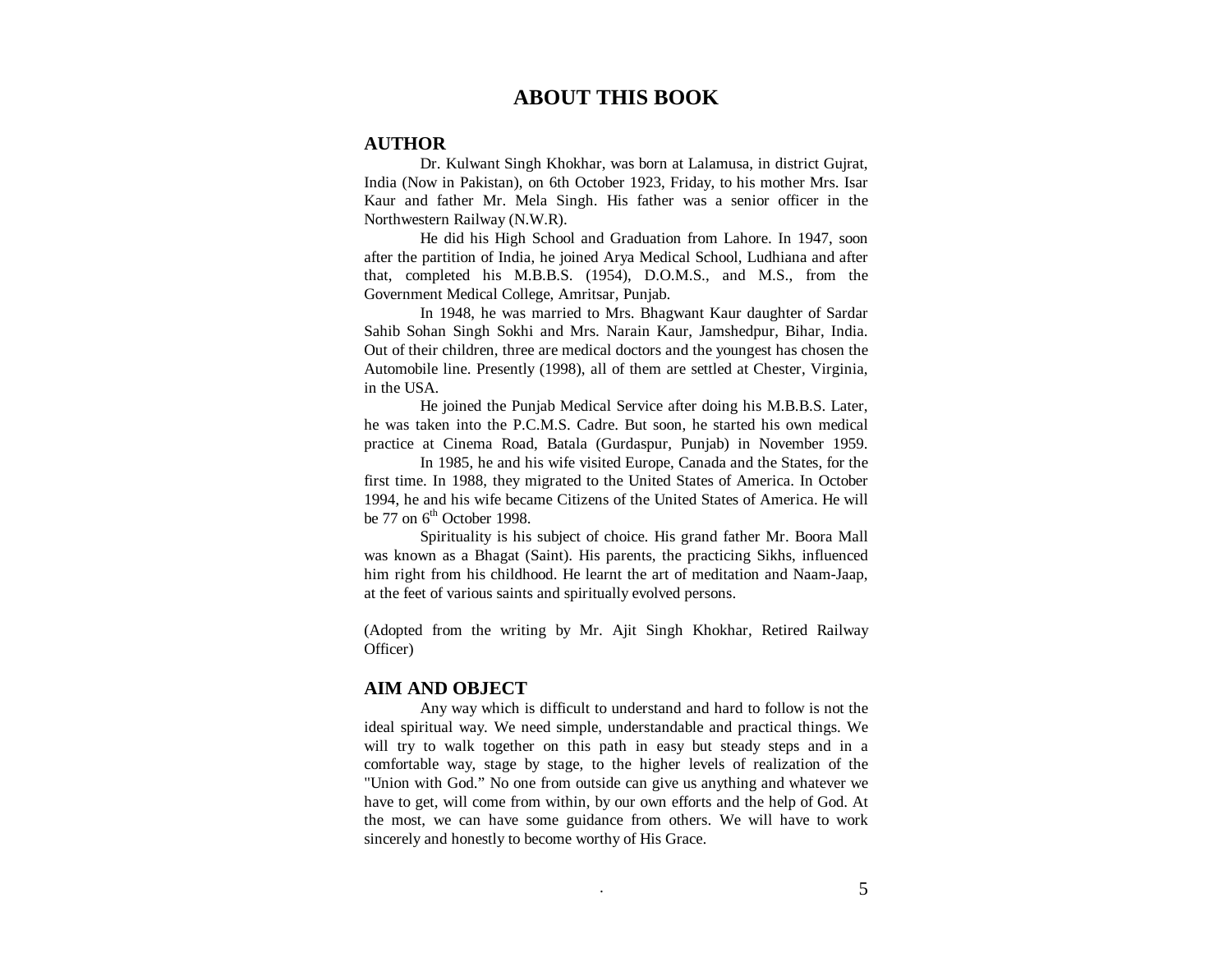We will have nothing to contradict and may pick up a useful thing we come across anywhere, leave the rest and keep moving on our own way. Our approach will not be negative and will always have the positive attitude: High morale.

# **KEY TO THE BOOK**

# **QUOTATIONS**

 **Source Book.** Name of the book from which a quotation comes, has been given in the beginning of the reference. For Sri Guru Granth Sahib (The Sikh Holy Book. Sri, is like Sir), it is SGGS or GGS. Any quotation with nothing tagged to it means this is from Sri Guru Granth Sahib. The reference has three columns –

**Column one** = Author. Numericals in the first column denote the number of the sequence of the Guru in the order of his Guru-ship. For the authors other than the Gurus, their names have been given.

**Column two =** Page number is given here.

**Column three =** It is for the line number, counting actual lines from the top on that page.

**The Sikhs have ten Gurus.** The Hymns in the Holy Book of Sikhs "Sri Guru Granth Sahib," were composed by some saints and the following six Gurus -

1st - Guru Nanak Dev., 2nd - Guru Angad Dev, 3rd - Guru Amar Das, 4th - Guru Ram Das, 5th - Guru Arjun Dev, 9th - Guru Teg Bahadur.

To their compositions, in place of their names, respectively 1, 2, 3, 4, 5, 9, is prefixed.

**Tenth Guru Gobind Singh** did not include his writings in the Holy Book. His collections are in Dassam Granth - Book of the Tenth Master. To his compositions "10" is added.

**Sri Guru Granth Sahib**, The Holy Book of Sikhs. It has been standardized in the recent past to have a universally fixed number of 1430 pages and on one completely written (Full) page, there are 19 lines counted from above downward. Sri Guru Granth Sahib in two volumes, published by Sharomani Gurdwara Parbandhak Committee, Amartsar, has been adopted for tagging the references to the quotations from this Holy Book.

**Quotations.** The English translation of the quotations by the author, is a broad transliteration to make it simple to grasp the essence.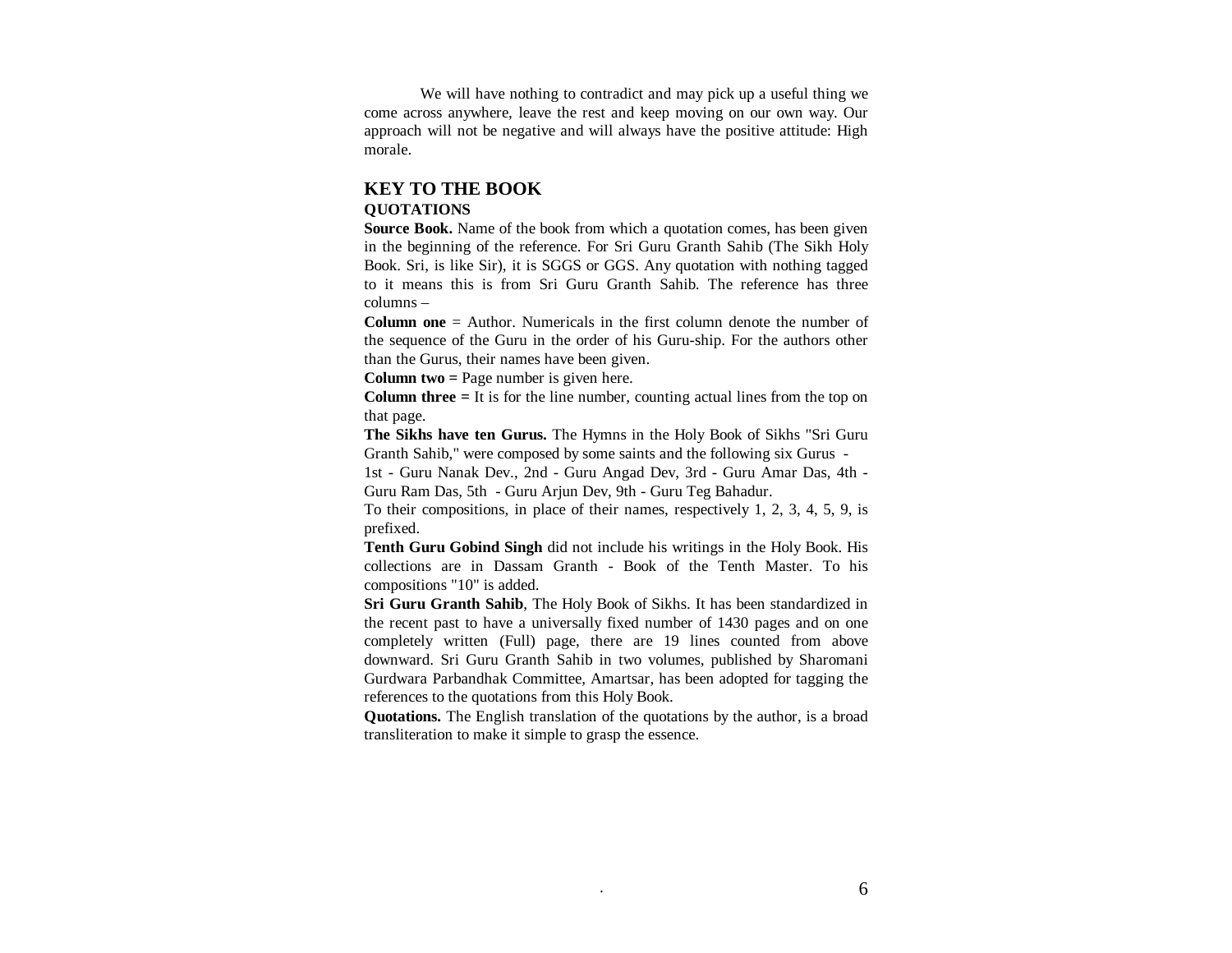# **TO REMEMBER GOD**

### **IS THERE A GOD?**

 God is or not, is not the question and the governing factor is, you have faith in Him or not! If you have faith, then He is a Reality. If no faith, then He does not exist for you. This is the field of spirituality and in this, every thing follows the faith. Every prophet said, "He is the Truth." After all, they did not tell the whole world what was not the Truth.

In every day science, many things cannot be heard, seen, smelt, tasted, or touched and we prove them by indirect methods. Scientists worked with obsession like mad to find those things. The same should be true of the search for God. Ask the Masters of the spiritual science about the truth. You do ask other scientists, believe them, read their experiences and do experiments to practically verify their work. The same way, labor here, too. You will have to be serious and sincere to experiment honestly. Work on this and find out the facts, or have faith in what the Gurus and the saints say.

Yes, He is. Can you prove He is not? He is beyond our comprehension and understanding. What Guru Nanak Dev ji tells, from that we conclude that though nothing is without God, yet He is not a material entity. We cannot see, touch and prove Him in any direct way. Guru Nanak Dev ji says –

> *God is One, all pervading, all powerful, an Eternal Truth, the Creator, keeps every thing under His own discipline, unbound by time, out of incarnation and created by His Own Self (Will). One realizes this by His grace. (Transliteration of the Mool-Mantar: Basic Formula). GGS, 1-1- 1*

The Fifth Guru further clarifies -

 *The Lord is formless, not made of five elements and is Eternal. 5-816-10* 

God is formless, not made of elements, eternal and self-created. What can conform to this description? *Any such thing does not exist except God and so, there is none else equal to Him.* This is the reason we cannot comprehend Him. He is "Every-Thing" and all that is "Nothing," is Maya (Mundane). A God oriented person, with His Benevolence, beholds Him with his Third Eye (True Knowledge) –

> *Nanak, these eyes do not have that vision (To see God). It is through True Guru that the mystic-eye (Third eye, knowledge) gets opened (To behold the Lord). 3-922-7*

Not this physical but the "Divine-Eye" (Brahm-Gian: Knowledge of the Lord) sees God –

 *Nanak, the eyes that see the Lord are different! 5-577-13/5-1100-1*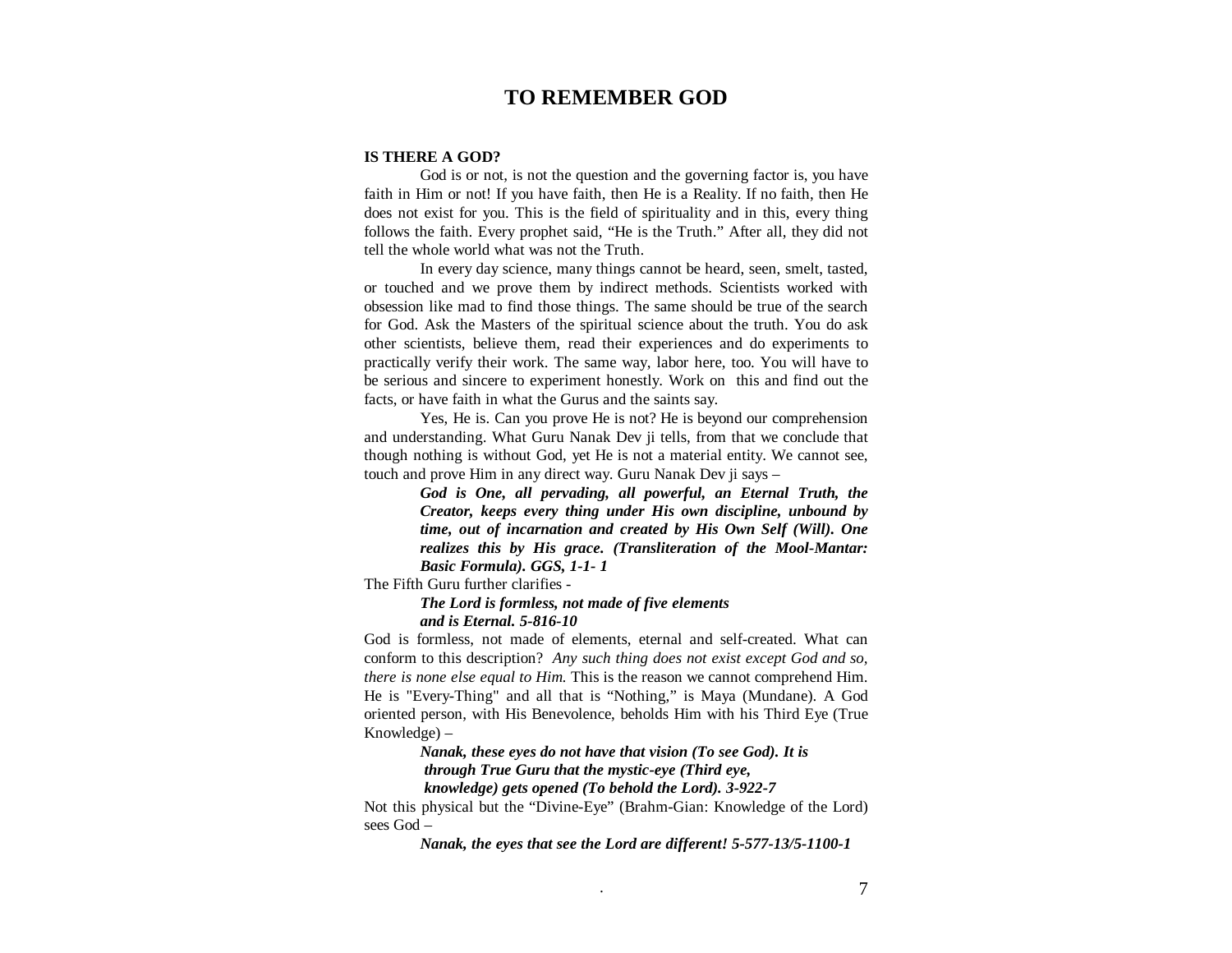God orientation and True Knowledge come by contemplating (Meditating) on God and through intense recitation of His Name (Naam-Jaap). When, once the Lord is seen (Realized), the seeker beholds Him everywhere, in every thing (Every thing becomes the manifestation of God). For him the Maya (Mundane: the world) is no more, God and only God exists and nothing else –

### *He is, if someone can see. And then, only He will be there and the world will be gone. Kabir-342-17*

Someone equal to Him can know and tell us about the Lord, but there is none other like Him -

### *None can tell any thing about God, because*

#### *there is none other equal to Him to know this. 5-294-17*

 Many times we experience a feeling that the events are preplanned and there is some superpower controlling every thing, but when none can show God to us, we depend only on His Mercy for His realization. The Guru tells us the way to deserve His kindness and it is to do the Naam-Jaap (Reciting His Name) –

# *Hail the Satguru (True Guru) by whose grace I took up remembering the Lord.*

### *And by its virtue, I realized Him from within my own self(Due to the True-Knowledge). 1-149-6*

With your devoted effort, what you consider "Nothing" will materialize and become "Every-Thing." On realizing the Great Truth, you will get appeased and your questions will come to an end.

Life is "God Factor," God resides in us and we have to find (Realize) Him from within, with our Brahm-Gian (Awakening – True-Knowledge) which comes through the Grace of the Guru and Waheguru, Sat-Sangat (Company of the holy persons), recitation of Gurbani (Scriptures - treasure of the knowledge about God) and Naam-Jaap: the recitation of His Name -

# *Listen to the truth about saints,*

*They say what they behold! 5-894-8.* 

Have faith, search and get that you want!

### **HOW TO REMEMBER GOD?**

 I requested, "Sir, how should I recite the Name of the merciful God?" Guru ji instructed -

> *Mentally remember God and verbally recite His Name. Visually behold Him and aurally listen to the recitation of His Name.5-517-14*

*Nanak is in Your appreciation and begs for the boon of Your Name: hearing with ears Your praise, seeing You with eyes, with tongue saying Your qualities. 5-988-7*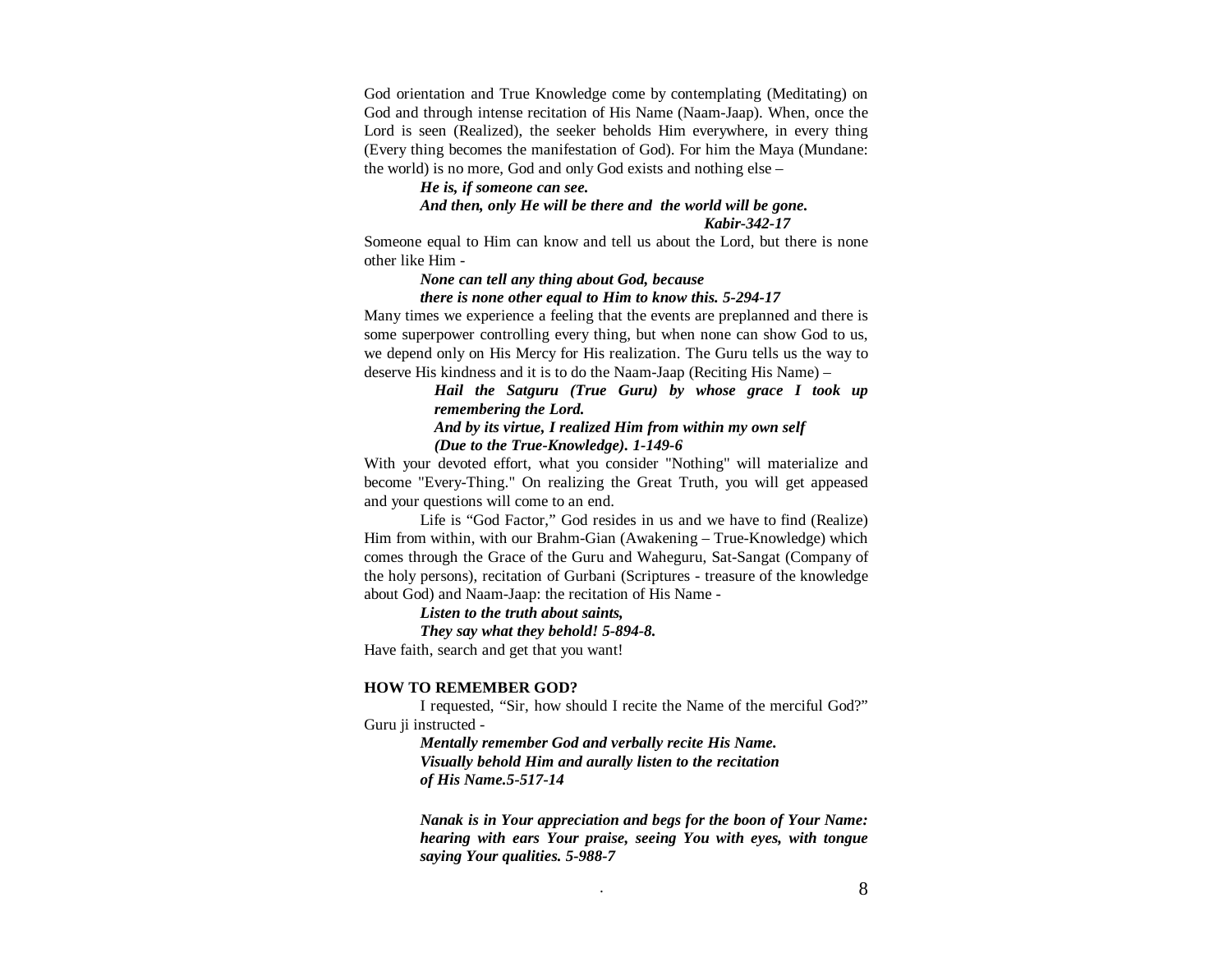*In the mind, recite His Name. Fix eyes (Third eye) on Him. With ears listen to the Narration about Him. With feet, go to the Master. With tongue, praise the Lord. 5-1204-19* 

*Blessed are the feet if these take me to you. Blessed is the head if it bows at your feet. The mouth (Tongue) is blessed if it sings your praise. Blessed is the mind if it takes to your refuge. 5-964-6* Bhagat Ravidaas ji added -

*With the mind remember the Lord. With the eyes keep him in your view (See). Keep the ears filled with the Hymns of His praise. Make the heart (Mind) a bee (Seeker). Keep bowing to the Master.* 

*With tongue repeat His Name. Ravidas-694-10* 

I learnt from my revered Masters that the recitation of the Name of God should be done by thought and deed. Not only we have to keep God in the mind, our each and every body part should act in a God oriented way – Kirat Karo, Vand Chhako, Naam Japo (Honest avocation, sharing, Naam-Jaap). This "Trident" has to be the guide of life.

We have to remember God and make best use of the early morning calm hours to focus our minds on Him. But, must we do it? Yes, the Guru says so and we have full faith in what he dictates –

 *O my friend, do the Naam-Jaap. 4-366-16* 

In the lines following the above stanza, Guru ji says –

*He has with him none other than His Name and he got it through great good luck by his orientation to the Guru (Pause) He cannot survive without His Name. One attains Hari (The Lord) through good fortune by becoming a Gurmukh (Guru-oriented). A person without the Naam blackens his face by getting attached to the Maya (Becoming worldly). Futile (Purposeless, loathsome) is his life without the Naam. Greatest of great the Lord is obtained through great destiny. Nanak, by dependence on (Following) the Guru, one is blessed with the Naam by him.* 

It is very tough to give time to the spiritual aspect of life. To begin with, we will have to force our minds to settle down for it. Very gradually, we will start adjusting with it. A time will come when it will become our habit to devote time to such pursuits. Only then, we will become eager to recite the scriptures and to remember God. To adopt this path, we have to apply great pressure to begin with (Hat:h - persistence), unless we have an environment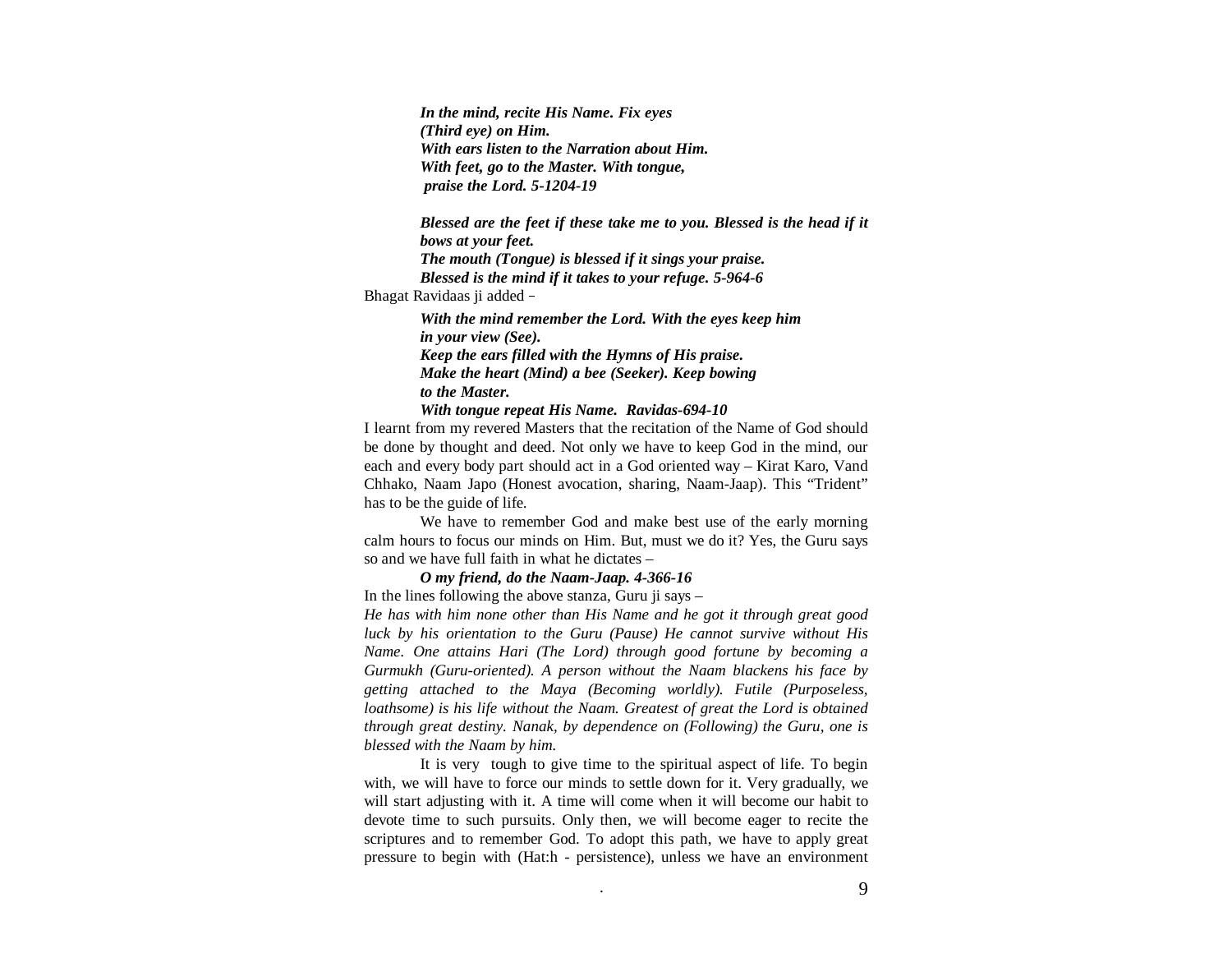from the beginning to gradually develop in us a love for it. Here lies the importance of Sangat: company of the God oriented people. This acts as a support group to encourage the development of the love for God. By continuing practice, we become God oriented i.e. it goes into our Sehj (Effortless state, equipoise). It becomes our habit. Once the habit gets set, it is very hard to break it. Herein lies the value of instructions to the children right from the beginning. It does not matter if that opportunity is lost, a habit can be formed at any age by a strong will and maximum exposure through persistence in the practice, appropriate company (Sangat), right guidance and suitable literature. Children need to be exposed to the maximum to the practices of the faith.

Through the instructions of the Gurus, we come to believe that the life is to evolve and we do it by repeating the Name of God. Repeated recitation of His Name fixes Him into our subconscious, may be at least partly through the process of self-hypnosis or autosuggestion. Once we are set on Him, we will do good and nothing but good. Hypnotism, self-hypnosis or any thing else, does not make any difference: by whatever method, God should settle in the mind.

### **HALLUCINATIONS -**

We have to be aware that we are not hallucinating under the effect of some medicine, drug, fatigue, or due to abnormal mental or physical health (State). The visions are a truth and healthy mind is needed to have these. Hallucinating person will have other mental symptoms, too. Hallucination is sensory experience of something that does not exist. It is false notion of something – an illusion or delusion. A person with mental derangement may as well, have memory and personality defects, social problems and abnormality of behavior etc. Such a person may cook up stories and build up phantoms believing them to be true. To befool and entice people, hypocrites and crooks may tell incidences which never happened.

### **MIND**

#### (An Inset)

An attainment of life is to control the mind. If you cannot do it, hand it (mind) over to the Guru and God. Dissociate from your mind and it will become weak to die its own death. Pay heed to it and it will not leave you till you are gone. More you try to appease it, thirstier it becomes.

### **MIND CONTROL**

Find some time every day to study your thoughts, understand them by tracing them back to their sources, and correct the sources to stop the unwanted thoughts. If at all those thoughts arise again, reject them and shove them aside.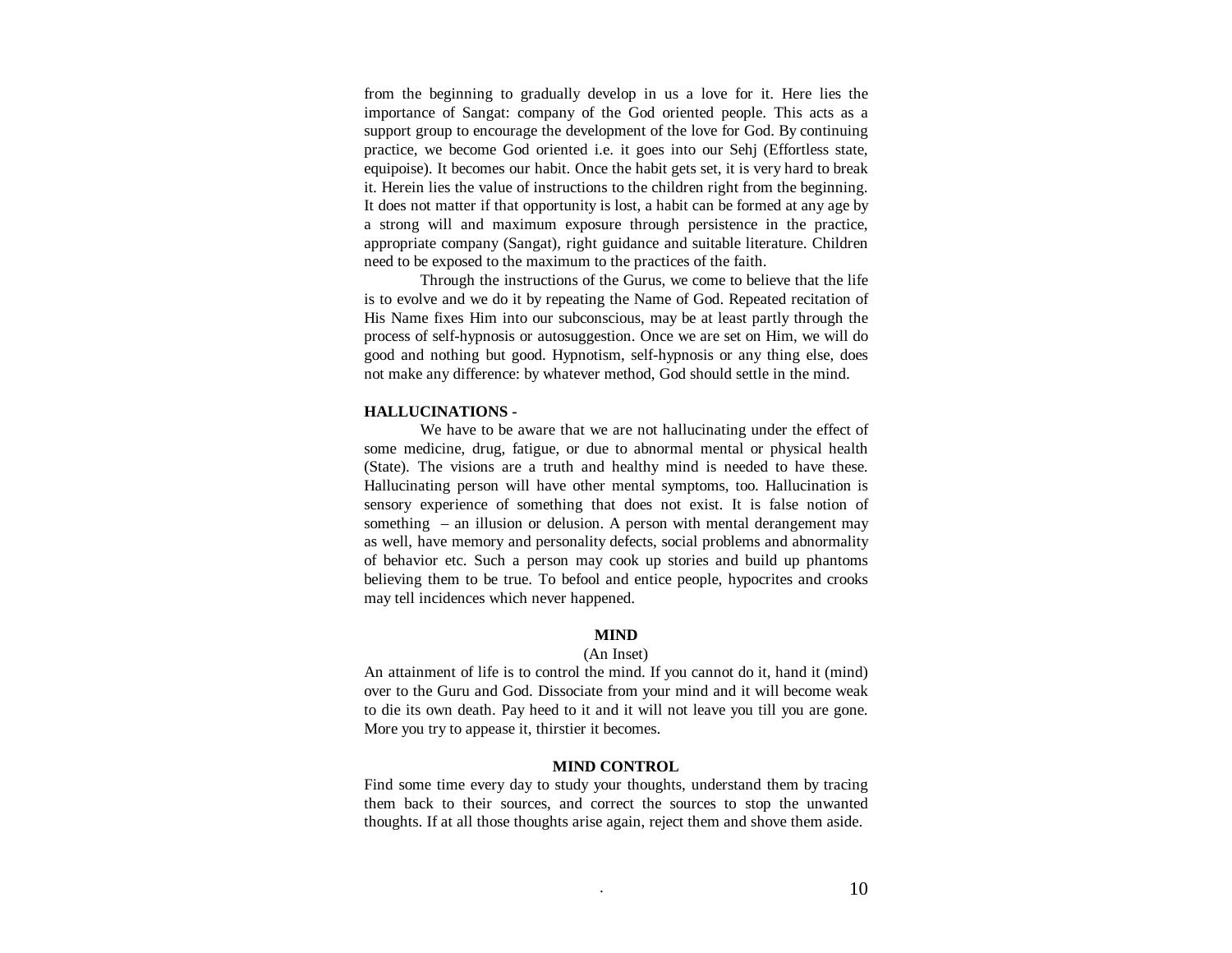# **RECITATION OF THE NAME OF GOD (NAAM JAAP)**

Naam – Name of God. Jaap – Recitation, saying it again and again. Naam-Jaap – Repeated recitation of the Name of God. Recitation - It will mean the recitation of the Name of God.

Naam is the Name and Jaap means recitation. It is Recitation of the Name of God. Practice of the Naam-Jaap is the highest human virtue. It is panacea for getting the peace of mind and realization of the Real Self (God factor). Any one with a few adjustments required by his faith can use this writeup (Technique) for his spiritual practice and evolution. It will bring about development of virtues and elimination of vices i.e. prepare to enter the higher domains of the subconscious to realize the Self (God factor in the self and creation).

### **INTRODUCTION**

Repetition of the Name of God may simply be called "Jaap." Naam-Jaap should be the primary thing for every one to do. Routine prayer (Nit-Nem) and recitation of Scriptures (Gurbani) are not less important. In the Sikh Faith the Name for God is "Waheguru" (The Wonderful Lord!). For a Sikh, only the repetition of the word Waheguru, done in any way and nothing else, is the Recitation (Naam-Jaap). For others, the Names of God in their faiths mean the same thing.

Thinking about the meanings of the word Waheguru **(**the Lord), will not be the Naam-Jaap. It will become contemplation on the characteristics of the Word Waheguru (God) i.e. Meditation on Him, but not the Naam-Jaap. Of course, when reciting His Name, the knowledge about the word Waheguru and the Lord himself, will always be there in the background of the mind. Recitation of the Word Waheguru will be the Pure Recitation (Naam-Jaap) and will become modified if we will add any thing to it (To the Word Waheguru). It will be justified to call a modified one just a Jaap and not the Naam-Jaap, whether you have added a stanza, couplet, or a part of it from Gurbani, or these may be your words. If these are our own words, it means we are doing the Jaap of "Kachi-Bani" (Kachi = Fake. Bani = Hymns. Not the Guru`s Words, but our own) and this is absolutely not desirable.

We should say the words or the lines of invocation (Request, or thanks), may be these are from Gurbani or our own, before after or at any time during Recitation (Jaap) for a few times only, but should not make these a part of the Jaap by adding these to the Mantar (Formula for the Jaap). We can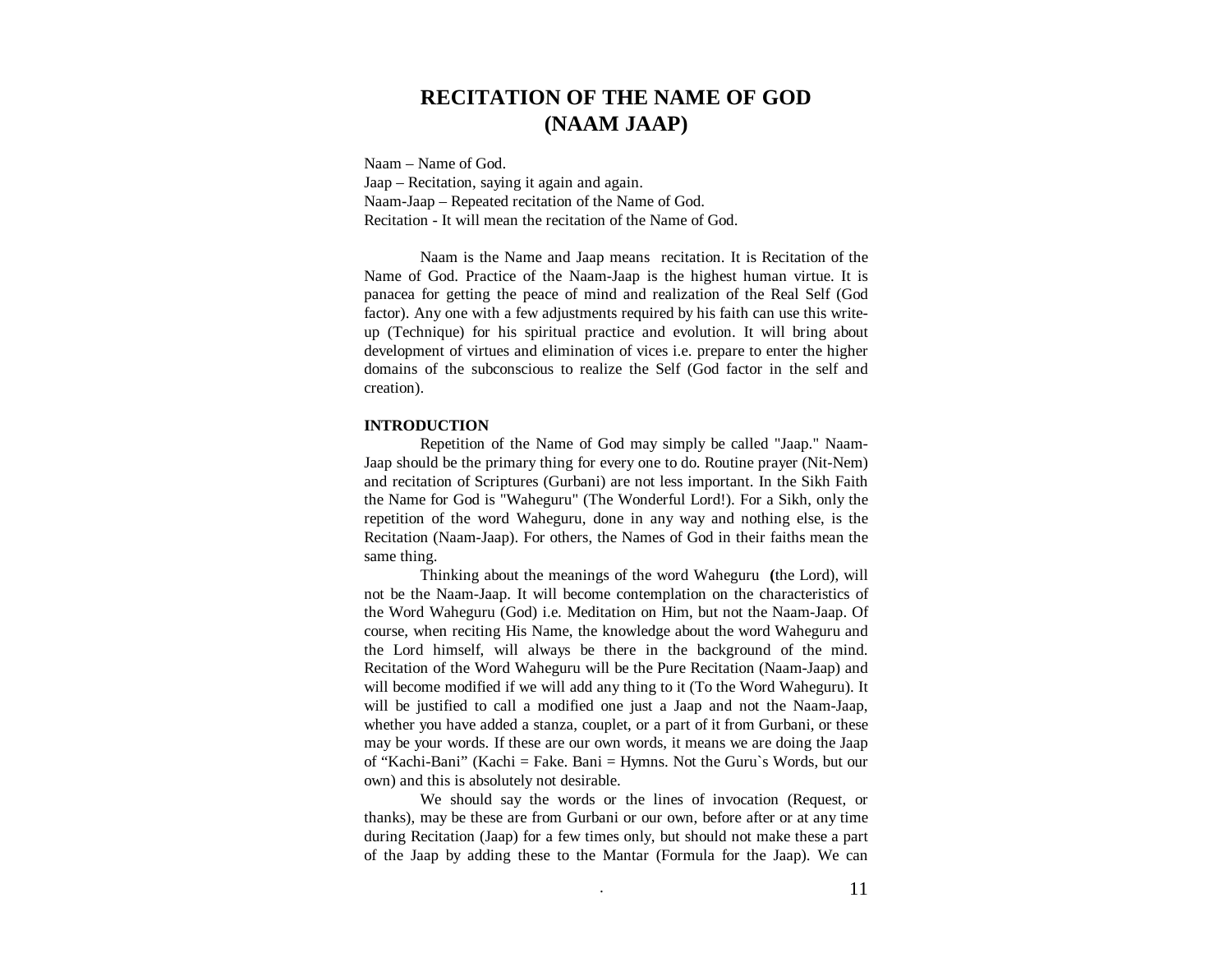express our "self" through the lines from Gurbani when we request the Guru or God for one thing or the other. But, such additions to the Naam for the Jaap will turn the Naam-Jaap into Dhe-aan: contemplation (Meditation).

The people use the word Naam-Jaap to cover everything, but in fact the Naam-Jaap is the recitation of the single Word 'Waheguru.' Repetition of the word Ram, Hari, Khuda, Allah, or any other Name of God, will equally be the Naam-Jaap for the followers of other faiths.

Even if we add a single characteristic (Quality) of God to the recitation of His Name, it will turn the Naam-Jaap into a simple meditation (Dhe-aan). For our meditation on the qualities of God, we have Mool-Mantar (Basic Formula) for practicing and there is no need to add our own words. Should we combine (Mix up) Gur-Mantar (Guru Given Formula: Waheguru) and Mool-Mantar (Basic Formula, described later), for Jaap? Choice is yours, you may try and see how it works practically for you, but it will become meditation and will no more be a pure Naam-Jaap, though outcome (Gains, spiritual evolution) may not be different. A good thing is always nothing but good. One thing great is that you are doing the "Jaap" of Gurbani and not of your own words (Kachi-Bani). Whether you are doing Naam-Jaap or some other Jaap, when the Name of God is there, it must evolve you and make you like Him. This is what we want to attain, but here, we are limiting ourselves to the pure Naam-Jaap.

The Naam-Jaap is absolutely free from the limitations of the time i.e. when and how long to do it, place (Where to do it - geographical regions and place), person, sex, age, social status, financial level (Rich or poor), faith (Sikhs or Non-Sikhs) and groups (Organizations, societies etc). The Naam-Jaap is not bound by any specific method and every technique is subservient to it. The only condition is that it has to be done with concentration and for this, generally a set procedure is adopted, at least till the proficiency is gained. The methods may be widely different, but purpose is the same: concentration.

To get accustomed to a technique needs effort, perseverance and persistence. You have to be steadfast, regular and patient in your practice. It has to be done with total detachment, surrender to God, humility, love and constant prayer for His grace and compassion. We should do it for spiritual evolution and out of it, should not expect any thing worldly. Do not yearn for supernatural powers, which are denounced –

### *Supernatural powers are attachments and these hinder the God's Name to settle in the mind. 3-593-18*

In attaining supernatural powers, there is a danger of the person becoming egoistic and going astray. Sometimes, the Jaap is done to get the wishes fulfilled and though not much approved, it is fine with the person doing it with a good aim. This life is full of needs and problems and where to go for them if not to the Guru! Such a Recitation (Jaap) becomes a great support to lean on and is conducive to high morale.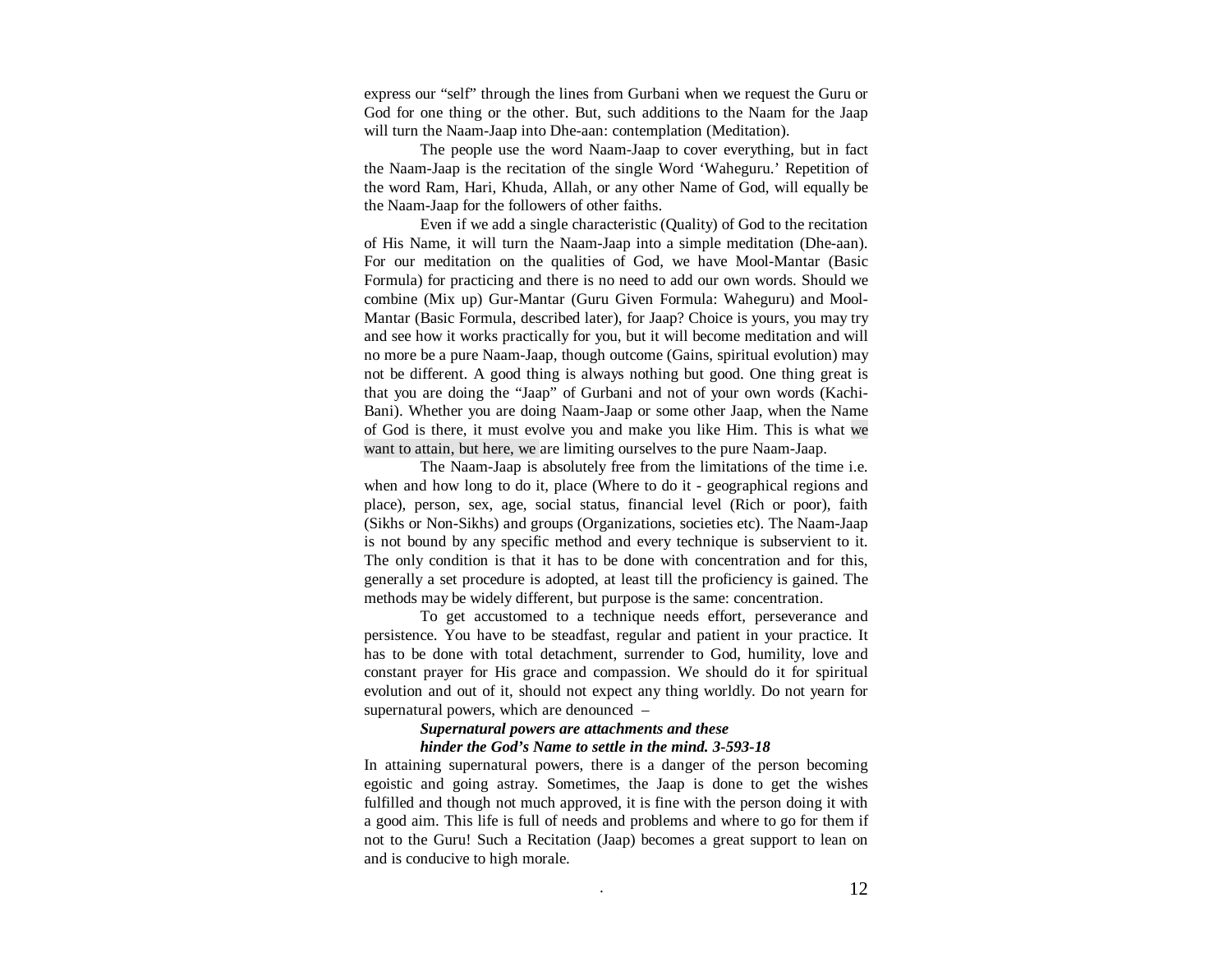For the attainment in this field you will have to work yourself. No one can give you any thing ready-made. By praying to some one (Deity), or at some place (Shrine), your wishes may get fulfilled, but these are the earthly things. God and the Gurus (Prophets) are above worldly limitations and can do any thing for any one.

For all our attainments, we do the Naam-Jaap and for this we use a formula called Mantar (Mantra). Usually, certain technique is also adopted to fix the mind on the formula and we do so at least till we develop concentration on the Name of God and its Recitation.

Let us now, take up Formulas for the Recitation.

### **Mantar, FORMULAS**

 As a tradition, the Mantar (Formula) to practice is the gift given by the Guru to the disciple with advice and instructions to work on it. Such a Guru-given Mantar is called *Gur-Mantar.* As a precedence, Sikhs are given Gur-Mantar in the presence of the Holy Book (Guru Granth Sahib) at the time of their initiation into the faith by taking Amrit (Holy drink). Many others may get it from some practicing Sikhs or Sikh saints. Some start reciting it on their own.

### **Main Formulas for Recitation**

Formulae - Mantar, Mantra.

It is the formula to recite for the (spiritual) attainments. It has the power of the deity to which it pertains. The Word Waheguru has the energy (Vibrations) of God in it. It also has the spiritual strength of the Guru who created this (Guru Nanak, the first Guru of Sikhs). By its intense recitation, its recipient further energizes it for his gains. A Mantar is like a seed. Before sowing, you have to prepare the ground and afterwards to water it. Remove the trash (Evils) from the mind and recite the Mantar with deep devotion to place it there -

> *Make good deeds your farm, in it sow the Seed (Mantar), and water it with the truth. This way, grow your faith, become good farmer and realize the difference of the heaven and hell. 1-24-1*

For Recitation we need a Formula and to keep repeating (saying it out) it is the central thing -

> *The Precept gave me the God`s Name as the Mantar (For recitation). 5-190-9*

*The Guru`s Word is Mantar for Jaap. 5-895-7* 

*Day and night recite the Name of God. 5-893-4*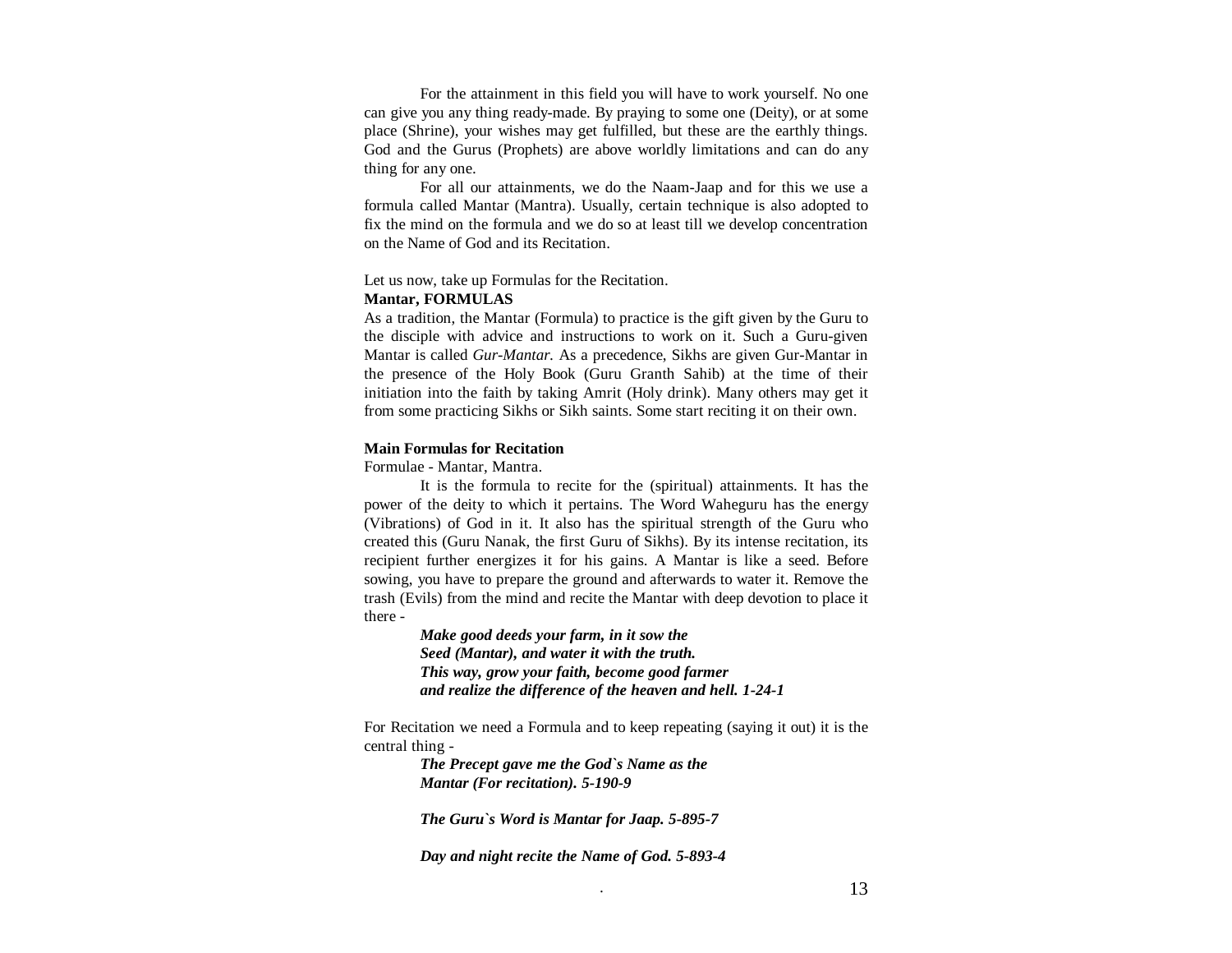The Naam-Jaap is the repetition of the Name of God - whatever the Name be, depending on the faith -

> $Sikhs = Waheguru.$  Hindus = Hari, Ram, Om, Shiva etc.  $Muslims = Khuda, Allah, Rabb etc.$  Christians = God.

Different sects of the same faith may have their own Names or Symbols for God. In Sikhs, various important Mantars are -

#### **Gur-Mantar, Guru's Formula**

Guru Given Formula, the Word "Waheguru." *The Precept gave me God`s Name as the Mantar (For recitation). 5-190-9* 

# *Whatever you be doing (Walking, sitting, sleeping, waking), Recite in the mind the Guru`s Mantar. 5-1006-19*

The word "Waheguru" is the "Naam" i.e. the Name of God. It means - **Wahe** is the Wonderful, **Gu** means darkness and **Ru** is its dispeller i.e. the light which removes darkness. This means One who removes ignorance.

Guru Granth Sahib (The Holy Book of Sikhs), gives the Name of God as Waheguru -

 *This wonderful creation is a great Play of Yours, O Vaaheguroo! 1402-17- Sava-ee-ae 4th Guru*  The Gurus use the word "Wahu" (Abbreviation of Waheguru?) -  *The Guru likes (Approves) this Word "Vaahu" and you should recite it, always. 3-515-13 GGS.* 

Bhai Gurdas, a Sikh scholar at the time of the Guru ji, writes - *"Vaheguroo"(Waheguru) is the Guru given Formula and its recitation destroys ego. Bhai Gurdas," Vaar 13* Some add "Sat.t.-Naam" to "Waheguru." Sat.t.-Naam, means the True-Name (Truth)." Sat.t.-Naam-Waheguru means "True Name is Waheguru."  *Sat .t. Naam Karta Purukh (Immortal Lord) the Creator, Resides in the mind of Guru Ramdas. Sa-va-ee-ae Mahla 4-1404-4* 

**Note.** *"Gurmantar" or sometimes even "Mantar," written anywhere in this manuscript, in relation to the Sikh faith, will mean the Word "Waheguru*-*as* written in Gurmukhi (Script) *ਵਾਹਿਗੁਰੂ and given in Sri Guru Granth Sahib.* 

#### **Mool Mantar, Basic (Root) Formula -**

"Ik-O-an:-kaar Sat.t.-e Naamu Kart.aa-Purkhu Nir-bhou Nir-vaaeru Akaal-moorat.e Ajoo-nee Saae-bhan: Gur-parsaad.e."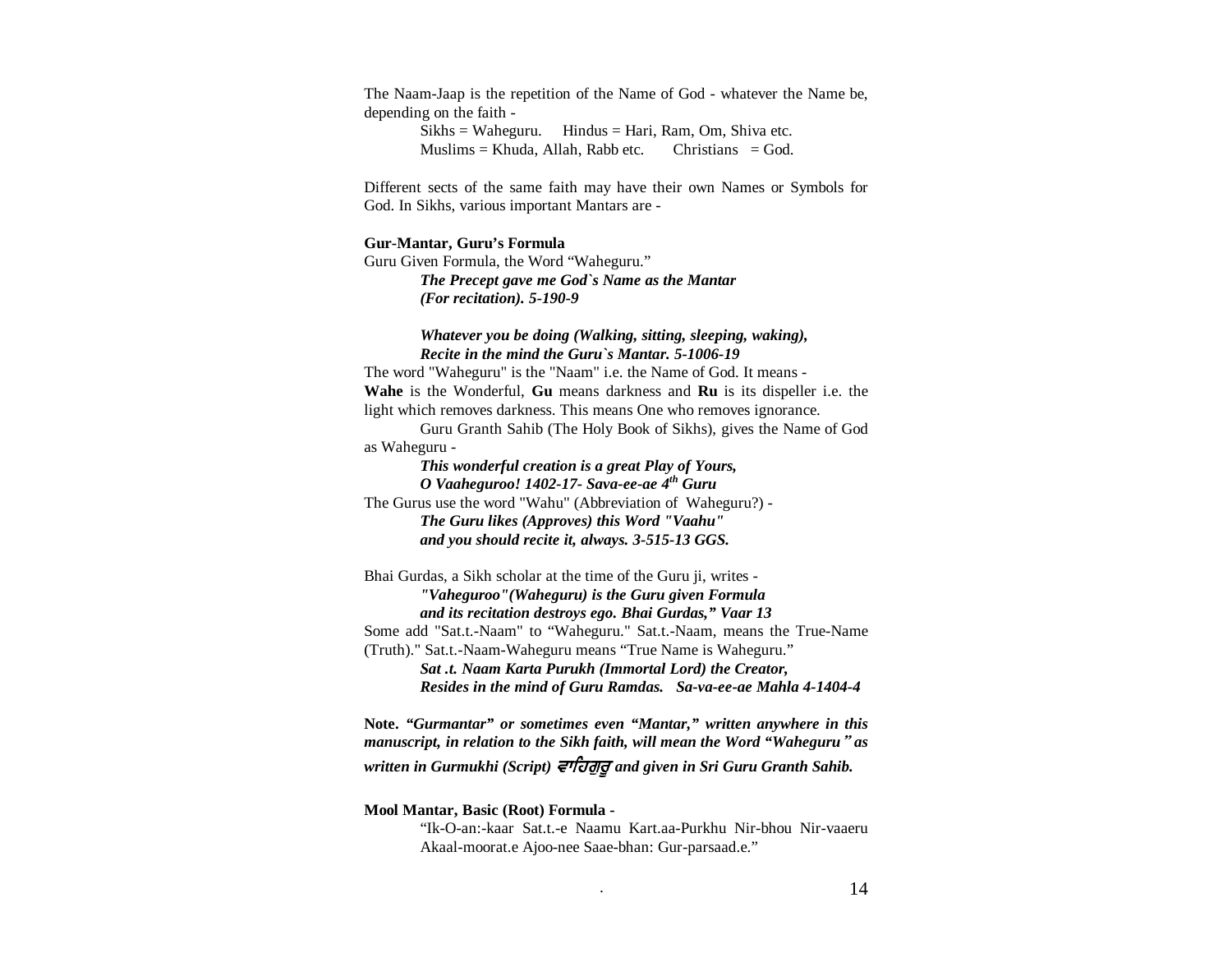(Hyphens have been inserted for easy reading).

*Meanings - One, all pervading God, ever a Truth (Present in all times), the Doer, fearing (A subject to) none (Greatest of all), animosity with no one (His will prevails), unbound by time, free from birth and death, self created, realized by His ownGgrace. 1-1-1* 

This Formula is also for the Jaap i.e. repeated recitation, but this will be called "Recitation (Jaap) of the Mool Mantar" and not the Naam-Jaap. This formula is the description of God. Recitation of Mool-Mantar is in fact meditation, as we contemplate on the qualities of Waheguru. The Word Waheguru (Gur-Mantar) is the Naam (Name of God) and the Mool-Mantar is its description. Mool-Mantar (God's Name) is the solution for every problem -

> *Nanak says," I have found Mool-Mantar, the real Panacea: Name of the Lord." 1-1040-19*

*Nanak, praise of God is the "Maha-Mantar." 5-814-10* 

 *I heard the wonderful Name of the Lord. Its place is the "heart" of the Guru. 5-384-4* 

### **Beej Mantar , Seed-Formula**

 Seed-Formula is **"Ik-Oankar"** as written in the Gurmukhi script in the Holy Guru Granth Sahib  $96^\circ$ 

> *May all be blessed with the realization of Beej-Mantar. 5-274-16 (God is One, All Pervading, All Powerful and every thing is under His Will)*

### *Keep Beej-Mantar (Waheguru) in the repository of your heart! Baen.ee-974-11*

Beej-Mantar "Ik-Oankar" means "One, God, all Pervading, all Powerful etc." and it symbolizes both Gur-Mantar and Mool-Mantar. For this reason, it is known as "Beej Mantar" (Seed-Formula), the giver of other Formulae. It represents the Lord. It is useful as a Symbol to focus attention by Gazing on it. Ik-Oankar is the Symbol of Sikhs and represents their philosophy of the faith in One God. This is the emblem on their flags (Nishan Sahib) and is also, seen on the Gurdwaras: their places of worship.

Note. *The word, "Symbol" written anywhere in this manuscript, in relation to the Sikh faith, will mean "Ik-Oankar," as it is written in Gurmukhi (Script) and given in Sri Guru Granth Sahib.*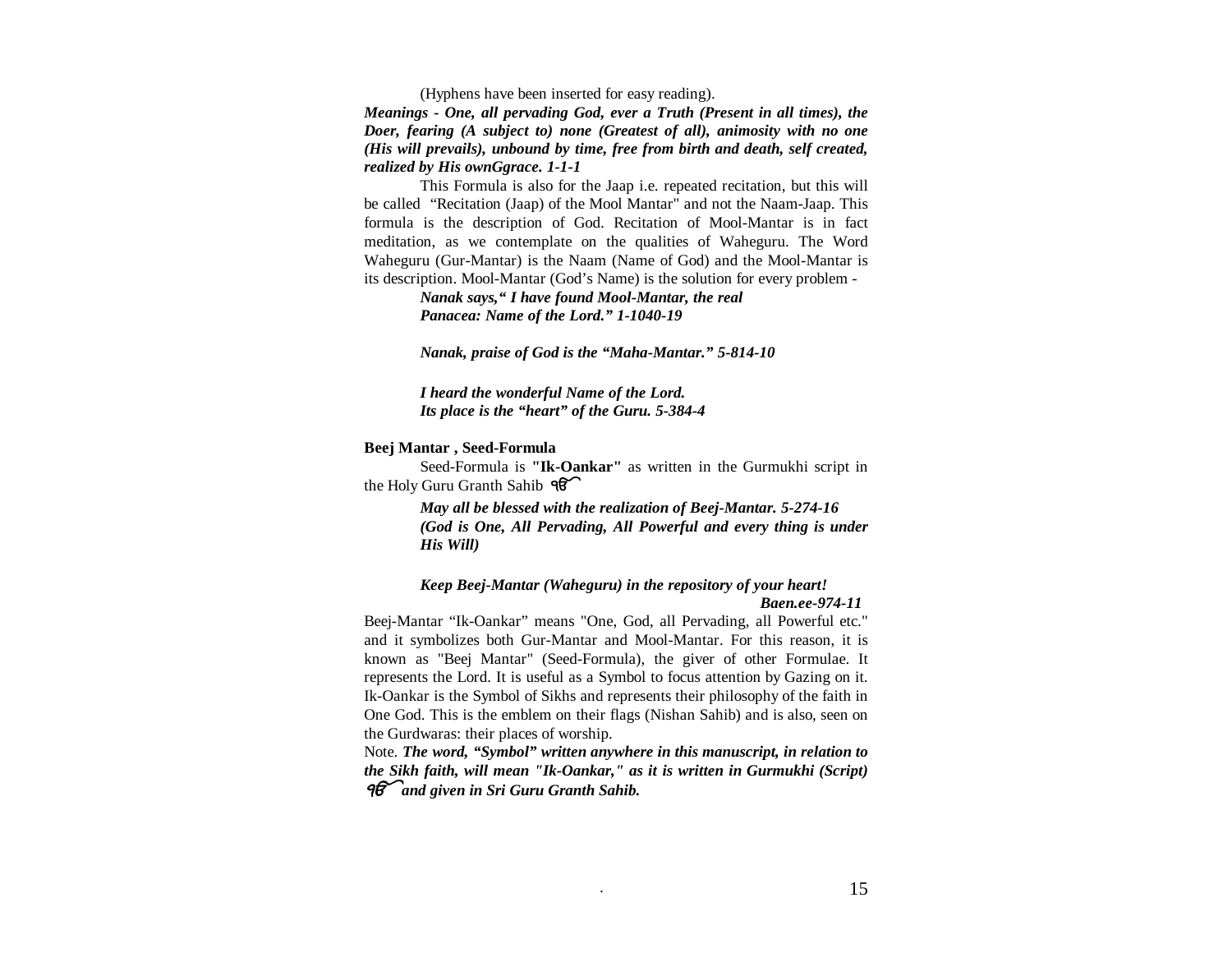#### **Gurbani, Scripture (Holy Hymns)**

Gurbani is all that is scribed in Guru Granth Sahib, plus that composed by Guru Gobind Singh ji. It is in poetry as "Shabads" (Hymns). Some keep reciting the same Shabad as their Shabad-Jaap. Gurbani is the revealed one to the Gurus and like a Mantar, it has the mystery, as well as Shakti (Power) of God and the Gurus. Guru ji clarifies -

### *Celestial Bani (Word) is Your "Mantar." 5-562-16*

### *(True Mantar is the Divine Bani).*

Every word in the Holy Guru Granth is venerable and has the spirituality of the Gurus -

### *Gurbani has manifested in the world and it is the source of the Naam. 3-1066-4*

Scriptures tell us to do it and recitation of the Naam is doing what the Gurbani says. Daily recitation of the Scriptures, is repetition of our daily lesson urging us to live it and also, it is our measure to check the adoption in our lives of what the Gurbani teaches, as well as it is to assess our spiritual progress. We may pick up any word, stanza or couplet from Gurbani for Its Own Specific Jaap, but to be the Naam-Jaap, Sikhs will have to repeatedly recite the Word Waheguru. Repeated recitation of His Name leads to His understanding i.e. realization (Union with Him).

God destines the avocation of an individual. Carrying it out eagerly, gratefully, with humble submission and total surrender, is in itself a sort of remembering Him. This is how all the inanimates and animates other than the humans do it. But, for the humans, this is only one of the essentialfundamentals (Infrastructure) for reciting the Name of God (Naam-Jaap) –

> *All my craft (Avocation) is YourBlessing (Gift) And my practicing it is Your worship! 1-4-15. Jappu ji, Paur.ee 21.*

### **NOTES –**

 Besides the Jaap of the Word Waheguru, Sikhs may recite Sat.t.nam-Waheguru, and repeat Mool Mantar (Basic Formula).

To create and maintain the mental environment of God orientation, they keep saying (Verbally or mentally) Gurbani or selected Shabads, stanzas and couplets from it.

Ordinarily, they do the Jaap silently, in its basic way by repeating Waheguru, Waheguru, with or without rosary. It is not common to use some definite technique to fix attention on the Jaap. The repetition of the Mantar is important to eradicate perturbed thoughts, fix the Naam in the mind (On God), to calm it down and to keep it in peace. We tie down the mind to the Naam and repeat it till it stops running aftrer the thoughts and starts staying at its center (Fixed to the Lord).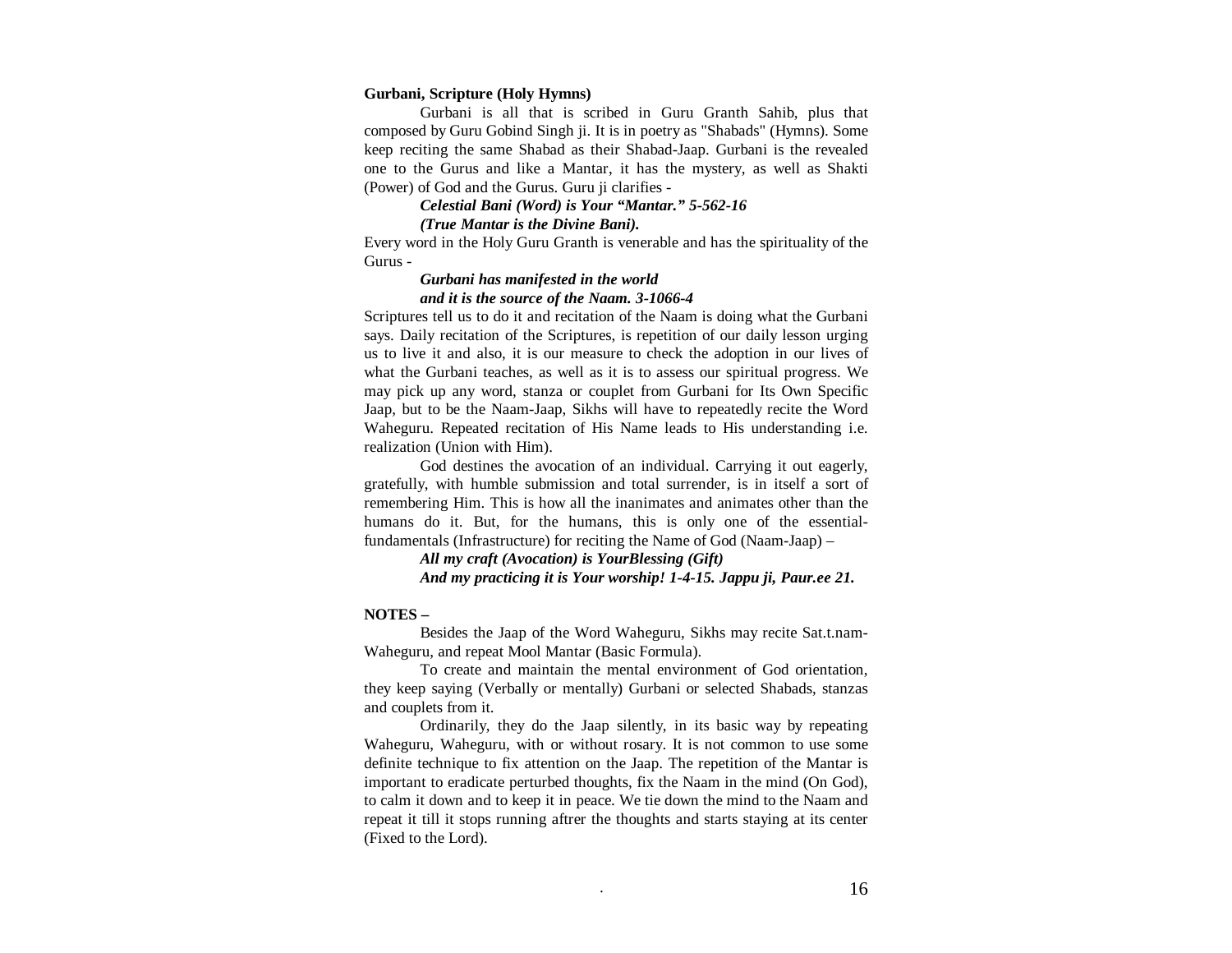# **FUNDAMENTALS FOR RECITATION**

Fundamentals related yo the Recitation of the Name of God.

We attach our minds to the Lord, leave it under His care. This takes time. We keep repeating His Name till it (Mind) stops forgetting Him. The mind picks up things as quickly as it forgets, but needs regular reminding. This we do by repeating His Name.

Once the mind is fixed at its Center (God), all activities of the body, mind, world, stop and only thing left active is the Naam. This leaves us free of all concerns. Tthis mental state lingers for rest of the dat. Naam Jaap is important, time spent in the Jaap has its own value, but more significant is the concentration on the Naam. Most important is the constant attitude (Desire) of the mind to stay immersed in the Naam. In such a state of the mind, the formless Naam has the power to take the consciousness on its wings and unite it with the Formless God. For culturing our mind we need to train it and for this we have to consider some basic requirements.

### **PLACE**

For your spiritual exercises, if possible reserve a room, a place, or may be a corner, preferably separate, in the house, or outside. Any place is good to concentrate on God. It should be clean and tidy. Same place used daily, helps to compose the mind. If separate arrangement cannot be made, give the sittings anywhere at a calm place. Some prefer banks of the rivers, or lakes, scenic places and mountains. The house in a cool and scenic location can be a wonderful place for the spiritual practices. In the open, we have the nature around us and may feel that the things around are giving company in their Jaap. You can remember God anywhere and everywhere. He is not restricted to a certain place -

 *In the house (Mind) or outside, God is everywhere. 5-1340-8*  **Basement –** An underground cubicle, or basement of the house is an ideal place. It is calm, cool and free from disturbance. An isolated spot in a forest, away from a town is equally good. At places, small caves are dug along the foot of a hill, or cottages are made there for the practitioners to do their Jaap **Temperature.** People go to cool places like hills and the riverbanks to escape heat. If practically feasible, air-conditioning will solve the problem. If nothing can be done, learn to tolerate the outside temperature and ignore heat and cold by detaching your mind from these. Room coolers are okay but these are noisy. Water-sprinkled screens can be helpful.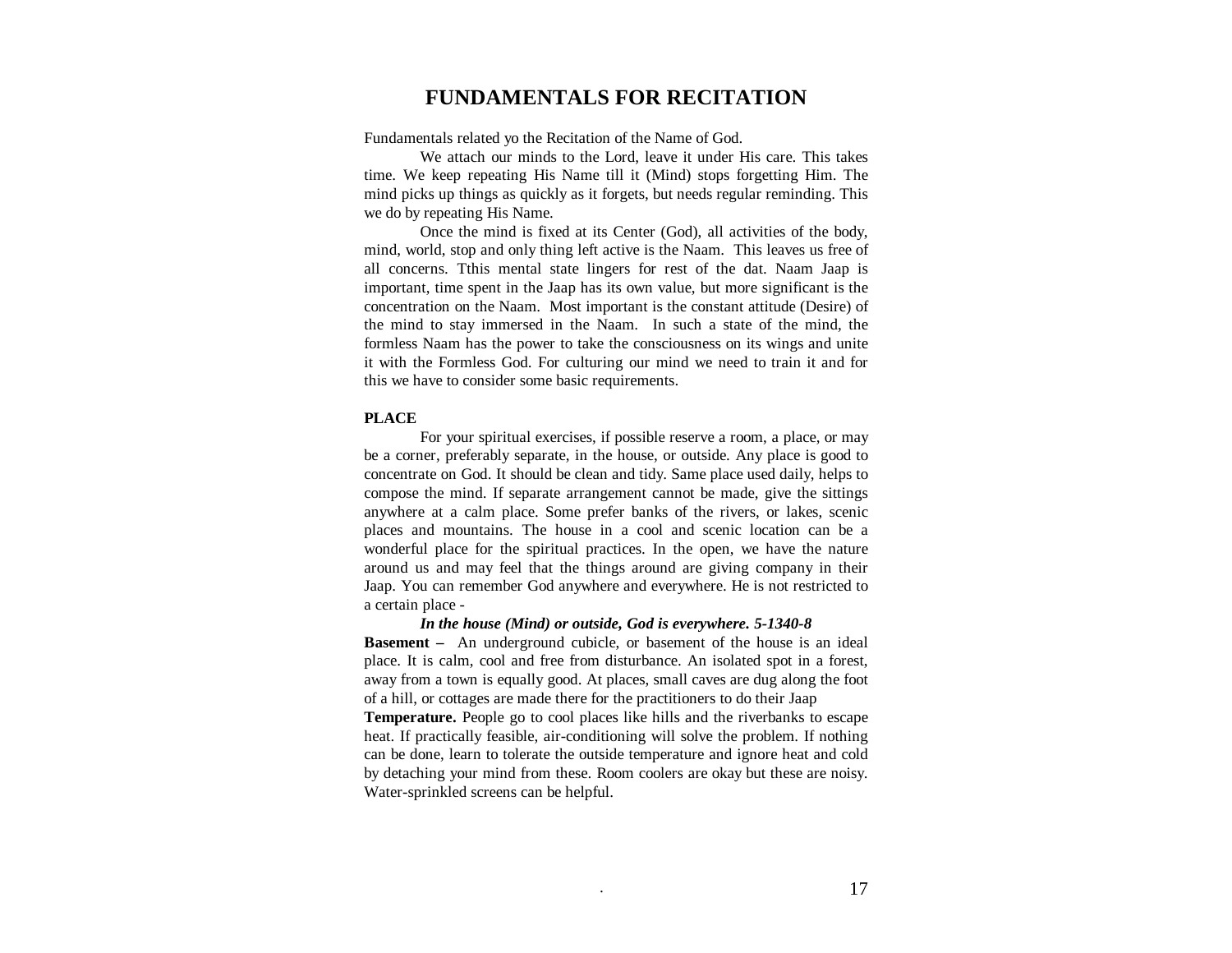### **ENVIRONMENT**

Not only the place of the Naam-Jaap, but whole of the house has to be the model-home filled with the vibrations of spirituality. Every one therein should follow more or less, the schedule of a Gurmukh (Guru orientation): Naam-Jaap, Nit-Nem, Kirtan (Devotional music) etc. Let a Kirtan cassette play in the house, at least for some time every day, may be no one is paying attention to it. Every particle of the house will imbibe the spirituality of Gurbani. This is the effect of association –

> *In the company of sandalwood, even an ordinary tree becomes like sandalwood (Sweet smelling). Kabir-1365-1*

*(Company of a saint, makes you a saint).* 

Any one entering such a house will be influenced by the spiritual vibrations, get uplifted and gain the peace of mind.

The selected place for spiritual practices should have an aura of spirituality to influence your mind and calm it down. You may have flowers, a mild incense, potpourri etc. or use some scent, or room-refresher (Freshening spray) to enhance the subtle influence of the place, but these are not essential. Incense should be fully protected to avoid fire in the wooden-frame houses. It should be kept away to escape its direct smoke. Have the pictures of the saints, Gurus and sceneries, in the room. The Sikhs do not worship pictures, or figurines of their Gurus, but it may be okay to have their pictures (Not figures statues) in the room for influencing the mind and to provide (Build) a base to bring the Guru into imagination. For this purpose, if you like, you may keep such a picture of your choice, at a place where you can see it many times a day. It helps to restarin the mind and develops piety.

If it helps, you may keep a cassette of instrumental, or devotional music (Only Gurbani and no Katha: sermon), at a low volume. It may help relaxation, concentration and as well, drown the external noises. Relaxing environment of the room should help to concentrate your mind, keep it elevated (God oriented) and create mental peace. Transform a bothering outside sound into "Waheguru" and bring it into unison with your recitation of "Waheguru, Waheguru," as if you both are doing the Jaap together.

When dark, have very dim light above your head, or at your back, so that it is away from eyes and does not fall directly on them. Some keep a pitcher of water with its mouth covered with a red rag close by, as the symbols of gods. Sikhs rely on One God only and don't need such things. One should feel that one is in the environment (Protection) of God -

> *The Guru`s Word is my protection And it is my guard. 5-626-7*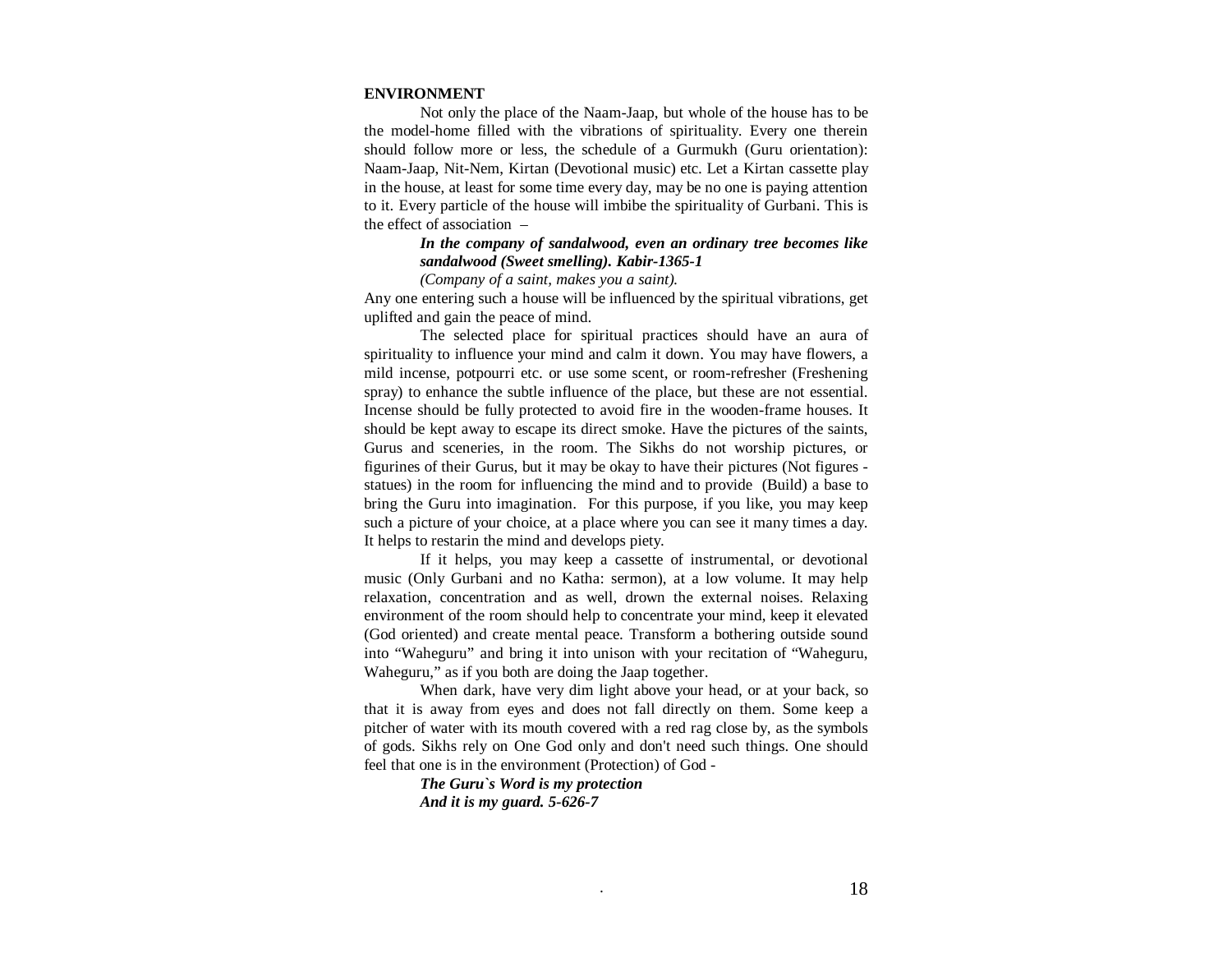### **TIME**

Proper Time for the recitation of the Name of God.

Best time is the early morning hours. It is known as the **S**ublime Time,Ambrosial hours (Amritvela).

*What is the best time for doing the Naam-Jaap?*

 Every time is the Naam-Jaap time. Any time when there is no disturbance to cause distraction, is good for remembering God. The early morning hours are particularly recommended. There is almost no noise pollution at that time and the mind is fresh and calm. You can adjust the "Recitation (Naam-Jaap) Time" into your daily routine according to your convenience. The best time for it is when you can and do it. Amritvela (Early morning) is considered the best time for remembering God –

*Utilize the early morning hours for contemplating on God. 1-2-5* The Sublime-Time (Amritvela) is the practical time for the Naam-Jaap (Recitation). It is after midnight to before sunrise: fourth part of the night, 3 A.M. to 6 A.M. It ends with sunrise. Many practitioners of the Naam get up after 2 A.M. and some soon after midnight even. The second best time for the Jaap is the late evening. One is busy with other things at other times. Any time you engage in the Naam-Jaap, provided it is calm with no distractions, is Amritvela (Divine time). Fix a time for your spiritual pursuits and be regular. Same place and time set up conditioning of the mind for the Naam-Jaap - You feel like doing it there at that time. At these times, the practitioners all over engage in remembering God and their spiritual vibrations are said to help the concentration of each other. Earlier you get up in the morning, more pull of the Naam-Jaap is there. Any time your mind is calm, is Amritvela. In fact, every time is the Naam-Jaap time -

# *If we keep pondering on (Trying to find) the best time for prayer, Then, when shall we pray? 3-35-4*

 In the Western Countries, the word "Amritvela" has become a proverb and is commonly used in a general sense as " Have you done your Amritvela?" It may mean anything - Jaap, Nit-Nem, Asa Di Var (Routine devotional singing of the set hymns in the specific meter, in the morning) etc.

### **GETTING UP**

Get up early in the morning to stay undisturbed by the phone calls, visitors and noises in and outside the house. If you had your normal sleep and it is time to get out of bed, do not keep lying down after waking up, because this may put some into depressing thoughts. For the most of us, a six-hour sleep is usually sufficient. Of course, the need of sleep is individual. You may have to modify the timings of going to bed and rising up, but you should have your full sleep. Go to bed early to get up early. If your need of sleep is six hours and you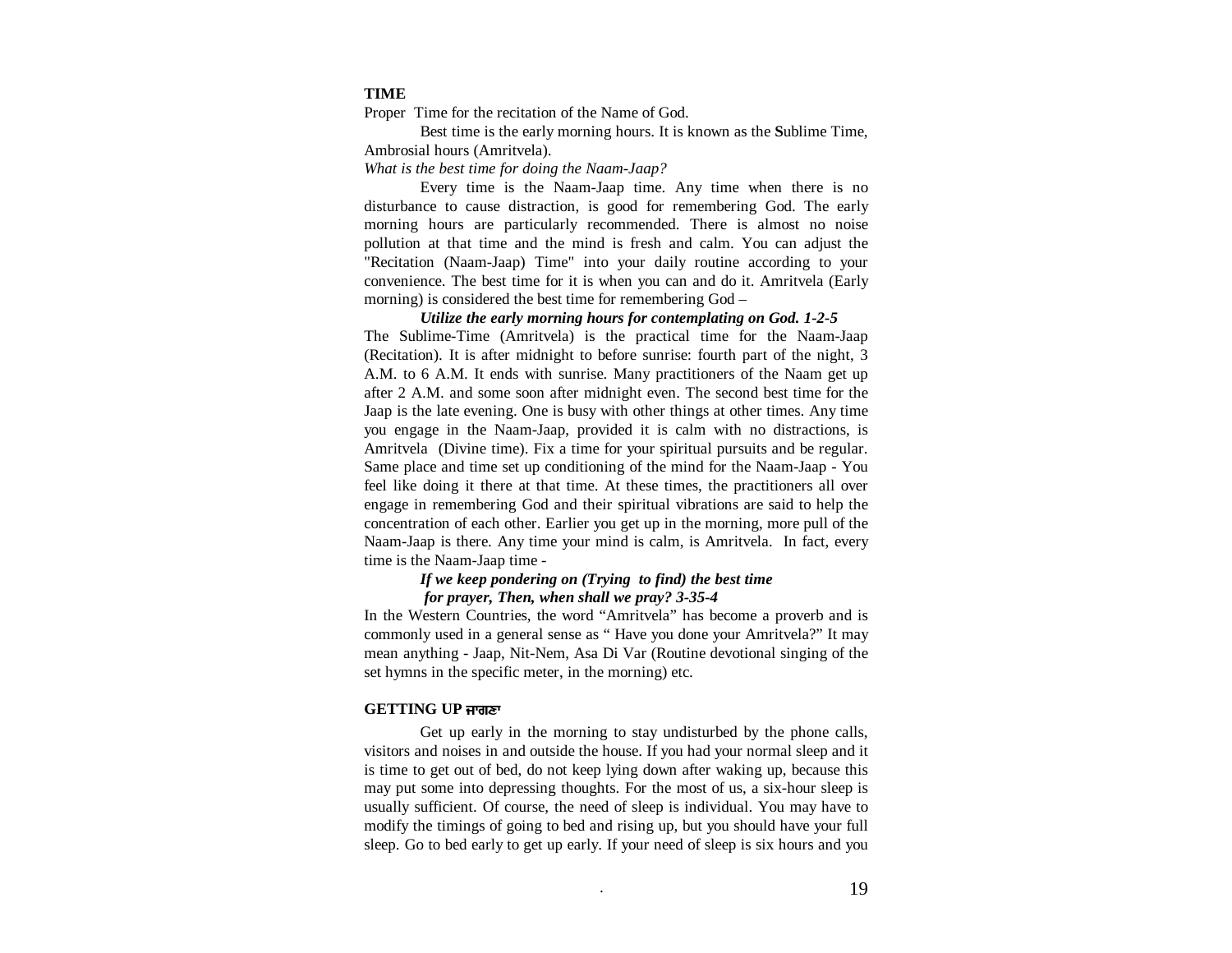wake up early, for as long as possible, keep lying down in a relaxed attitude without thinking of any thing, may be up to total of six hours (Your hours for sleep). It may produce freshness almost equal to sleep. Over-sleeping is unhealthy, physically as well as mentally. While lying down awake, recitation of Waheguru with or without Simrana (Bracelet rosary), will not stress your mind. With Simarna, sleep may get pushed away and without it, you may drift into sleep. Get up as early in the morning as conveniently possible, without putting youself to strain and feeling sleepy. Full sleep is a must, but never over sleep or keep in bed lazily. Naam-Jaap demands a fresh and active mind. Amritvela (Early morning) is the time when unperturbed fresh mind is in the attitude of remembering God -

## *Early in the morning the God oriented ones become eager, They go to the rivers (Out in the nature) and recite the Name of God. 2-146-10*

If you are in the habit of bed-tea, go ahead, but keep your stomach light to avoid its pressure on sitting. Mostly, the practitioners give such sittings on empty stomachs. If, even inspite of your best efforts, you fail to get up early in the morning, find any other suitable time for your practice. Time as such has no value and all that you need is to do Waheguru, Waheguru. This is the magic formula!

### **BODY CARE**

A cold or hot, bath or shower is ideal. If health does not permit, just wash up. Daily, soap your neck, armpits, groins, private parts and feet. Many people think it impious to touch their private parts even for careful cleaning. Daily bath is essential. Vaseline applied to wet skin, reduces body-itch caused by dryness and provides a protective shield. Be tidy and clean. To remove the smell of food, brush or wash mouth every time you eat. You may have to use antiperspirant in the armpits, talcum powder and a mild scent. Body should be clean, free from smell and fresh. Wear clean and loose clothes to stay comfortable when sitting cross-legged. When dressing up, keep in mind the need of the season and of your body. Appropriate exercise is important to stay healthy, active and tuned up -

# *Take care of body that has the seat of God in the mind and tongue to recite His Name. 5-554-1*

**Cleanliness.** Outer cleanliness is important for the purity (Cleanliness) of the mind. Daily bath takes care of the dirt sticking to the body. For cleaning, nothing surpasses water. However neat paper work you may do, it is not possible to get rid of the residue without washing. This is the reason water cleaning is almost a remedy for itch (Pruritis, etc.) and use of vaseline after washing is further helpful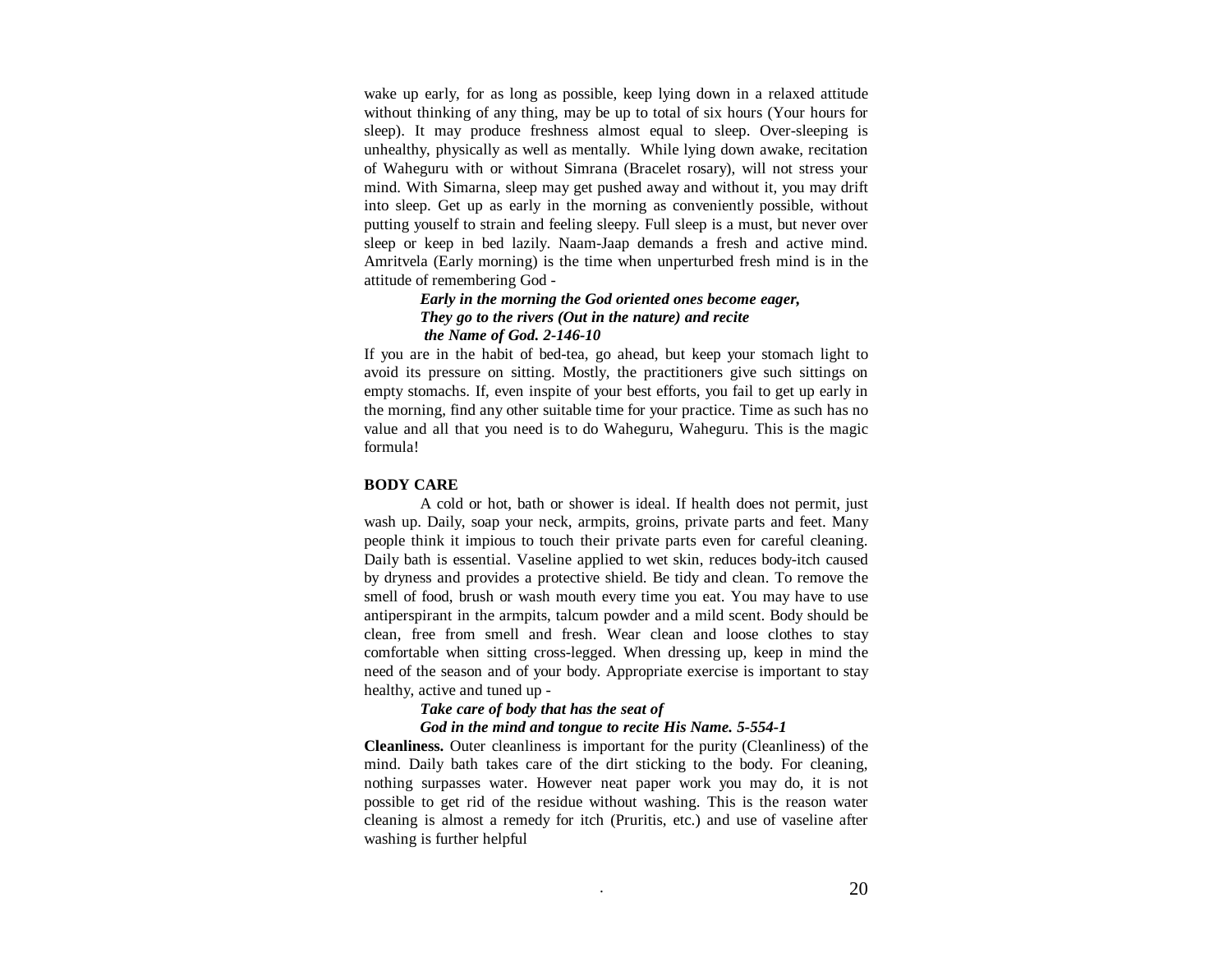Cleanliness demands care of eyes, ears, nose, teeth, etc. You should be careful to wash your hands with soap and water before touching any food and after using bathroom. You must do so after touching body parts (Nose, ears, skin, hair etc), if you are going to handle eatables. People start distributing napkins, Parshad (Holy Pudding) and Langar (Food) with their unclean hands.

When attending Gurdwara, we must not enter rest rooms with bare feet. Another important cleanliness is to sit in the Gurdwara without disturbing others and not allowing children to run amuck.

**Sucha.** Unpolluted.

**Joot:ha.** Polluted.

In the developed countries the sense of Sucha and Joot:ha is almost nonexistent.

Sucha means clean, washed hands, something not touched with dirty hands, nobody has eaten directly out of that portion of food, plate or drunk out of that glass, bottle, can etc.

Joot:ha is opposite to this: unclean, dirty hands, directly eaten or drunk out of this food or water.

 To observe hygiene for checking the spread of infections, it is important not to eat or drink out of others' plates, glasses, or unclean utensils, and to have your own tooth brush, tooth paste, comb, towel, nail-cutter etc.

#### **DIRECTION**

God is everywhere, Omnipresent -

 *The Lord is in all the directions (Everywhere). 5-299-16* 

 *Why bow only in the specific directions? (Does God exist in these directions only?) 10th Master (Akal Ustat, Tav; Parsaad.e Sava-ee-ae,).* 

God is every where and is not confined to a certain place.

Some recommend facing the North – direction of the Polar Star for meditation and others to the East: direction in which the sun rises. To face the North is said to be in line (In harmony) with the magnetic force (Lines) of the earth. In the East, the sun rises and it is the source of energy. They feel that these things help the concentration. You may sit facing any direction - North, South, East or West. A Particular direction doesn't mean any thing and real thing is the Recitation (Naam-Jaap) -

# *If the place of Allah (God) is the mosques only*

# *Then, for whom is the rest of the world? Kabir-1349-11*

All the practitioners sitting at the same time and facing one direction, are presumed to have a good influence on the Jaap of each other. These things do not have much significance. Going deep into the Jaap is all that matters. A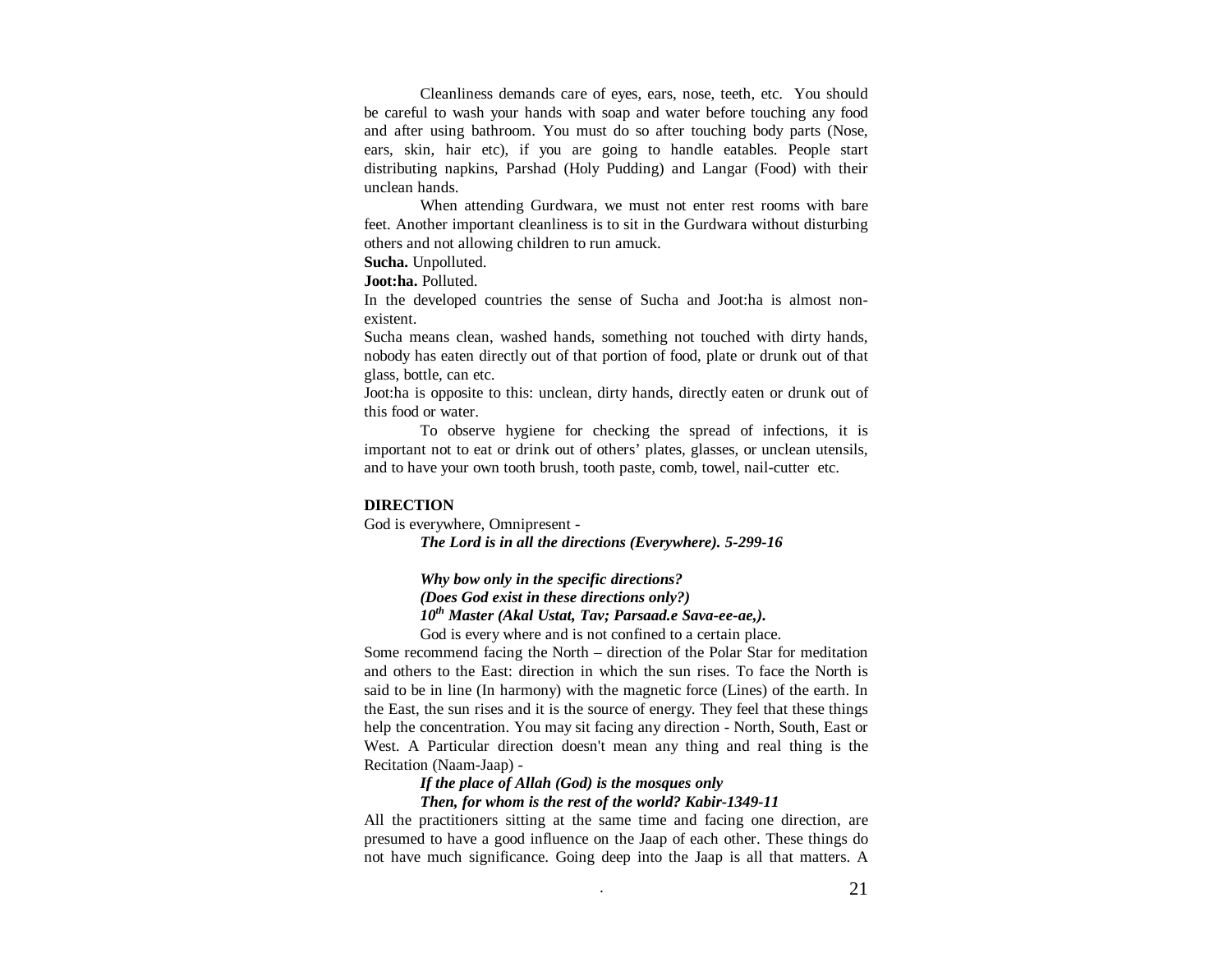group may sit in a circle, face the monitor conducting the Jaap, or Guru Granth Sahib if you are in the presence of this.

### **SEAT**

It is something to sit on. Select a seat comfortable and convenient to you. The traditional is to sit cross-legged on a mat, carpet, or a soft pad (Cushion) of any thing placed on the floor. If it is not possible due to some physical problem, you may have a raised seat - pillows, low stool, or a chair with its height suitable to you. Usually, a straight back office or dining chair is recommended to sit erect so that spine is held straight up, but a low chair with its back slightly tilted backwards may be more comfortable. Straight or slightly bent spine does not matter and if subtle energy has to move upwards by the effect of the Naam-Jaap, it is intelligent enough to know its path. High back with headrest may eliminate the head falling forward. Side arms are good to rest the aching arms and shoulders. Gurdwaras and congregations should have suitable arrangement to accommodate the handicapped. Sitting abnormally erect with tense body has no advantage. Some sit cross-legged on their bed, but this may bother if the bed is sagging and not firm. Main thing is the Naam-Jaap and it does not matter on what you sit, or you do it sitting, standing, lying down or walking -

  *Take the Name of God sitting, standing, sleeping, Or walking - any way you can. 5-386-7* 

> *Sitting, standing, (All the time) recite the Name of God. It should be your deed. 5-813-18*

### **ASAN**

A soft pad, cushion.

 This is some soft pad (Pillow, cushion) to sit on. Yogic posture is also called an Asan. The cushion may be a piece of carpet, rug, pillow, or any other material to provide a padding so that when sitting cross-legged especially on the floor, ankles and haunches do not get pressed and hurt. A mat of Kusha is very popular with the mendicants. Kusha is reed: a tall grass growing on the riverbanks. A pad should be of any soft material to sit on comfortably for a long time. With the saints' philosophy of mercy, I wonder on the animal skins as Asans. In the recent past, deerskins were seen with many wandering Sadhus (Saints). Long time back, some had even the lion-skins. Now, these are rare commodities due to hunting restrictions. The material of an Asan does not make any difference. To be steady in the Naam-Jaap is the real Asan -

> *Not set on the Aasan, one cannot find the Truth. (One not steadfast on the Naam, cannot reach God) 1-903-7*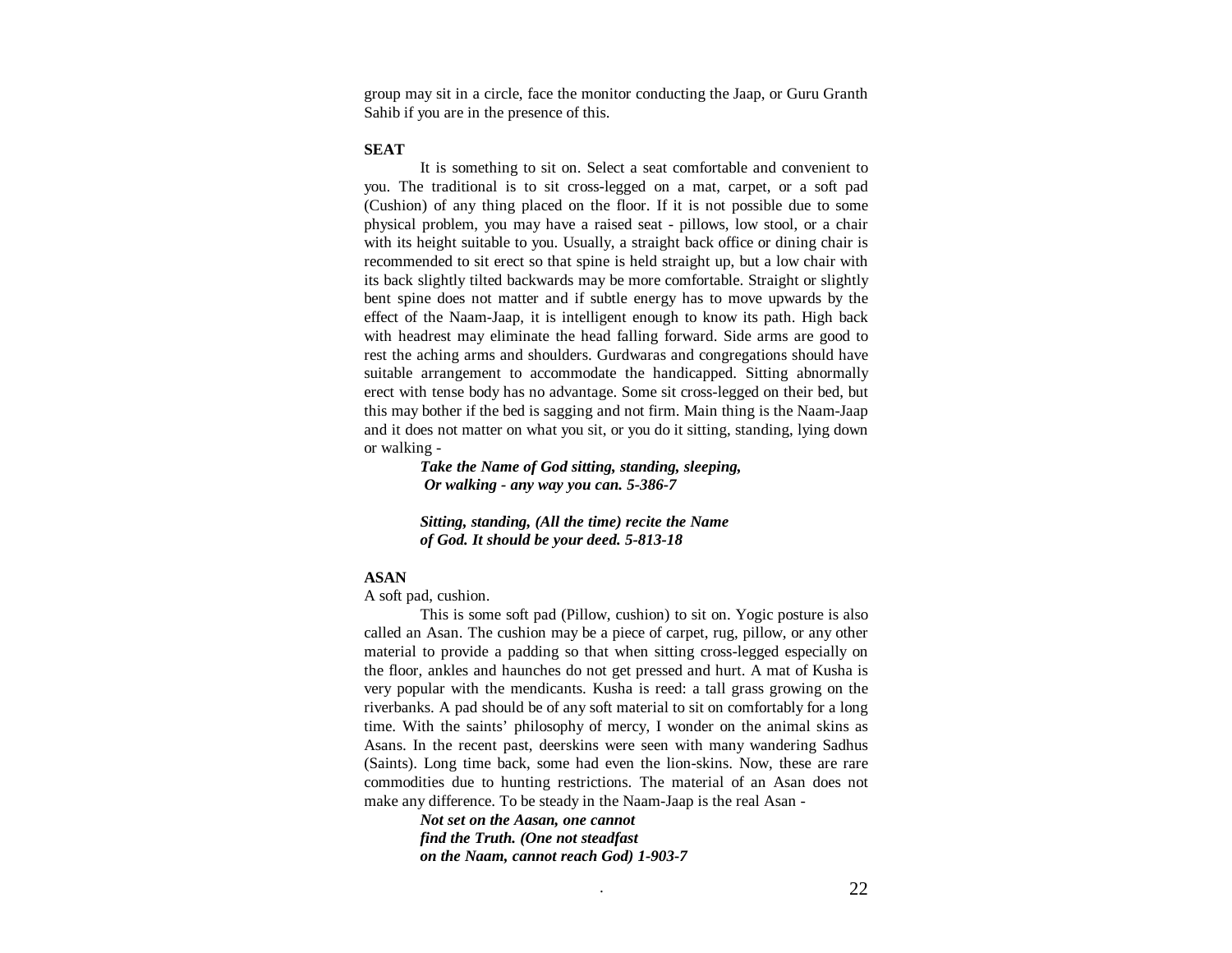### *The real unshakable (Unperturbed) on seat is one, who has the Naam in his Heart. 5-1156-4*

### **COVER**

When sitting for the Naam-Jaap, most of the practitioners cover their body with a woolen shawl, or a cotton or mixed fabric sheet. With this, they feel protected (Lap of God), cozy, more relaxed, composed and concentrated. It protects from the insects. In the open, you may use an insect repellent. In countries like India, the wiregauzed insect proof room is a good idea. An airconditioned place removes this problem. Our real "Cloth" (Honor, boon, protection) is the Lord Himself. This is the True Cover -

 *The Lord, giver of all comforts, is my real cover* 

See Composure and Relaxation, also.

### **POSTURE**

Asan

# *The right posture (Pose) is to attain equipoise (Set in the Naam). 5-370-15*

Posture is the way you sit and it is called an Asan, or a Yogic-Asan. Adopt any posture that suits you the best. Usual is sitting cross-legged. It is commonly adopted, is the easiest and most comfortable. If using a high seat like a chair, you may cross feet or leave them uncrossed at a comfortable distance in front of you. Keep the hands in your lap and fingers lightly crossed. If needed, keep a pillow in your lap and hands on that. Fully crossed fingers may get tired soon. Sitting with arms tightly crossed in front of the chest, will tire shoulders, press stomach and heart and hinder chest-movements (Breathing). Sitting long crosslegged with hands placed on the knees, may not be comfortable.

An inability or disability will have to be accommodated. In such a case, the hands, feet, etc. should be placed in a convenient position. Aching shoulders may not permit the hands to be brought together and these might have to be left on thighs, or on a pillow placed on them (Arms kept relaxed). If needed, the hands can be placed in a sling from the neck. Back pain will give problem on leaning forward and tilting slightly backward may help. For the pain in neck, chair with high back and headrest will provide comfort. In case of dozing, the support of hands, or more conveniently a collar-neck, may prevent head from falling forward.

When in a chair, the knees can be kept together by keeping both feet a little apart, or by using a binder above both knees. Do not bring the knees too close to each other as this may cause ache in the hip joints. Lower the seat, wider apart the knees will move. Some sit on their haunches with their legs

*<sup>(</sup>Saviour). 5-1117-17*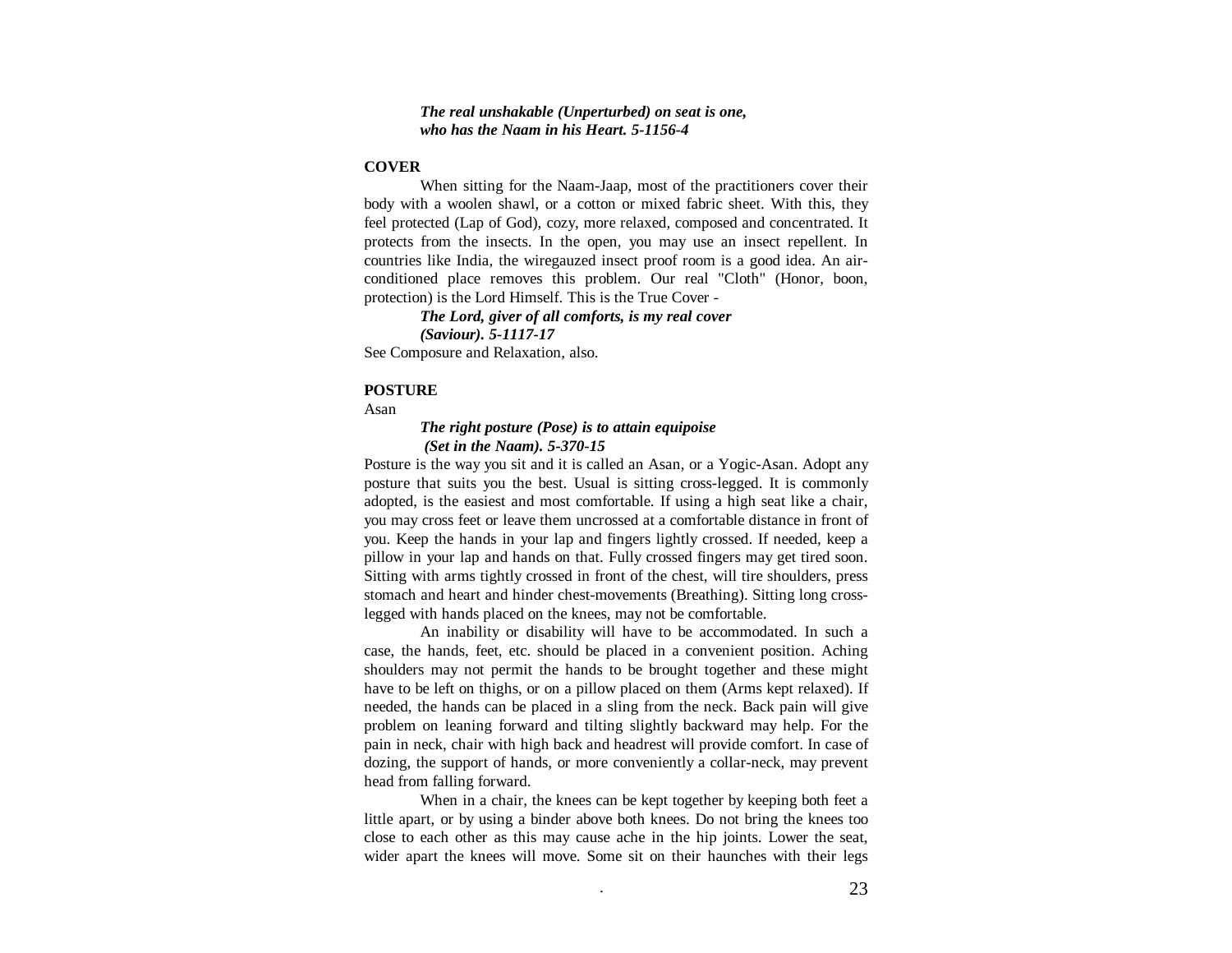flexed at the knees. This needs holding both knees with arms or with a binder on thighs, or a support (Wall) at the back.

Sitting straight back is advocated but it is a minor thing. Don't try to sit unnaturally erect. Some tilting this way or that, does not matter. Sit as you usually do and sitting erect does not mean to stress and strain the back or neck. Sitting too much inclined backward may induce sleep. Keep your head and chin in their usual positions - as you normally keep them. You need not press the chin against the chest, or raise it abnormally.

Any special posture has no advantage. Primary need is of sitting still. Some sit in the Padam-Asan (Lotus Posture) with their both feet placed on opposite thighs. Others use the Sidh-Asan (Adept's Posture) with one heel placed on the other. To ward off blood clotting and nerve pressure, especially the old persons, more so if they are the beginners (Particularly, sitting crosslegged), should not keep their legs unmoved for long. Stretch and move them for a while every often (At reasonable intervals. May be three to four times each hour) and do not allow numbness to appear in them.

Naam-Jaap is the central thing. The way one sits does not make any difference. Postures by themselves without Naam-Jaap do not lead to the peace of mind -

# *If you seek the peace of mind, it is not in the Yogic exercises or in their eighty-four postures. 5-98-4*

 Naam-Jaap can be done in any Asan. The question is not of any Asan, but is of doing the Naam-Jaap. Yogis have 84 Asans, but we have not to bother about them and one may use these to exercise the body. Sitting cross-legged is fine, but choice is yours. *Padam-Asan* (Lotus Pose: both feet on opposite thighs) is claimed to keep the body more steady, but it is hard to apply if limbs are not flexible and may cause injury. The training for such things is better started in childhood. For an ordinary person, it may not be possible to sit in the *Sidh-Asan* for a long time. We are not to torture our body and the aim should be to sit still, comfortably and for a long time. More steady the sitting, more calm your mind.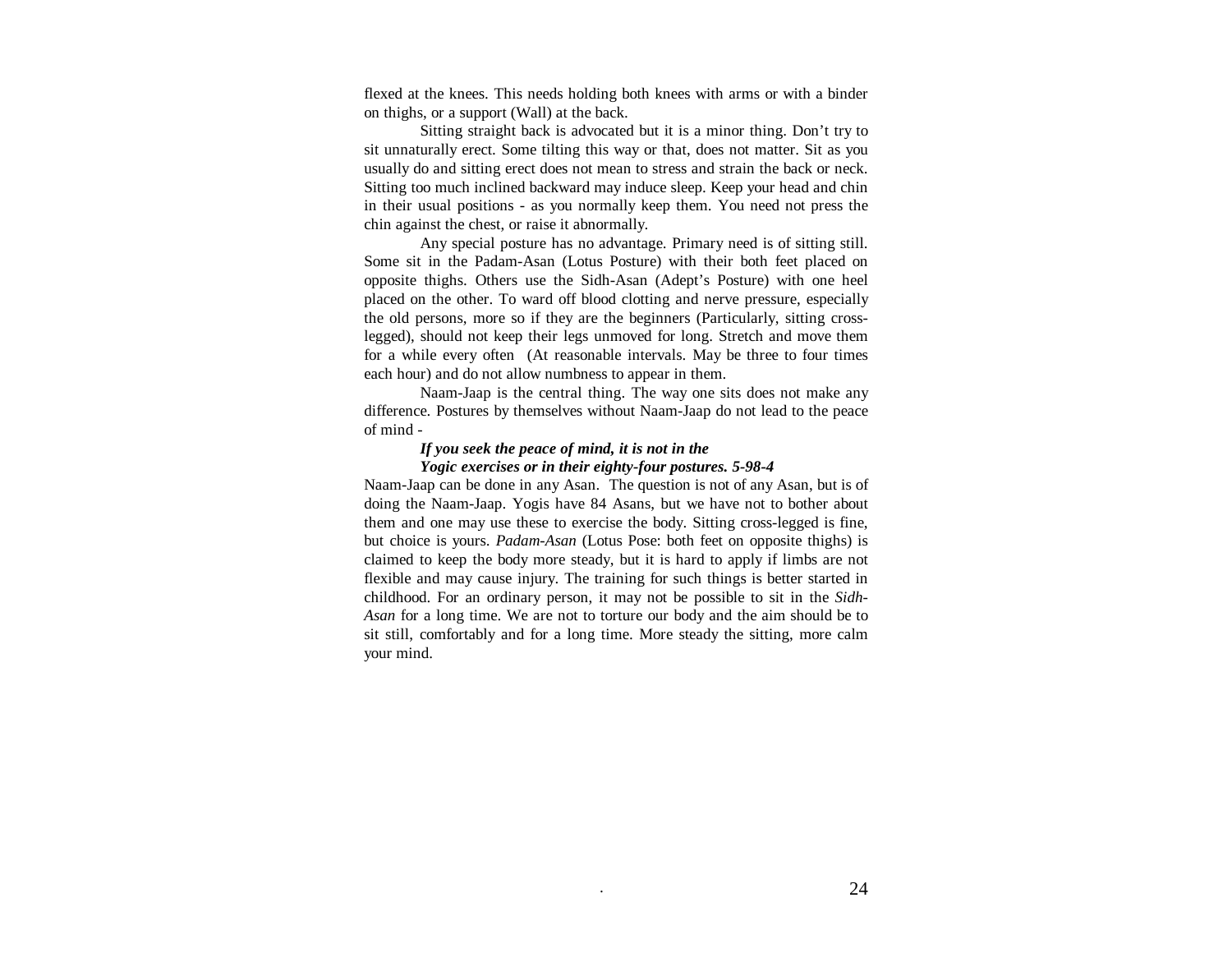# **ADDITIONAL INFORMATION**

Additional Information related to Recitation (Naam-Jaap).

### **ETHICS**

It is a vast subject and is not possible to go into details in this limited space. Most important to construct a building is to prepare a strong plinth. Primary requirement to practice the Naam-Jaap is to adopt the ethics of the noble living and to submit to the Will of God, accepting Him as the Supreme. It is true conversely i.e. the Naam-Jaap will make its practitioner a humble and noble person. To settle down in the Naam-Jaap, we have to control lust, anger, greed, attachment, ego and make them our instruments.

We have to be above jealousy, backbiting, deception, insincerity, hypocrisy, discrimination, and other viles (Evils). Talking the facts with a right person, within reasonable limits, without prejudice or malice, as an effort to bring about improvement, is not backbiting. When dealing with others, it is important to stay within the limits of justice.

Selfless service, equality, pure love (Universal and selfless), compassion and other virtues are important. Forget, forgive and adjust with others, accommodate and tolerate them. Truthfulness, sincerity, kindness and helping attitude, are great characteristics.

Honest avocation and sharing with the needy are the basics to make us fit for the Naam-Jaap, but do not replace it in any way. The Naam oriented Sangat (Company, congregation), reading of the books on the faith (Its philosophy and history), spirituality and lives of saints, is important. Do not enter discussions. Be sweet to every one and avoid hurting the feelings of others, because this will reflect back, haunt and disturb you. Develop tolerance.

Do not read the trash literature. Touch the news media just to keep informed. Watch TV etc. for very selected shows only and do not spend (waste) your precious time on these for more than minimum. This is the secret of attaining the peace of mind. A calm mind is important to fix it on the Naam. Only the pure mind can be calm. We have to transform ourselves for tuning to God -

 *Nanak, take the Name of the Lord with a pure heart. 1-140-10* **Golden Rules.** Here are some golden rules to give peace, happiness and contentment -

*Keep physically, as well as mentally clean.* Keep your environment clean and healthy. Take care of your health. Do not do drugs – any one and in any form. Develop good habits. Have high morale, do not keep on grumbling, complaining and blaming others.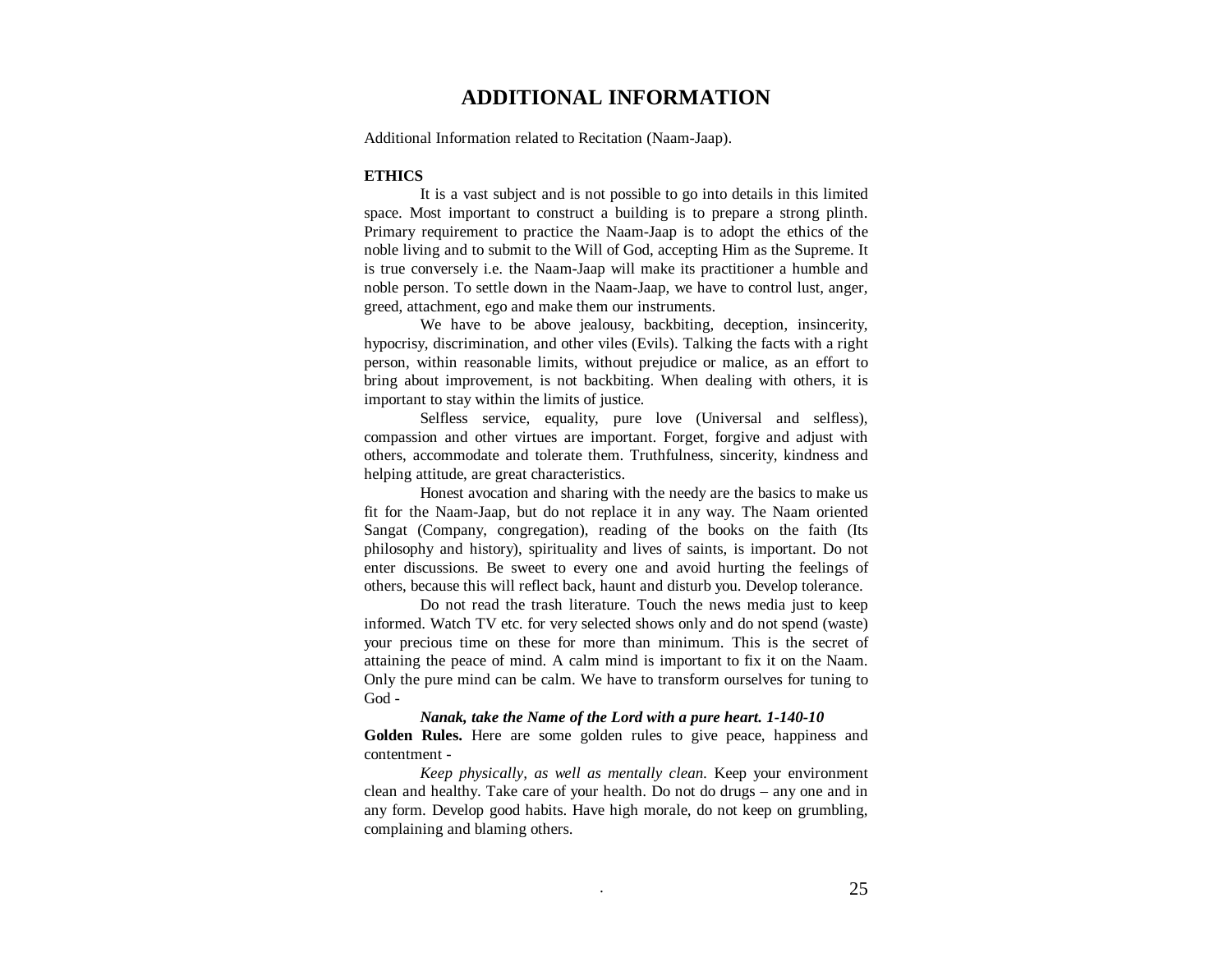*Be responsible for your actions and shortcomings*. Do not keep looking to others (No expectations) and work hard to stand on your own feet. Keep organized and maintain order within your own self and with others as well. Value the time. Be always ready to help others and set right their problems. It will make you a valuable asset, earn you respect and every one will be ready to help you.

*Be honestly smart and not lazy.* Educate yourself fully, keep studying, learn your trade to the best, be very efficient in what you do and keep putting in best and honest efforts to be at the top. Be ambitious and eager to progress, prosper and for attaining your goals, but not at the cost of others. Harm no one. Keep developing knowledge, intelligence and wisdom (Applied knowledge). These will give you your value that is so essential for success.

*Be sweet,* do not invite quarrels, befriend every one, do not close your door on any one, avoid the person who cannot be corrected and consider yourself dead for the chronically bad fellows. Realize that all are your own, none is your opponent or enemy, you have no competition with any one, you have your own individuality, others get their own luck and nobody deprives you of your rights.

*Select your friend* very carefully so that once a friend forever a friend. Later, if possible, never say any thing against him. If he lacks self control, or needed for his-her other deficiencies, guide, advise and work hard to improve him-her. Friends are not to be discarded. Do not desert your friend, be sincere, honest, but if it becomes so essential, calmly leave him, but never lose his respect. Your friend should also, be like this to you – sincere to the core. Your real friend will not abandon and will bring you back to the right path if you go astray. Have a tested and reliable friend to depend on. Your top friend is the Naam-Jaap.

*You are your best friend* and best judge. Consult others, but do only that you think right. Of course give weight to the opinions of others and use these as your guide.

*You are the center of the universe,* its every activity is around you, uphold your dignity and respect yourself. Think high and never undervalue yourself. Always talk high of your family, relatives (good), faith and friends.

*Do not carelessly make* even your best friend a repository of your deepest secrets. Keep your secret to your own self and let it die in you. The day you share it, the seed of disrespect and enmity may get sown.

*Honor every one* related to your near and dear or a friend, hold them in your high esteem and never cast an evil eye on any one out of them. Every woman is a pious entity to respect and revere. Take a friend's wife as your mother.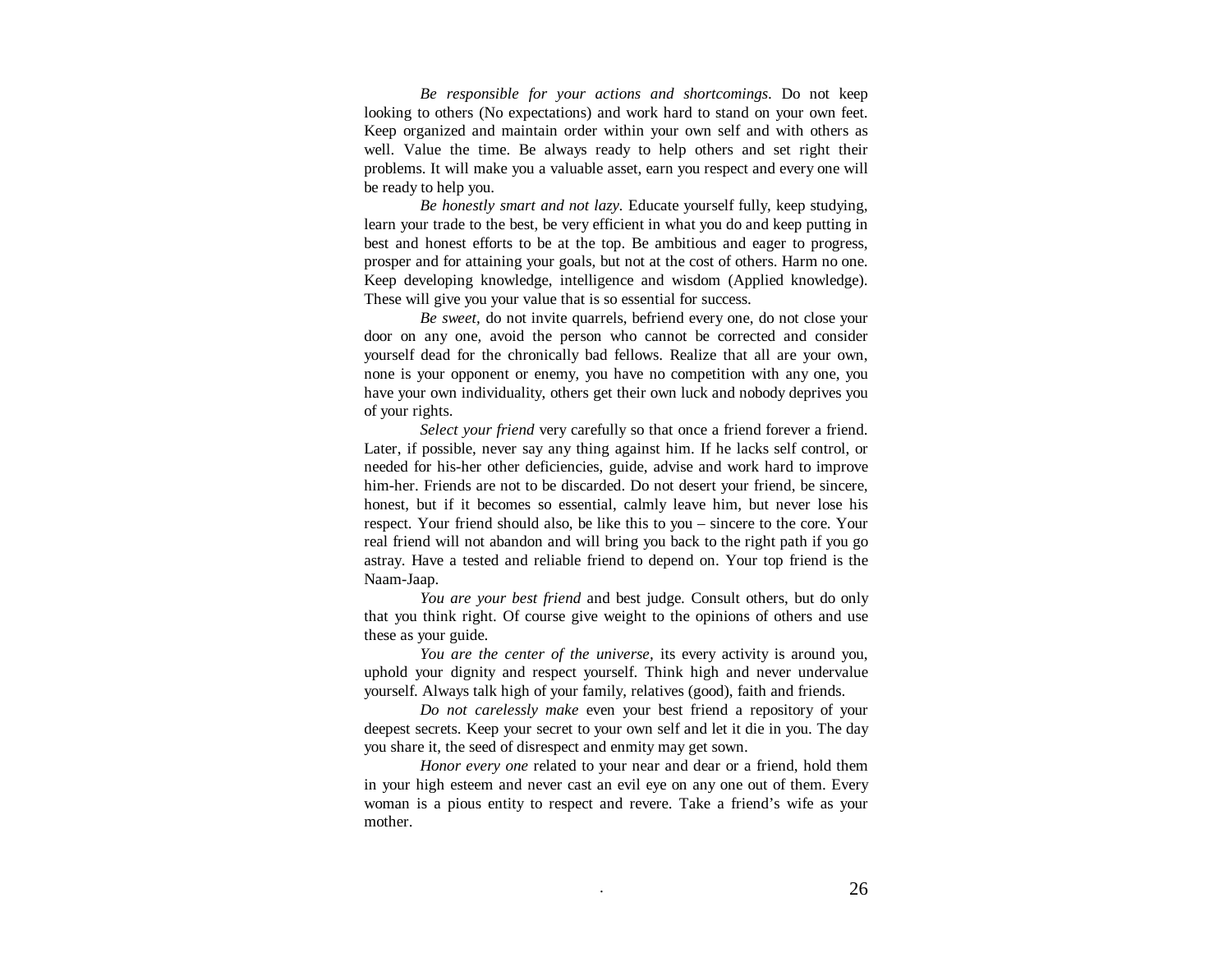*Do not open up too much* and become light mooded with every one, reasonable distance earns and maintains respect. Respect others so that they keep respecting you.

*Do not allow* any one to ride onto your head (Too much intimacy and visiting each other in excess) and avoid it yourself, too, because association more than desirable (Chances for everyone to get together too much) can result in undesirable consequences and friendship may turn into enmity.

*Do not stop communication,* it will keep on removing misunderstandings. Every one is basically good, useful and however insignificant, has his own worth and you can need him at any time. Hate none, never leave things building up, talk things over, clean up your mind and keep calm.

*Return quickly* whatever you borrow and keep your account clear with your own self and with others.

Never misuse or abuse others, give them their due right, respect and place. Do not expect a return for what you do to others, do not have resentment or remorse and keep doing good.

*Be good,* respectful, sweet, helpful and humble to the elderly, give margin to their age and its deficiencies, be patient with them, tolerate them with grace, try to listen and understand them, fulfil their needs and remove their wants.

*Never pressurize* any one so that he becomes disrespectful and moves away from you. Do not keep nagging, snubbing, belittling and insulting others. Give chance to other, understand, forgive, forget and give them time to improve and show their worth. Believe others, depend on them, let them share your responsibilities, associate with you and develop reciprocal confidence. Be vigilant.

Pay special attention to the following. These points will make you different from the ordinary and are essential for the peace of mind to practice the Naam-Jaap -

**Humility.** Nothing beats humility, it is always a winner –

*Humility with sweetness, is the essence of goodness. 1-470-14* 

This single quality wins you the highest respect, love of everyone, popularity and acceptability. Humility means no ego and this is what we want to earn with our spiritual practices. Be careful that it is not –

  *Vicious person bows down like a hunter after a deer. 1-470-15* A humble person will not have anything to perturb his mind and will get concentration with ease.

**Arguments.** Healthy, constructive discussions for solving problems and to gain knowledge are sometimes essentially necessary. An arguing person is always a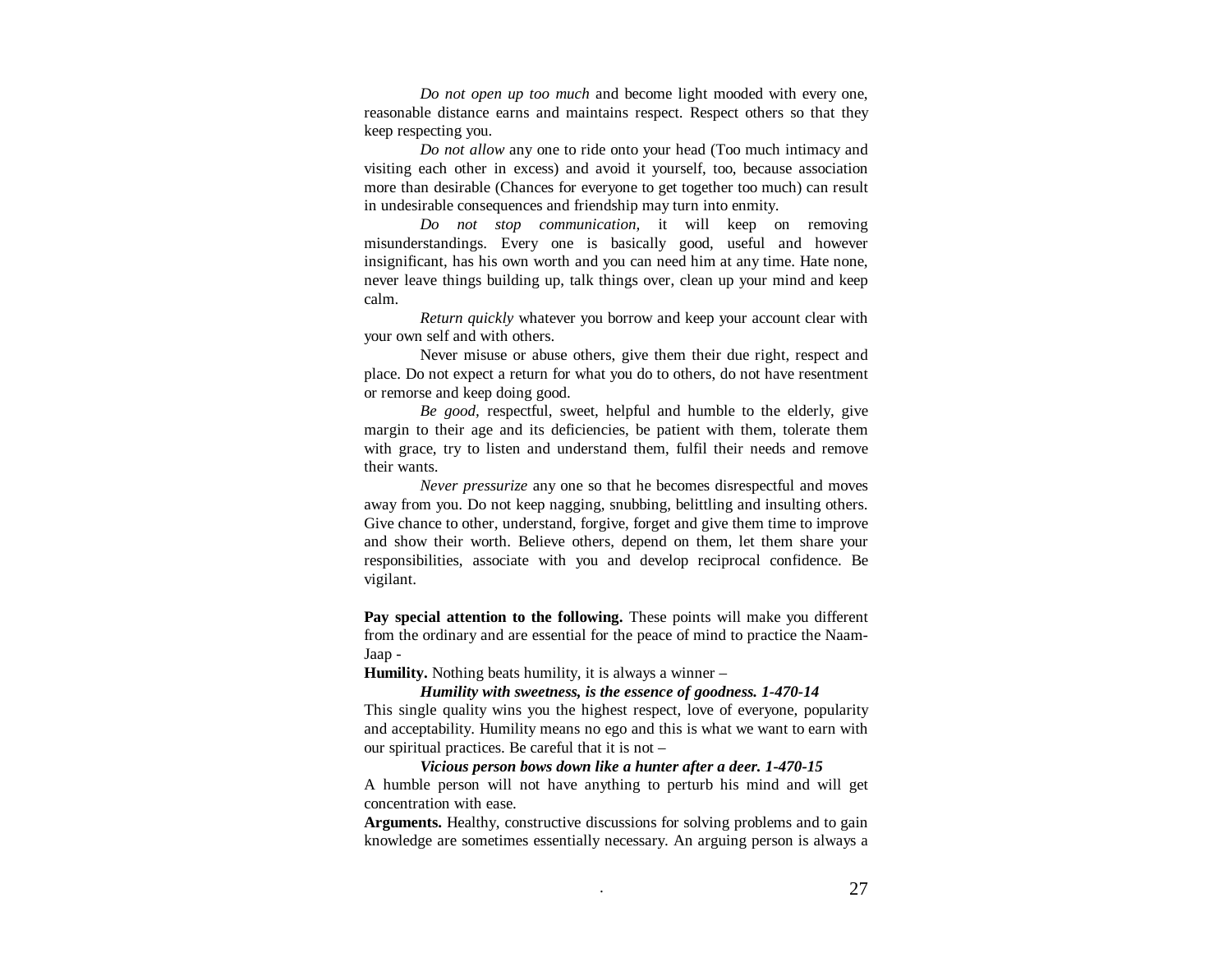loser and he wins to lose. If you win, other person hates you and if you lose, you hate him. It earns you unpopularity in no time and throws your mind into frustration. Gurbani advises –

### *Enter not arguments with anyone. Namdeo-1164-3*

Keep your views, may be any but essentially political and religious, to your own self and avoid their narration. Whole of the world is there to take care of the politics and people have lot of resources to fill their heads (Gather news) with the headaches (Problems) of others.

**Demands.** Asking for daily needs is another thing. In general, be free from unnecessary and unwanted demands (Charges: price for your some service etc). Why ask for when you know you will get without asking. To start with, you may not get all you wish, but in the end you will not be a loser and in addition, it will be a great factor in winning faith of others. Do not build hopes and expectations. People know what to give. Even if someone gives less, forget it. Gladly accept whatever is given with free will and may not accept if you don't need it. If nothing else, at least it will keep your mind in peace and this is what we seek with spiritual pursuits -

### *People hate and do not respect a person with demands. 1-878-17*

 Humility, non-argument, no-demands, is the cardinal discipline for the evolution of the mind. Protect your rights. Be liberal. Add rest of the goodness to these.

**Gossip.** Worst thing that can quickly make you cheap and ordinary is gossiping. It will devalue you immediately. Others judge your worth from what you speak. Occasional light mood within graceful limits is good, but generally keep reasonably serious and conduct yourself with dignity. Less one speaks, more respect one gains -

### *It is absurd to talk unrestrained. 1-661-18*

 **Idleness, Laziness.** Always keep busy. If no other useful and essential engagement, do Naam-Jaap, work on beads, do Nitnem, recite Gurbani. The Namm-Jaap, Nit-Nem and recitation of Guru Granth Sahib in the morning, Rehras in the evening and Kirtan-Sohela after that (At night) should be a must for you. Spend time on learning the correct reading and phonation of Gurbani. Study Sikh history. If you know, do Kirtan, as well. Teach Gurmukhi and Sikh discipline to your children. You will not find any idle time. You should never be seen not doing anything. You should be role model for your children and for others.

**Competetion.** Establish your own individuality and don't try to be a prototype (Copy) of someone else. When you have established your own dynamic individuality, then none else can ever be in competition with you. Others will look upon you to be your copy. You are getting your own value, others are getting their own worth and nobody is grabbing anything out of what belongs to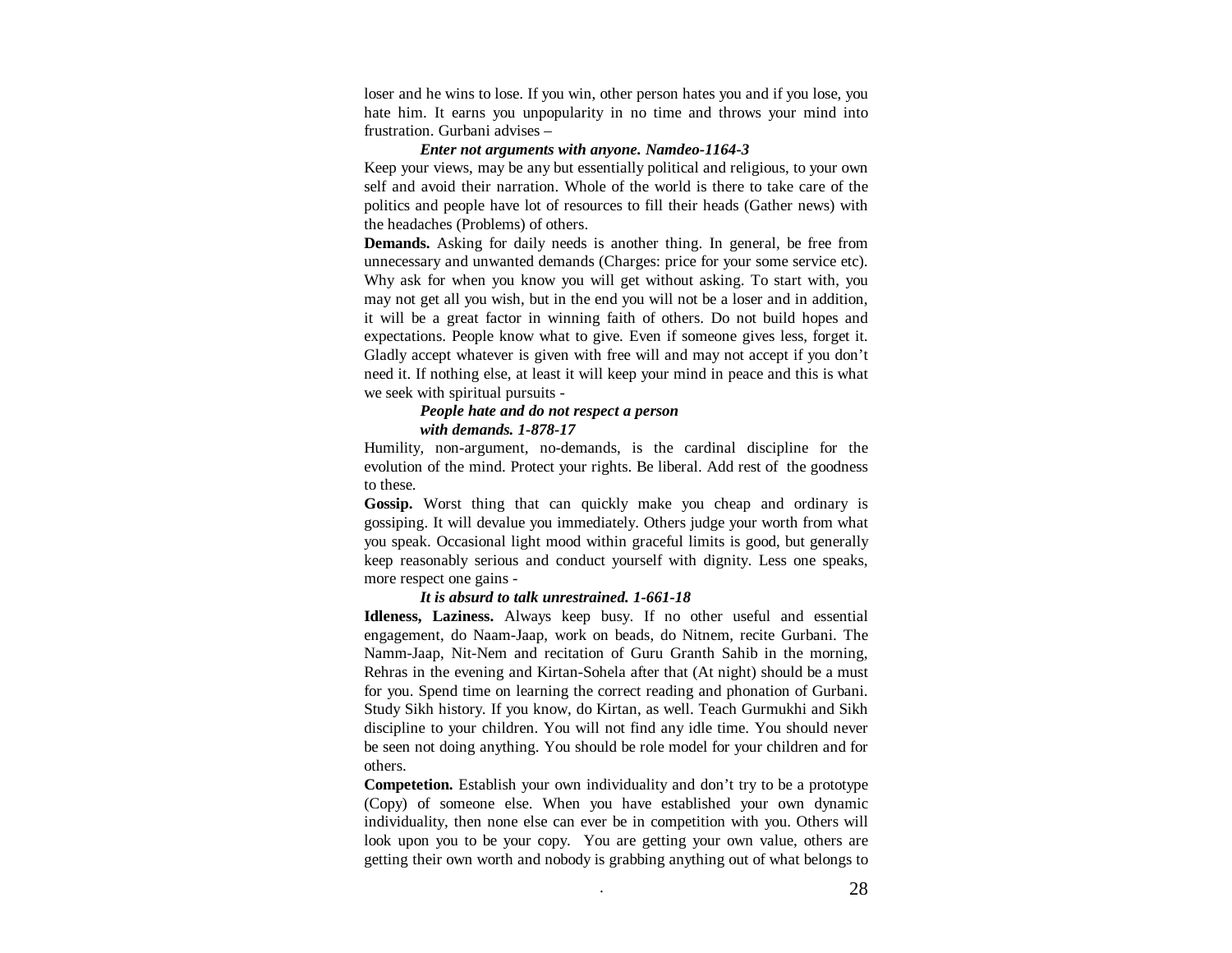you. Don't bother about reward to other person. Leave everything to Waheguru and be contented.

**Sincerity.** Always be very sincere in thought, speech and deed and never go near untruth (lies), deceit, cheating and hypocrisy –

> *No body (Approves) accepts an insincere person and he belongs to (His place is) hell. 5-1086-6*

**Hypocrisy.** It is very strongly disapproved and is the meanest thing to do –

*He speaks of wisdom with poison in heart. Kabir-656-3* 

See Hypocrisy, in Appendix.

**Sex.** A single worst affliction; path to downfall, immediate self-destruction, enmity and acute frustration is unsocial, unacceptable and disapproved sex. Lack of sex control leads to all other vices -

 *Human being , but deeds of animals! 5-267-11* 

See Sex, in Appendix.

**Avocation.** Your job is important for survival and contentment and is necessary for the peace of mind. For an ordinary man the peace of mind is essential for practicing the faith and Naam-Jaap. Your job is an assignment from God and you have to do it to your best. You have to be proficient in your profession to be at the top where there is minimum competition, maximum peace of mind and sufficient remuneration to fulfil your needs and this will keep your mind free to follow the Lord. Everyone has not the capacity to enjoy the leisure of practicing faith with the mind occupied by the insufficiencies (Wants). One should reach salvation engaged with the demands of life -

> *Have liberation while laughing (away Life), playing, enjoying (Boons) right clothes and food.* (Get liberation while living here successfully). *5-522-10*

### **COMPOSURE**

 To compose ourselves, we bring our minds back from its outer excursions, collect it and give the support of the Naam for it to hold on. On composing ourselves, we feel peace coming over us and restlessness departs. It gives the sense of comfort, ease and rest. A cloth sheet wrapped around the body may help to get composed. Composure and relaxation go together. Closed eyes help to get calm and settle down the mind. Sitting in a scenic place, the eyes may be kept open for some time, or opened occasionally, to appreciate the Lord and His creation and for a change. This can give the joy and ecstasy. Closed eyes can make imagination easy and acute. Lay stress on the mind to stop wandering and to come back -

 *O dear wandering mind, come back home! 4-451-16* See Relaxation and Cover, also.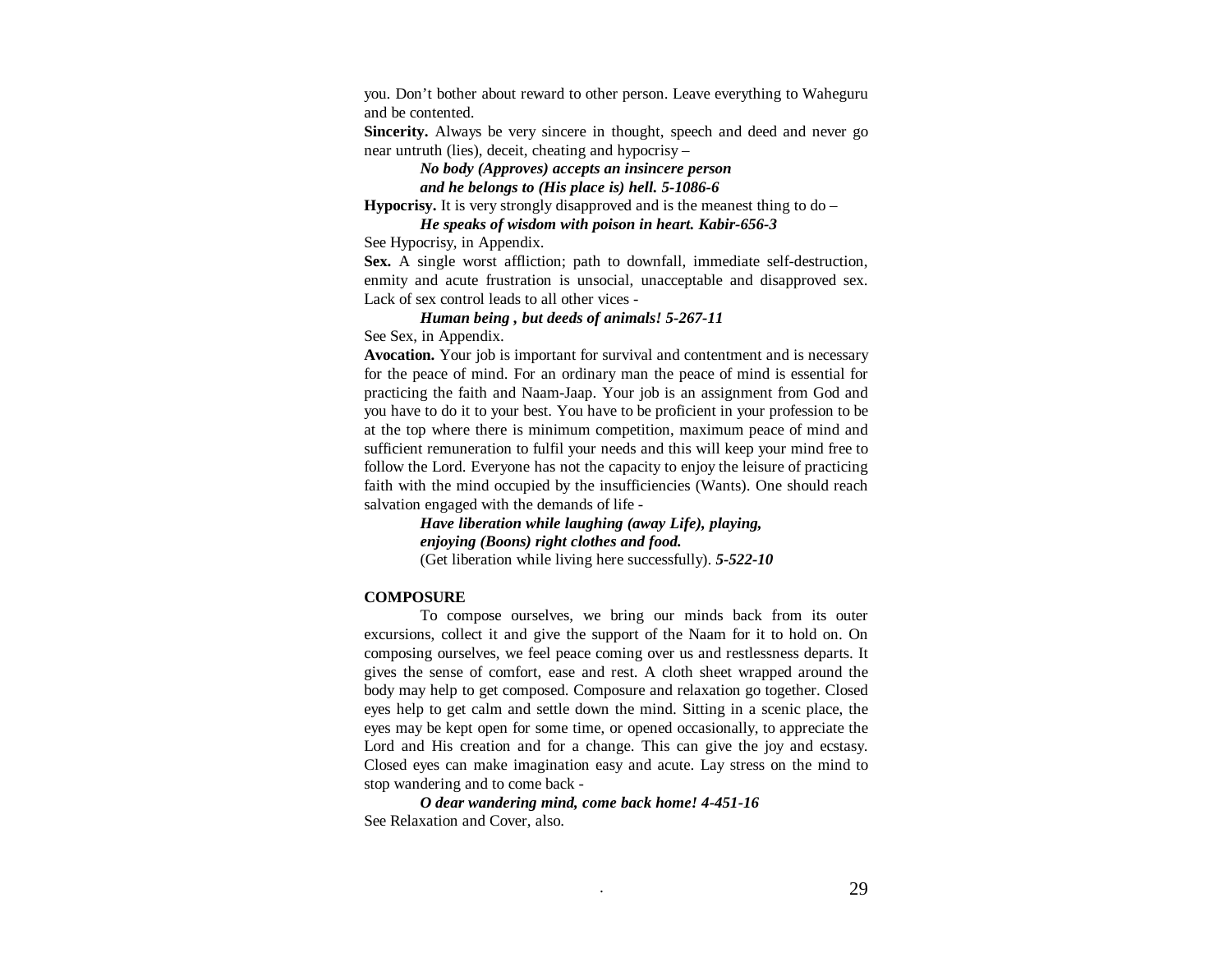### **CONCENTRATION**

 *Nanak is merged with God, like water lost in water. 9-633-19* 

To practice the concentration, we gaze at the Symbol Ik-Oankar  $\mathcal{A}$  set at the

Mid-Brow Point, fix our minds on the Naam and on two phases of breathing. Some concentrate at their Spiritual-Heart. It is one inch to the right of the center of chest, level with heart.

Others, to stabilize their minds, watch the movement of breath from the pit of their stomach to the throat. This is nine fingers of the movement of their breath.

There are people who concentrate on the sound of forcibly saying Waheguru (Wahe) while gazing at their spiritual heart.

Others concentrate on the subtle sound of breathing–in and breathing-out.

There are people who breath in and out forcibly like a bellow saying Waheguru, Waheguru, silently or vocally, concentrating nowhere in particular. This rapid bellowing holds their minds.

There are advocates of fixing the mind at the interval between two phases of breathing.

Some keep their minds in the awareness that after having said Wahe, they have to say Guru and after that Wahe again, so on and on.

All of these and others are efforts to hold the mind. Focusing the gaze at the Mid-Brow Point is the easiest and quite popular with the Sikh saints and practitioners of the Naam. The concentration demands serious effort -

*It is tough to control the mind. Hardly ever someone can do it! 3-665-12* Also, see Ethics.

**Hints on concentration –** Here are a few hints to help concentration -

You may collect your scattered mind as you sit down for the Naam-Jaap so that it stops running about. One learns it gradually with practice.

Bring to the mind the purpose of your sitting down, "You are sitting here for the Jaap and not for these thoughts." It will eliminate the worldly thoughts and will not allow them to storm you.

Ignore and don't pay attention to unwanted thoughts and stay unconcerned, telling yourself "These thoughts have nothing to do with me."

Reject the unwanted thoughts, slip out of them and soar high out of their reach. Keep the mind fixed on your object - Practice of the Naam-Jaap (Symbol, Mantar: Wahe and Guru, etc). Taking the mind up and fixing the gaze at the Symbol brings about concentration.

Music (Kirtan) will produce relaxation and help to hold the mind.

The glow of faint artificial light filtering through closed eyelids will aid concentration.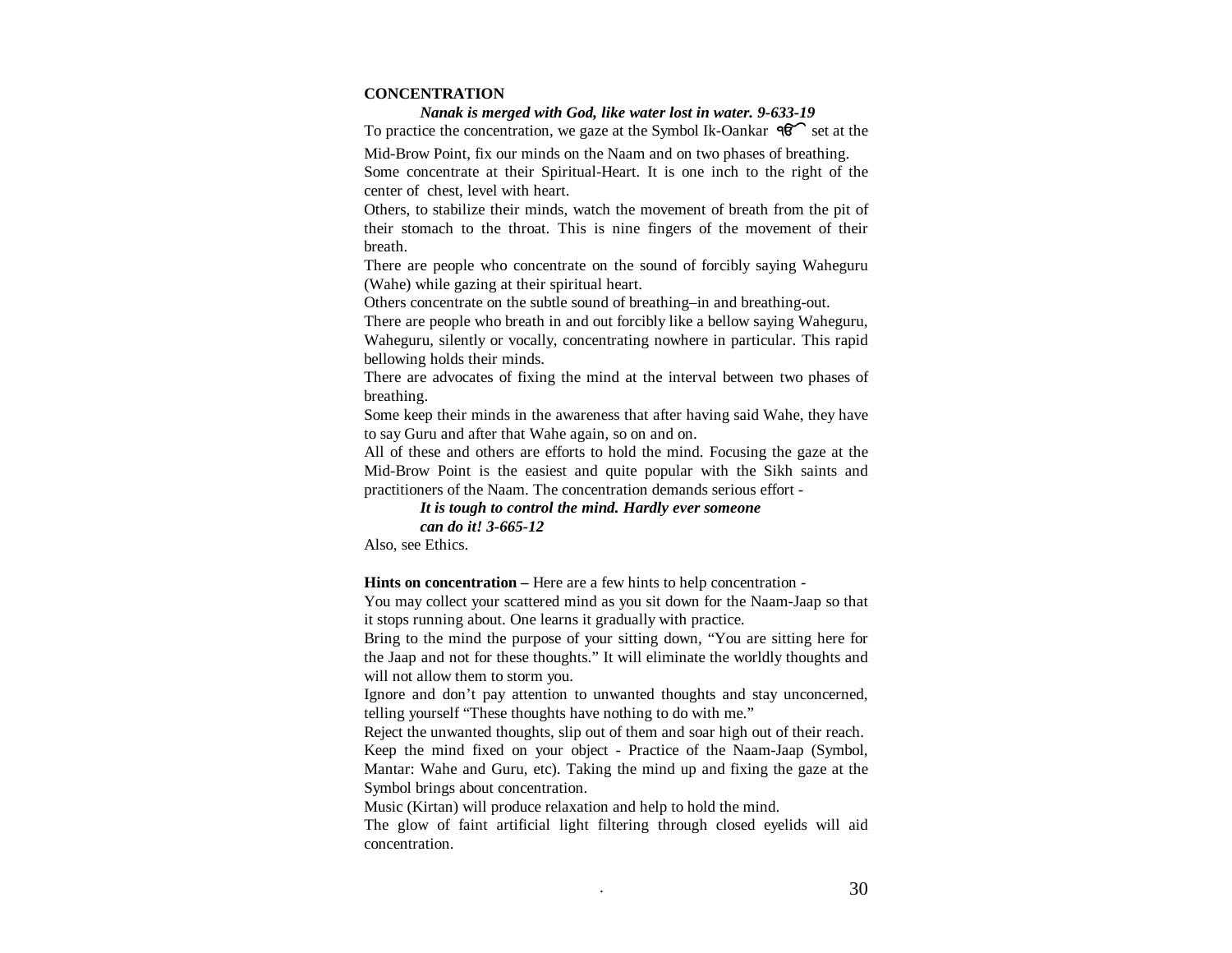Presume that you are not in the Kaljug (Kali-Yug, Dark Age i.e., present times), but in the Satjug (Satya-Yug, Golden Age - the age of spirituality), wherein off hand thoughts do not perturb the Sadhak (Practitioner of spirituality). After attaining practice, extraneous thoughts will stop bothering you when composing for the Jaap.

Remember, leaving aside technique, even the effort to concentrate helps in bringing about the concentration. Counting needs atention and this helps concentration.

Problem is that other thoughts attack us as we start the Jaap, whereas the beauty should be that Waheguru comes to the mind when we are busy with the worldly things. Even the good thoughts interfere with concentration and we have to use them only in the beginning to help get it and later to be free from them. Relationship with the outer world should be cut down to the maximum.

The Naam itself and its Jaap with Concentration, pushes away the extraneous thoughts and wherever the mind slips away, the Naam will follow, get hold of and bring it back. Unwanted thoughts keep shedding off as we go deeper into the Jaap. A time may come when you no more say Waheguru vocally or silently and repeat it in thought only. At this stage (Jaap in thought), you can repeat Waheguru even at a tremendous speed, though the concentration matters and not the speed, but you will enjoy the phenomenon. At such a stage, it is natural for the good concentration to be there.

For more hints, see Notes on Symbol and Notes on the Naam-Jaap, at the end of Naam-Jaap Workshop.

### **DIALOG**

If you go into a dialog with yourself, or with some one else in your imagination while doing the Jaap, get out of it quick. This is alluring, but drags your mind away from the Jaap. Do listen carefully if someone gives some advice. If the Guru is there to talk to you, then what else is needed? But, be careful that the Guru is talking to you and not that beside seeking advice, you are lingering your talk unnecessarily. Try to recite the Name of God in his presence. Ordinary dialogue is not encouraged -

 *Talking tall is not the way to reach God! 1-730-12* 

### **DOZING**

 *One who sleeps (Negligent) can't meet the Lord! Farid -1382-3* 

 Tandri is dozing and is common during the Jaap. It should not be confused with Smadhi. In Smadhi, one may keep fully aware (Of recitation of the Naam), but in dozing the head may fall forward and there is no awareness of it (Naam-Jaap).

Without realizing, we passively surrender to sleep and do not resist it. We should keep aware of overcoming sleep, become alert as soon as it arises,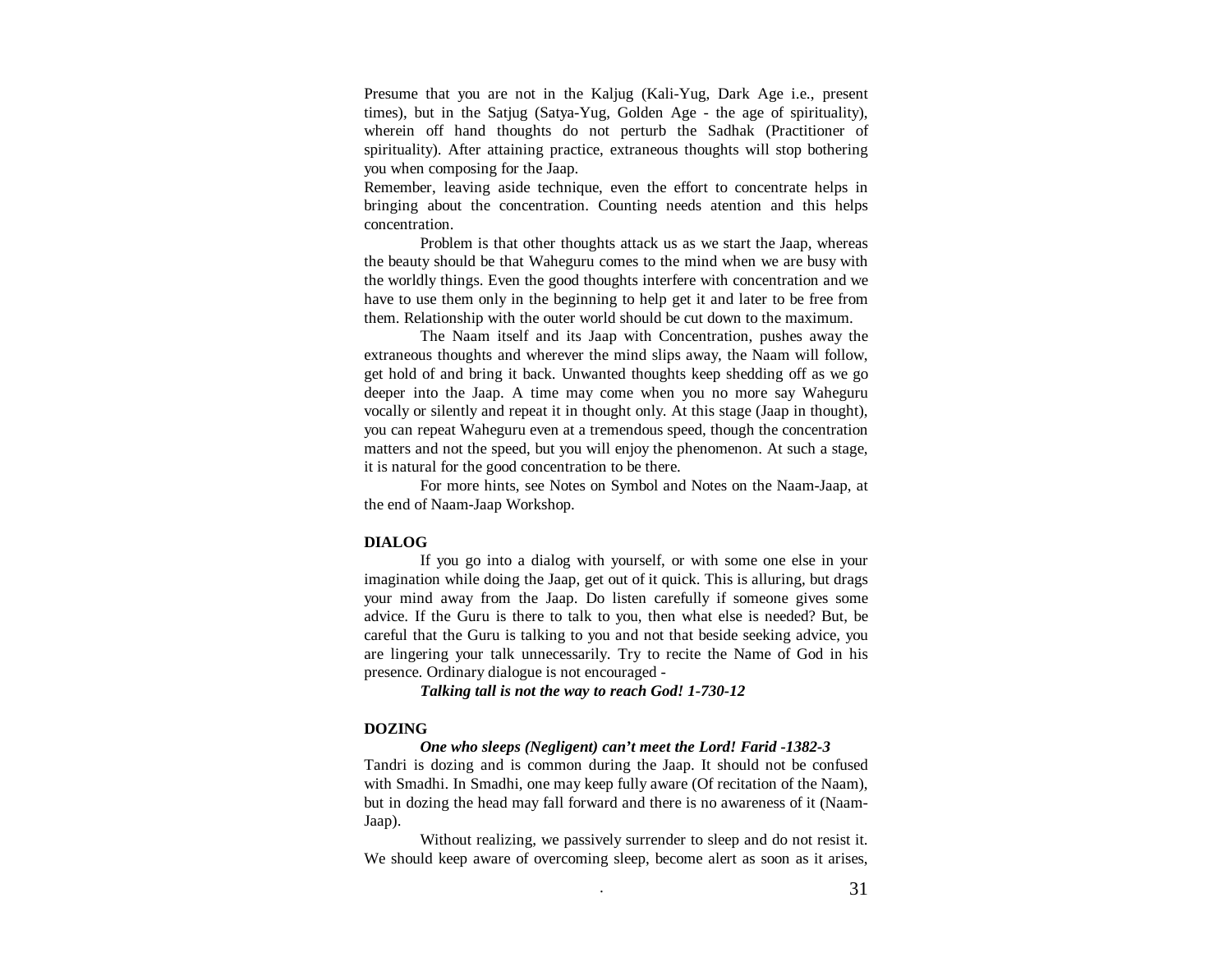fight and avoid slipping into it. To get out of Tandri, do spoken (Vocal) Jaap for a while, stand up for the Jaap, wash your face with cold water, take bath, walk about and if nothing succeeds take a short nap. Best is to sleep for a while, if you feel sleepy.

Some enjoy Tandri, even. Time flies in this state. Although not desirable, it is to the advantage of the practitioner. After all, he sits down for the Jaap, devotes time to a good cause and maintains his practice. He might have been attached to the Name of God during sleep even and on becoming alert, finds himself doing the Jaap. This is not uncommon. Gradually, he will learn the art of not sleeping during these sessions. The time he spent even dozing was well spent. Though in the twilight sleep, all that time he was in the lap (Attitude) of the Jaap. The same is true if he slipped into sleep when doing his Mala (Beads). His frame of mind was that of the Naam-Jaap. This has its own importance that he kept to his schedule. The Jaap in Tandri has its own joy, no doubt. When the mind gets fixed while doing the Jaap, you may try slipping into sleep and continuing it (Jaap). Tandri is not advocated and the ideal thing is to keep fully awake during the Jaap. When sleepy, the mind does not run about much and one may feel more composed. Dozing should not be allowed to become a permanent habit. Have the fun of the Naam-Jaap with your Tandri, but keep struggling to get free from it (Dozing).

### **FOOD**

### *Food and water are holy, these are boons from the Lord. 1-472-19*

 Food has different values with different people. For some, alcohol is sanctified, others do not consider meat as unholy. Mostly, alcohol is denounced. All intoxicants are strongly rejected in the Sikh faith. Out of India, meat is staple food almost in every country. It is a good source of proteins, but in excess, harms kidneys. Mostly, the Sikh practitioners of the Naam are vegetarian and teetotaler. Fat is considered responsible for the diseases of blood vessels and heart. Currently, the best advice is minimum fats, some proteins and lot of complex starches (Products of the grains like wheat, corn, barley), vegetables and fruits.

 Take nourishing and easily digestible food. Too much of condiments, peppers and chilies irritate stomach and stimulate the mind. Food effects both, body and mind. Select your food that is wholesome. Take what suits you the best without hurting or hampering your mind or body. Observe moderation. Do not consume stimulating foods causing excitation. Taking intoxicants to compose and calm down mind for the Naa-Jaap is very undesirable. Read Meat, Alcohol, in Appendix.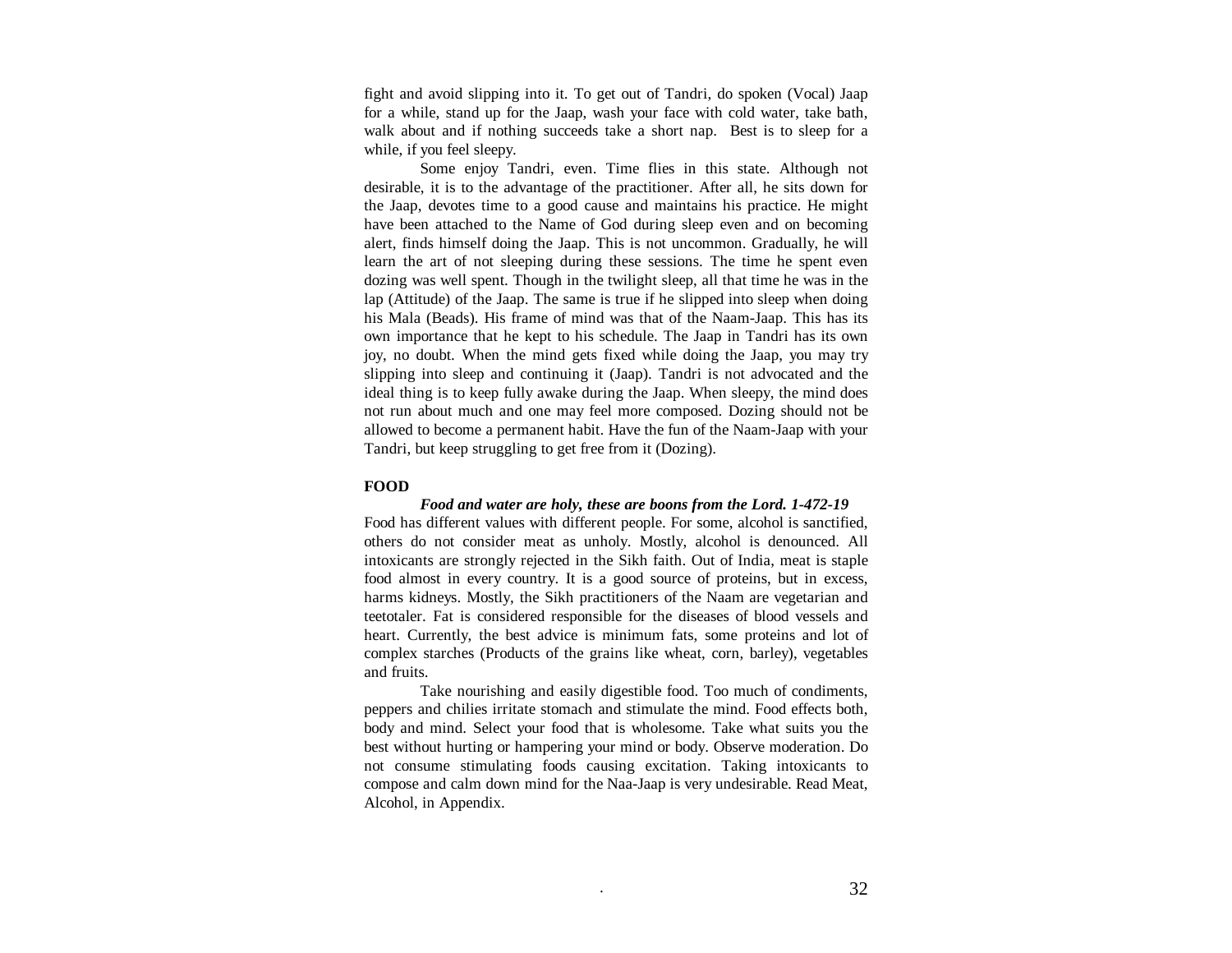#### **GLOW**

### *The glow (Wisdom - knowledge) comes by the God`s grace. 5-271-1*

After some practice of the Naam-Jaap with closed eyes, a faint glow appears at the point between two inner ends of the eyebrows. The psychic phenomenon may have a role in its appearance. The natural glow may, or may not manifest. It disappears by stopping the practice of the Jaap and may take longer to return after resuming it. The glow may be bluish-white, or golden (Saffron) with tinge of red, blue or green. It is diffuse and without a defined boundary. Appearance of light shows that the practitioner of the Naam is on the right path and is progressing well. It gives encouragement and helps concentration. On becoming an adept, one stops caring for this glow.

Even faint artificial light in the room is enough to filter through the closed eyelids, as a glow. Till a natural glow appears at the Mid-Brow Point, the artificial one created by light in the room, or at the day-break, can be helpful for concentration, but it should be very subtle. A strong light will disturb attention. Pressure on the eyeballs, when eyes are converged (Brought together) forcibly, may also cause such a glow. This is not the right way to create it and it may cause headache.

#### **MALA,ROSARY**

Rosary and keeping the count of Jaap.

#### *The true rosary is the Lord's Name. 5-388-4*

**Mala or Rosary.** It is a string of beads used to help the Jaap or to keep an account of it. It may be made of any material, wood, wool, iron etc. Sikhs mostly consider wool better (Holy) and prefer white or black color. Wool is soft, washable, light and does not hurt fingers. Black doesn't look dirty. Plastic Malas have become popular. These are cheap, light and clean. A Mala should be of smooth and light beads of moderate size of about  $1/3$  to  $\frac{1}{4}$  inch. Mala, its material and the way you use it, has no value and real thing is the Naam-Jaap.

A full length Mala is a string of 108 beads and on this we count 100. Extra 8 beads are to compensate for the errors. If we want to say Sat.t-Naam and Waheguru with beads, "Sat.t.-Naam-Waheguru" will be taken as one unit. Mala tells what you have really done, so that you are not in any misunderstanding of having done a lot.

With it, you can keep the count of the Jaap, though it is usually not given a great merit, but still, it has its own advantages and is a useful tool that reminds to do the Jaap and keeps one attached to it! Mala tells others that you are of different nature and not interested in useless gossip. Its use is a support for the Jaap, working on it provides good company when you are alone and even otherwise, it is a worthwhile engagement. Mala can be used for an ordinary Jaap and not for deep concentration, because on reaching it, a Mala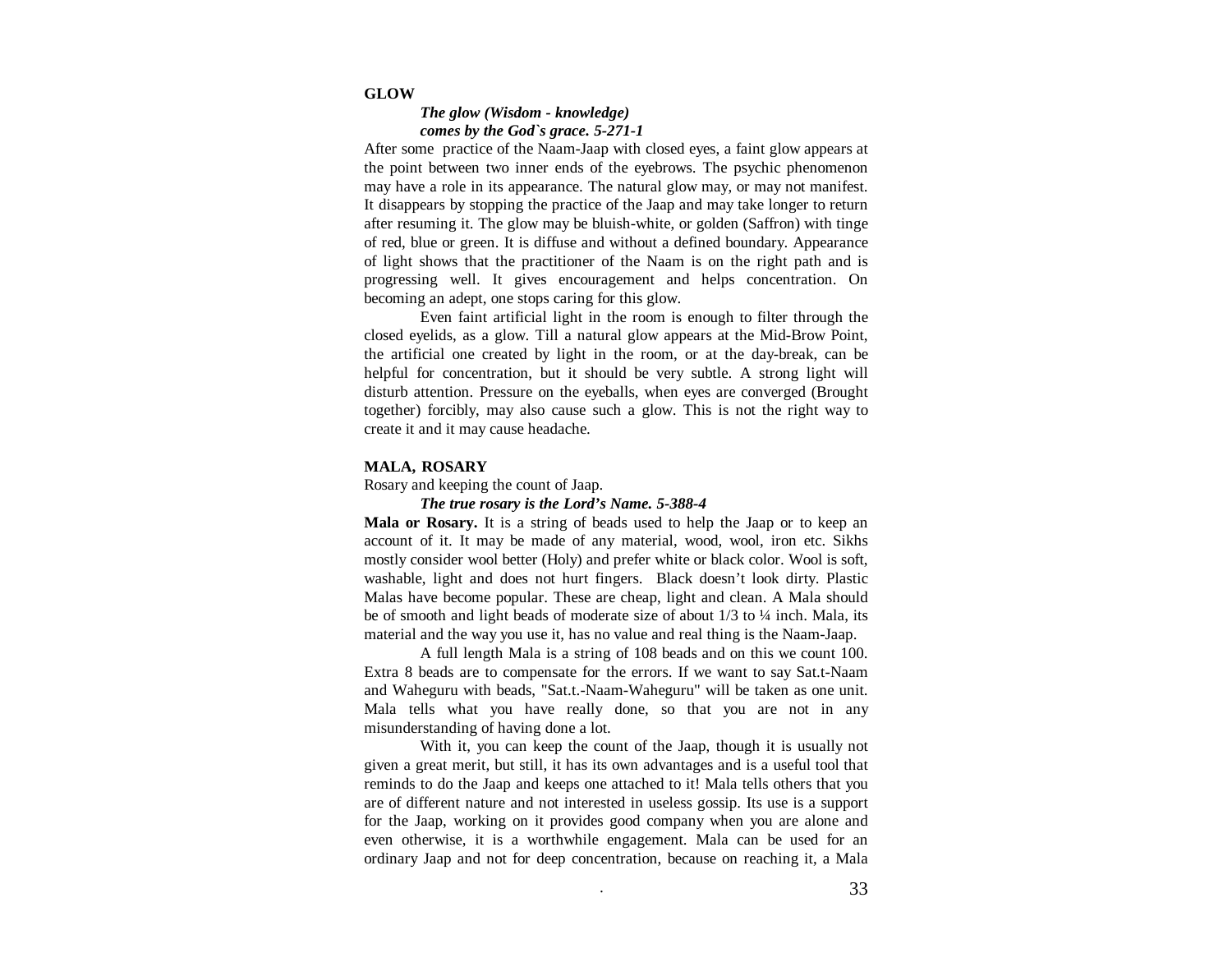falls away from the hands. It helps to initiate concentration. To boost it (Concentration) while doing Jaap, for a while hold Mala in your both hands and watch your working on it. Turning beads when lying down, may delay sleep. Work a Mala in any way you like and is convenient to you. Hindus and Sikhs role beads from front to back (Move them backwards). Some take first finger as unholy (It is used to point others - Ego) and do not touch Mala with it. Every limb is part of the same body: a God given gift and as holy as any other finger or limb. Meru (Peak, top) is the central tuft on Mala. On reaching it, people turn direction of working and do not cross it. You cross it with impunity and may cut it off, but it is helpful in counting.

It makes no difference whether you talk and simultaneously role the beads. We are doing a casual Jaap and after talking is over, it will remind us to restart it. It is used for a serious Jaap too, when a count is maintained e.g. the Jaap of a Mantar or of some Shabad (Hymn).

**Simarna, Wrist-Mala.** It is bracelet like wrist-size string with 27 beads, for counting 25. It is ¼th of the full length rosary and is convenient to use when traveling, lying down or walking. Being very small, it is not good for counting. **Count of the Recitation (Jaap).** It is to count the Mantar one says silently, or vocally. Count is considered to adjust the Jaap into available time. It may be needed by a novice to get and develop the estimate of the time. Rough estimate develops gradually.

Counting will take up a part of attention, but will help to hold the mind. Counting helps the concentration and to get it, for a short time fix attention on working it. Though commonly practiced, keeping an account of the Naam-Jaap is considered of no great merit -

# *By keeping an account of the service,*

### *we gain no merit. 4-1226-8*

Mostly, a Jaap keeping its account is done with some object. The Gurus and saints denounce not the Mala itself, but those who use it as an instrument of their hypocrisy. The process of counting helps to hold the mind and also, it (Count) becomes a goal. One becomes eager for a goal and achieving it gives satisfaction.

### **MID-BROW POINT**

 This point is in the middle of the inner ends of two eyebrows. We need a point to fix gaze with eyes closed for practicing concentration and it is easier to do so at this point. Forcibly turning eyes in on this point may give headache and so, do it gently. If the ache appears, focus the eyes somewhere under the Mid-Brow Point, or a little distance in front of it towards the infinity.

When eyes are closed and raised to gaze at the this point, the mind gets detached and stays higher up above the mundane (Maya). If a glow appears here, it helps the concentration and if not, don't bother. Eyes are focused here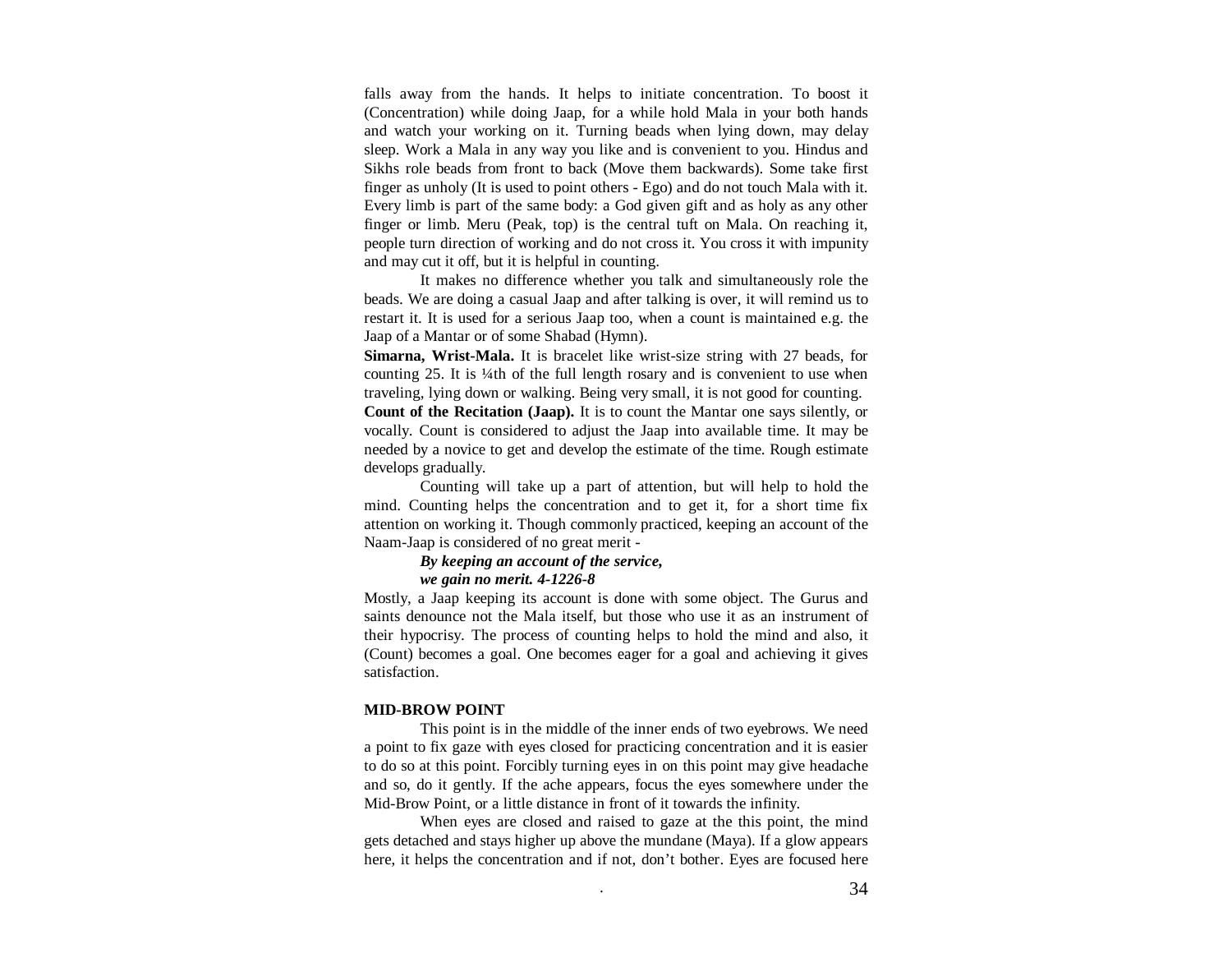or not, we have to be deeply attached to the Naam and outer things (Peripherals) do not matter -

 *The pious mark on forehead, rosary in hand (Gives the look of a realized person), It is not that easy to meet God (by hypocrisy). Kabir-1158-15* 

### **RELAXATION**

On sitting down to practice the Jaap, at the start we "let go" to relax intentionally and thereafter, this relaxation continues due to going deep into the Naam-Jaap. We have to be tension free and for this, we have to understand that nothing is in our hands, every thing happens according to His Will and so, there is no reason for us to worry. We should get concerned if something is not an everyday happening -

### *There is no reason to worry*

#### *when every thing happens according to His Will. 9-1428-10*

Realize that nothing is in your hands, leave every thing to Him, be free of all concerns, and stay relaxed –

# *Without the Lord none can create or destroy.*

### *So, worry not and stay relaxed. 3-594-17*

With increasing relaxation and deepening concentration, breathing becomes shallow, slow and the heart rate, as well as blood pressure fall. One may start feeling that the body is no more. Composure and relaxation help the mind to get absorbed into the Naam. Kirtan (Devotional Music) helps relaxation. Read Kirtan, Composure, Cover.

### **SLOTH**

Sloth is Laziness of the worst type. One has to be alert and active so that all that has to be done should be done there and then without delays, excuses and escapes. Smartness is a different thing and it can be an additional quality if used with restraint. A practitioner has to be free from laziness –

 *Don't be lazy in reciting the Name of God. 5-456-8* 

### **TIME PERIOD**

Total time for the Jaap.

It is the period of time for which the Jaap is done (Total time). An average sized incense-stick takes about half an hour to burn. You may check and use it as an indicator of the time. Dhoop (Incense paste) can be rolled in length and thickness to burn off in the desired time. Stopwatch or Alarm clock may be used. Some one else can help by checking the time. In time, the mind gets set on the rough estimate of the time elapsed. All steps of a technique take a certain set time to complete them and you know how much time it takes to do that procedure.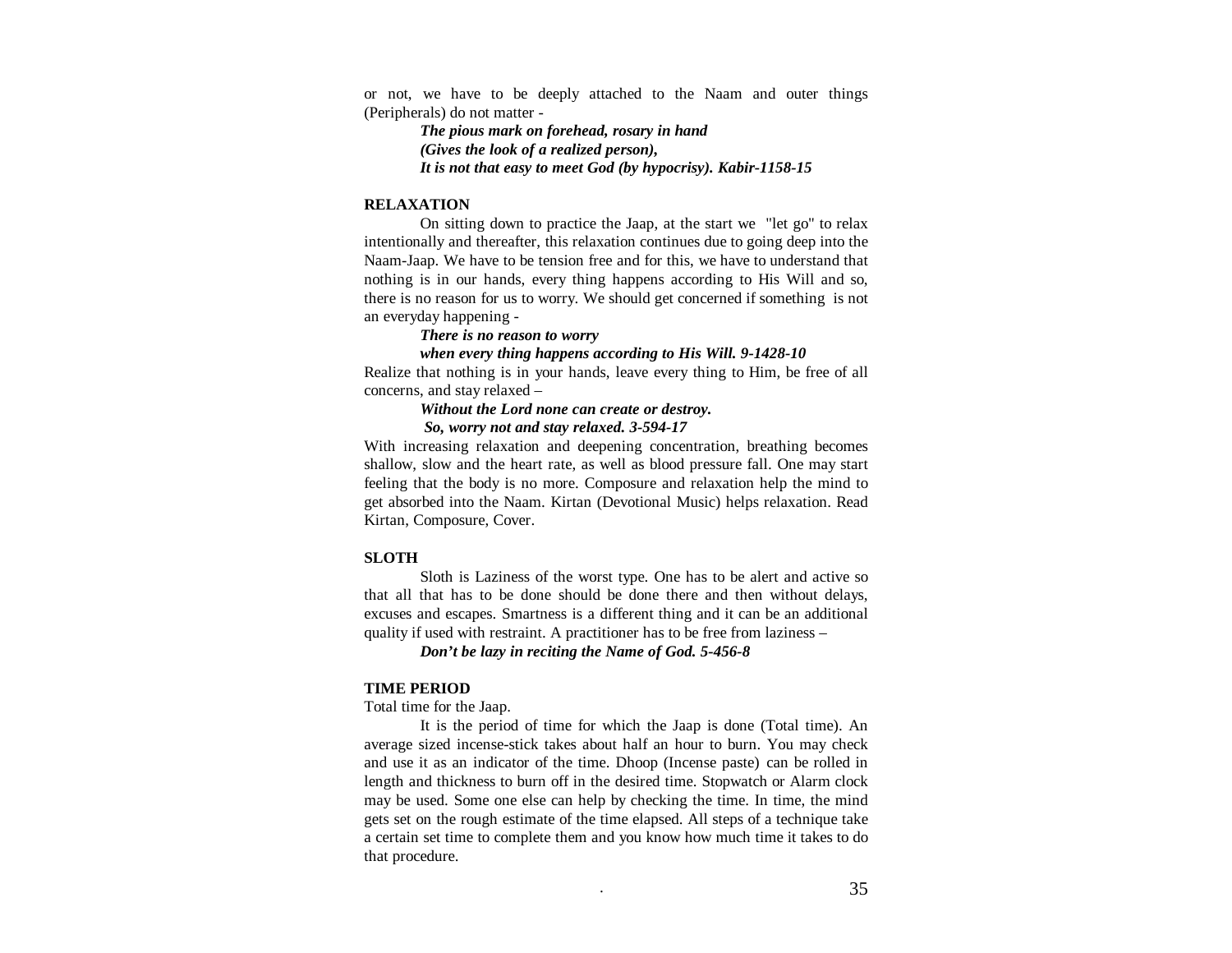Every day, the Naam-Jaap should be done for almost the same length of time, without much fluctuation. Be careful that you don't tire out and feet or legs don't start tingling, or become numb. If so, give a break, get up, walk about and may restart the Jaap when you are okay. To safeguard against clotting of blood in the legs, an elderly novice should be careful to keep them moving at reasonable intervals. A householder can allot only a certain length of time to the spiritual pursuits, because he also has other duties to attend. Keep in the mind to increase the time of the sittings gradually to accustom your body to sit in a particular way for a long time.

See, Posture, also.

Devotion and dedication to the Naam-Jaap is important and not the time allotted to it. Even if you give a single moment to God, you will have its reward. Guru ji says –

  *Remembering God for a single moment Delivers you from the pangs of death. 10th Master ( Tav-Parsad, Chaupai).* 

There is no doubt, Guru ji advises to remember God as much as you can, every moment –

> *Keep God in your mind (Recite His Name) every moment and never forget Him. 5-496-5*

# **ILLUSIONS**

We live in the world that itself is an illusion and we are surrounded by them (Illusions), day and night. To be in the presumed harmony with this illusive world, we create big and small personalized illusions of love-hate, good-bad, high-low, devotion-deception, courage-fear, peace-anger-, frustration-harmony, etc. We go so deep into these, that these not only start appearing as reality, but become our reality. Scripture (Gurbani) brings this fallacy of illusions to our notice and urges us to get free of these to attain unison with the Truth. Our spiritual instrument to turn illusions into reality is recitation of the Name of God (Naam-Jaap). By virtue of it, we get delivered of the worldly illusions of desires, anger, greed, attachments, ego, become elevated and evolve to enter the spiritual world (Beyond the mundane – Maya) to realize the Real Truth (Sat.t.- Naam): my benevolent Lord (Waheguru), who is the Creator, Sustainer and Destroyer! In this journey, mile-stones leading us on the way are many psychospiritual phenomenon like seeing the 'Light' etc.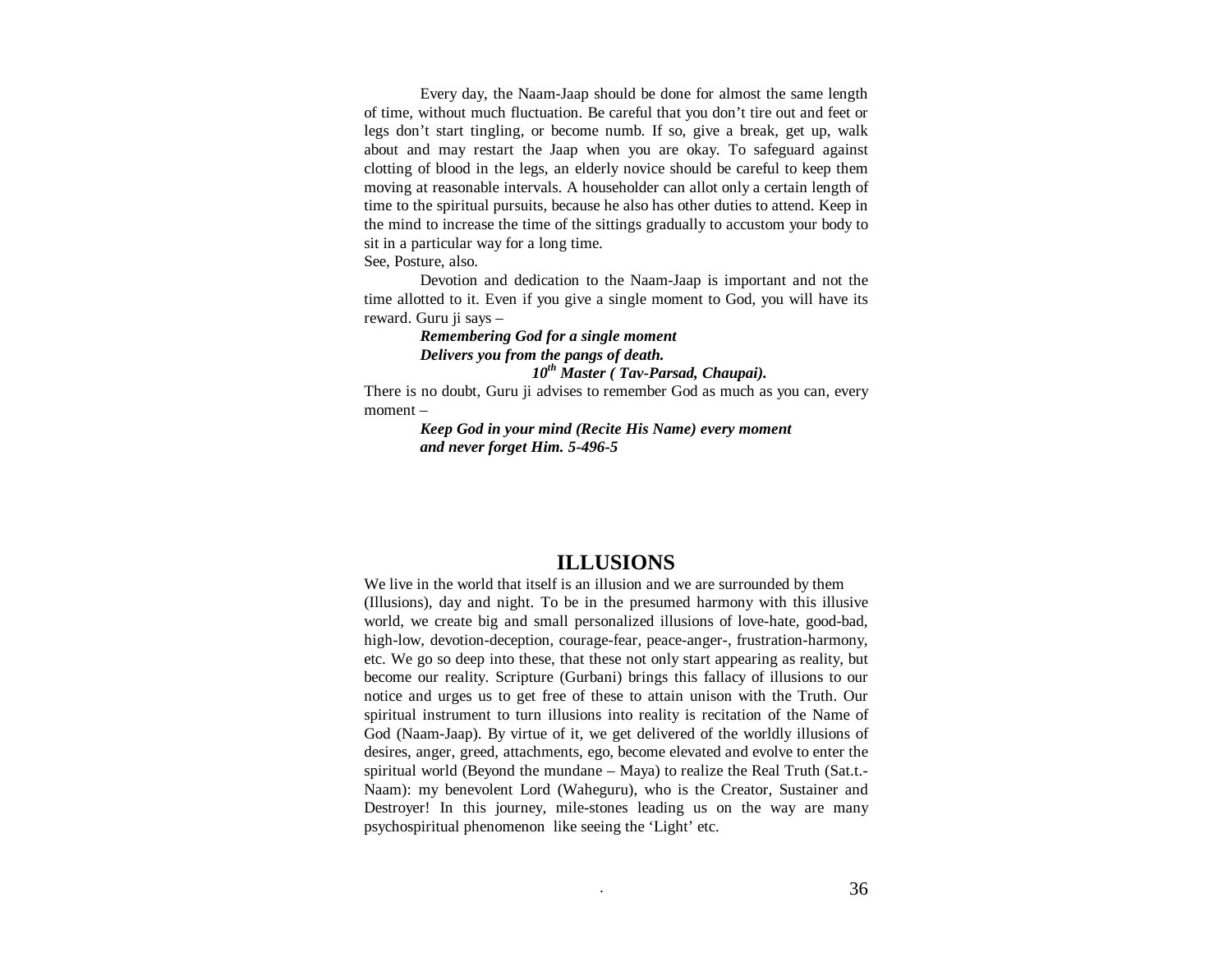# **RECITATION PROCEDURE**

Procedure for the Recitation of the Name of God (Jaap).

 If you ask, a practitioner may tell, " Say Waheguru with inhalation, and again Waheguru with exhalation," and may add "Fix your gaze at Trikuti." Someone may advise, "Say Wahe with inhalation and Guru with Exhalation." We will adopt a set procedure for the Jaap and this chapter is for its general understanding.

### **RECITATION**

### **FORMULA FOR RECITATION**

It is the Mantar of which you are doing Jaap.

### **Recitation of the Name of God**

For Sikhs the Mantar for recitation is the Guru Given Formuls (Gur-Mantar) "Waheguru."

#### **Basic Formula Recitation**

It is the Jaap of the Basic (Root) Formula "Mool Mantar," discussed in 'Mantras.'

# **Recitation of the Holy Hymns**

Jaap of certain selected Shabad (Hymn) is done. It is mostly undertaken for fulfilment of some wish, but some do such a Jaap for their spiritual uplift.

### **PRACTICES HELPFUL TO RECITATION**

**a) Selfless Service, Sewa** – In other practices related to the Naam-Jaap, the leading one is Sewa - Selfless Service. In the Sikh Faith, Sewa has great importance. It inculcates compassion, humility and eradicates ego.

Sewa and Simran (Remembering God) go together. Some adopt Sewa as a way for their salvation. Physical Sewa has its own importance. Another Sewa is to recite the Name of God. Some think this to be the real Sewa.

**b) Sharing Knowledge** It is sharing with others your knowledge of the faith and spirituality - scriptures, philosophy, history etc.

**c) Charity, Sharing –** It is to promote the spiritual pursuits in general. It includes help to the needy. Most of the people reserve one tenth of the net savings for this purpose. It is a good idea to keep a moneybox for putting into it some cash every day. Your offerings to Guru Granth Sahib will go to this fund. It is God`s money and you give liberally out of such a fund and do not feel that you are doing so out of your own pocket.

See Charity, in Appendix.

**d) Praying for others –** It is praying for the well being of others, as Sikhs do in their daily Ardas (Invocation). Besides Ardas, one should always think good of others.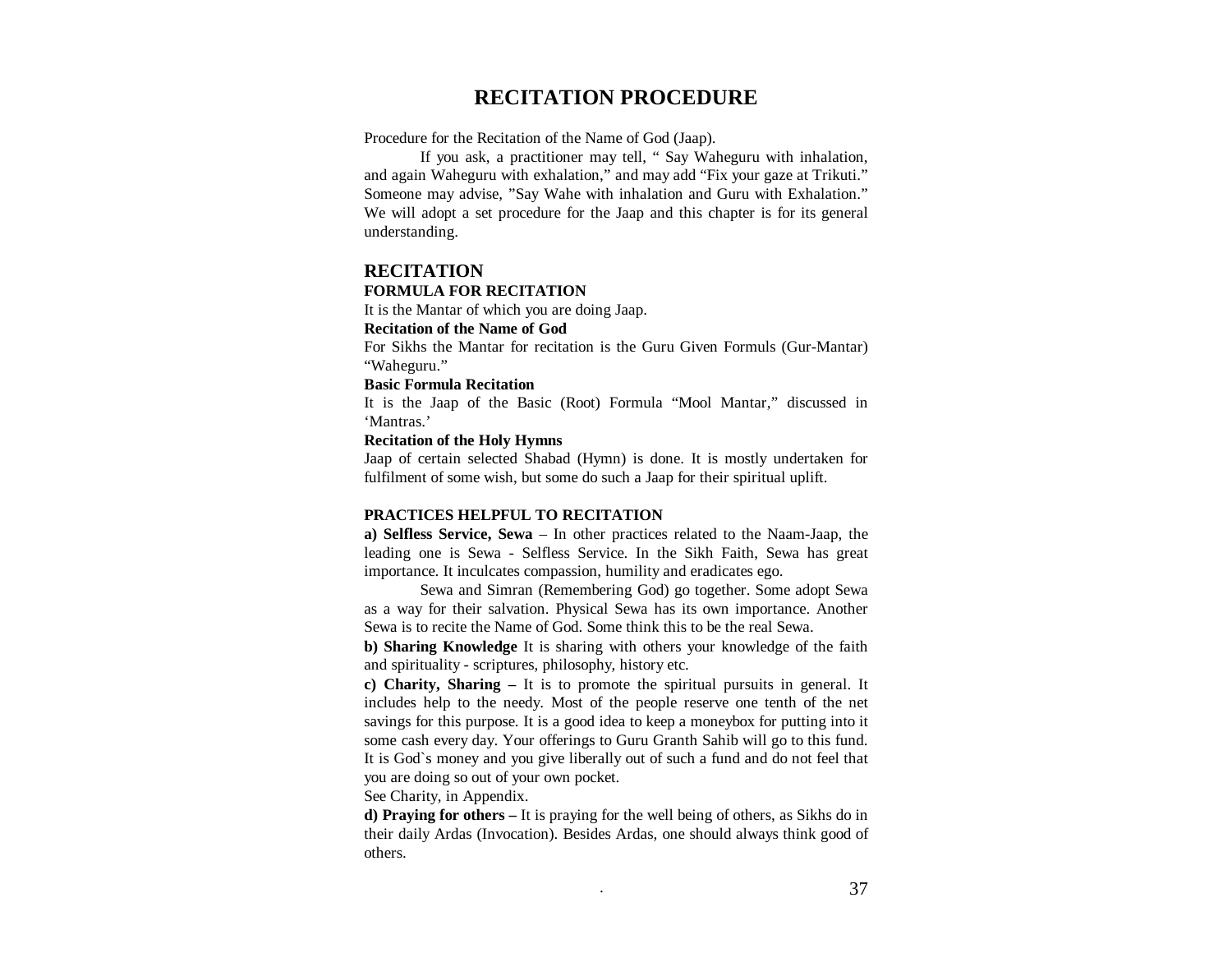**e) Non injury.** Most important is to avoid hurting anyone mentally, no doubt it includes physical aspect, as well. It needs great self-control, humility, sweet, soft and smooth language. Insincerity, cheating and deceit should leave. We should be honest, truthful, above discriminations or prejudices and practice justice. See Ahinsa in Appendix.

**Some Positive Hints –** We should be neat clean and tidy with good habits and socially acceptable. We should not be negligent of time, lazy, or irresponsible. We should not keep complaining, grumbling and should have a positive attitude, plus high morale. We need to be good organizers and administrators in sharing responsibilities for gaining enough time for the Naam-Jaap. We should have appreciative, encouraging and elevating expression. We should stay contented, happy and open, as well as clear in our talk, with no hesitations. We should not get suppressed, or suppress any one and be awake to our duties and rights. We should accommodate the rights of others, as well. Our attitude should always be helping. Our environment, hobbies, friends, company and books etc. should be such that help our mind to evolve. All these things are the ornaments of a person who is eager for the Naam-Jaap.

### **RECITATION**

**\* Vocal Jaap-** This Jaap is based on four types of sounds -

**a) Usual Voice Recitation, Vaikharee Jaap -** Usual voice that we hear without effort.

**b) Low Voice Recitation, Madhama Jaap-** We have to be attentive to hear it. **c) Whisper Recitation, Pasyanti Jaap–** Like speaking in the ear.

**\* Silent Recitation (Jaap)**

 **a) Recitation With Movements of Speech, Upaamasu Jaap**The movements of speech (Of lips and tongue) are there, but no sound.

**b) Mental Recitation, Mansik Jaap** This Jaap is done without any audible sound and with no movements of the lips, tongue etc. It is the Mental Jaap: in thought only. We may perceive the sound of the silent Jaap in our full concentration.

### **ATTRIBUTES OF RECITAYION**

This is to add to your knowledge.

**Desire-Free Recitation, Nir-Ichhak Jaap- A** Jaap free from any desire. This is the Jaap for the Spiritual gains.

**Recitation With Desire, Ichhak Jaap-** Jaap linked to a desire: It may be to ask (Pray) for some boon: health, wealth, success etc.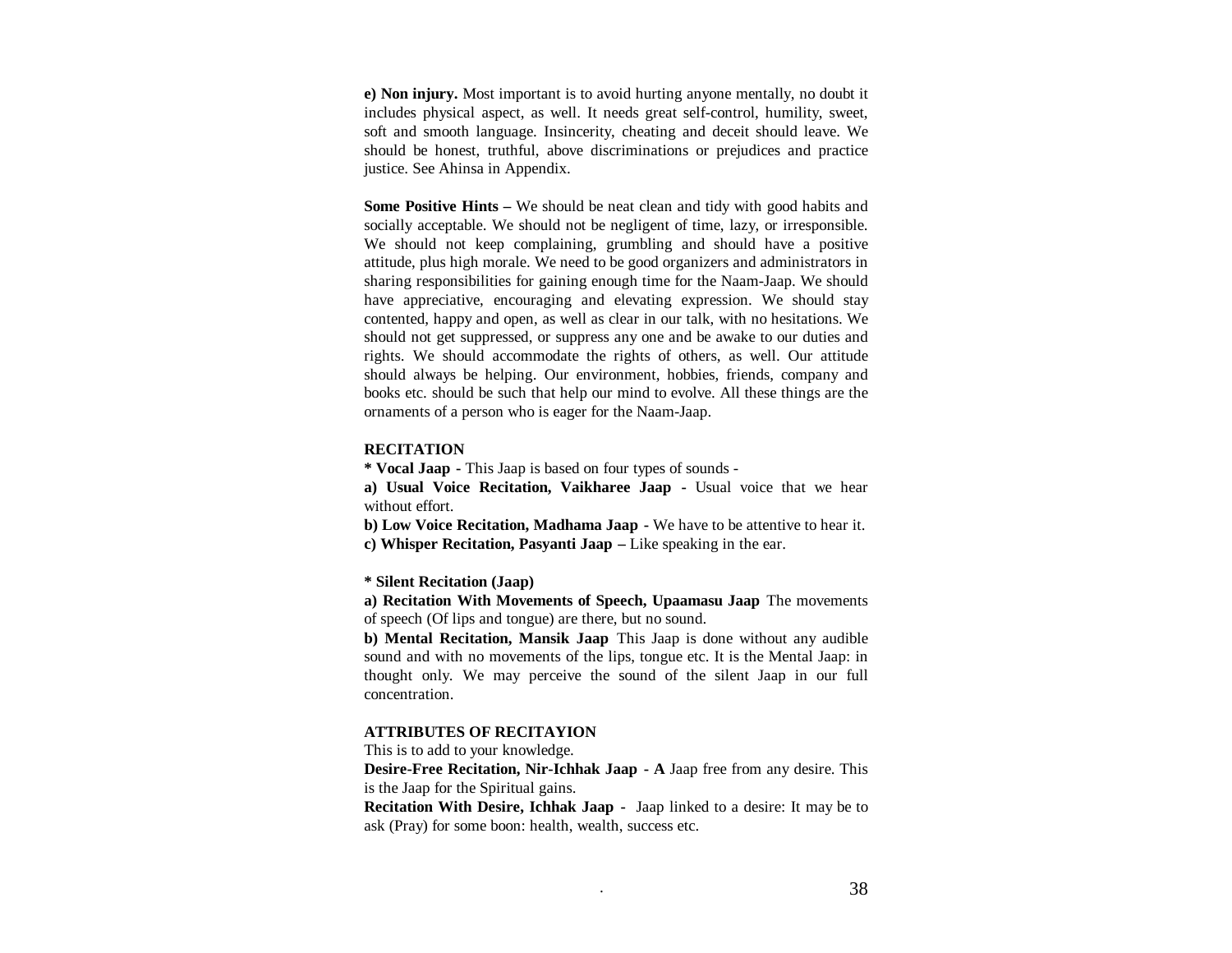### **POINTS TO FOCUS AT**

 Different points (Places) of body are selected in different methods for reaching the concentration in the Jaap and some of these are –

**Visual Space Recitation, Netar Akash Jaap.** It is done by focusing the mind (Eyes) at the Mid-Brow Point.

**Heart Space Recitartion, Hirday Akash Jaap –** Some people focus at the spiritual heart, one inch to the right of the middle of chest , in line with their heart.

# **RECITATION WITH TECHNIQUE**

 The Recitation (Jaap) has a technique to achieve concentration and a Mantar to recite.

**A. CONCENTRATION.** We have to provide a few supports to the mind to hold on the Naam –

**Mid-Brow Point.** A physical location on body is used for gazing (For focusing the open or closed eyes on). Commonly used is the Mid-Brow Point.

**Glow** appearing at the point of gazing, or artificial glow due to dim day or artificial light perceived through closed eyelids.

**Breathing .** Important are **-** 

**Phases of Breathing.** Mind fixed on inhalation and exhalation.

**Forced Breathing.** Many do forced breathing (Inhalation and exhalation) like a bellow, moving belly in and out. It is accompanied by the Jaap of Waheguru, by concentrating on their forced breathing.

**Space –** 

**Visual Space, Netar Akash.** Visual-Space. Concentration is at the space that manifests on focusing at the Mid-Brow Point.

**Heart Space, Hirday Akash.** Concentration is focused at the heart-space.

 **The Word, Shabad –** The Mind is fixed on the idea of Mantar itself i.e. on the Word "Waheguru"

**Word, as seen.** With the eyes closed, focusing on the Word Waheguru as it is seen written on something (Shape

Symbol - Gaze is focused on the Symbol *१६* and Waheguru is recited.

**Guru –** In our imagination, we **c**oncentrate on the Guru, or on his face or feet. We have to keep in the mind that we are using this as a help to concentrate and in fact we are doing the Naam-Jaap. This is an aid for concentration and not worship of a picture -

### *Concentrate on the Guru in your mind. 5-864-2*

**God (Waheguru) –** Eyes closed, fixing the mind on God, gazing in void and on no specific point or Symbol.

**Mixed -** With God in the mind, focusing on the Symbol Ik-Oankar in the Glow in visual space at the Mid-Brow Point and concentrating on the Word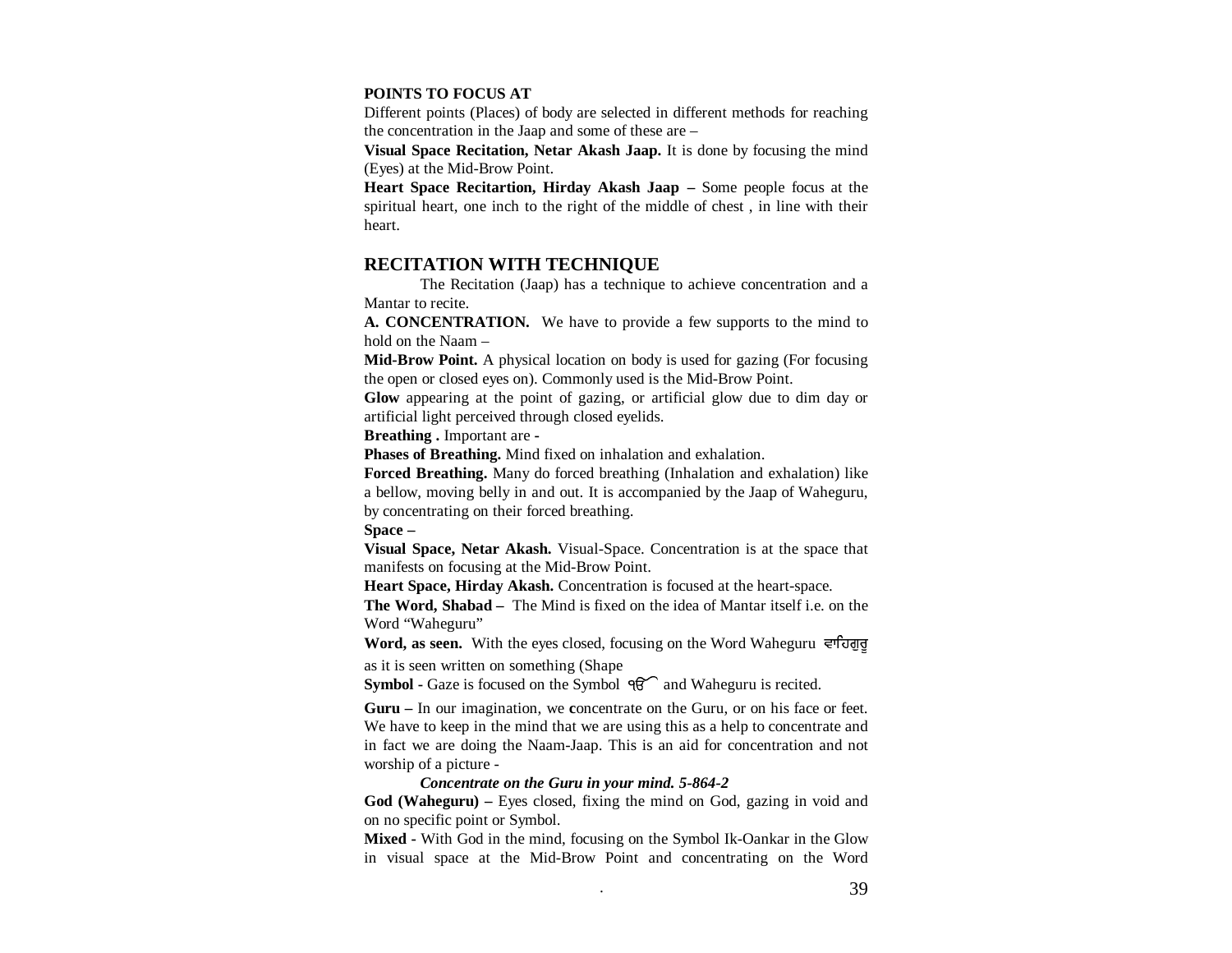Waheguru (And the imaginary sound of its silent Jaap). Use as many factors as possible.

**Free -** No concentration on any thing. The practitioner keeps absorbed in his own self and mentally recites Waheguru.

### **B. FORMULA FOR RECITATION**

This is the word 'Waheguru.'

 **Recitation of God's Name ' Waheguru'-** The Word Waheguru is the Naam for our (Sikhs) Jaap. We will stick to "pure" Naam-Jaap i.e. the Jaap of only Gur-Mantar "Waheguru" and nothing else added to it. The Word Waheguru, is used undivided, or divided into two parts.

### **Recitation of Undivided 'Waheguru'** -

When linked to breathing, Waheguru is recited once, first with inhalation and again once with exhalation. Some recite 'Wahegur" three times with inhalaton and again three times with exhalation. This number may be increased or decreased, as per desire and comfort.

### **Recitation of 'Waheguru' Divided into Two Parts -**

**Wahe** with inhalation **Guru** with exhalation.

**Adding 'Sat.t.nam' to 'Waheguru' –** Sat.t.nam means 'True Name.' It is linked to Waheguru and many recite it for their Jaap.

Sat.t.nam-Waheguru - Its recitation as one unit "Sat.t.nam-Waheguru" -

When linked to breathing, Sat.t.nam-Waheguru is recited both with inhalation and exhalation.

Sat.t.nam and Waheguru, as two units –

Waheguru with inhalation and

Sat.t.nam with exhalation.

For the pure Naam-Jaap, we should say out only the Gur-Mantar "Waheguru". Sat.t.-Nam means True Name and True Name is Waheguru. In "Sat.t.nam Waheguru," Sat.t.-Nam is adjective and defines Waheguru i.e. True Name (is) Waheguru.

# **METHOD ADOPTED FOR PRACTICE**

 For the practice of the Jaap, we have selected one method out of all described. Every stage and step practiced will be nothing but the Naam-Jaap (Waheguru).

**Fixing the gaze** – We will fix gaze at the Mid-Brow Point, and Glow, if it has already manifested there at the Mid-Brow Point.

**Mantar -** The Mantar for Jaap is the Word 'Waheguru.' **I**t will be recited in two parts 'Wahe' and 'Guru,' but if it is not possible, then as 'Waheguru.'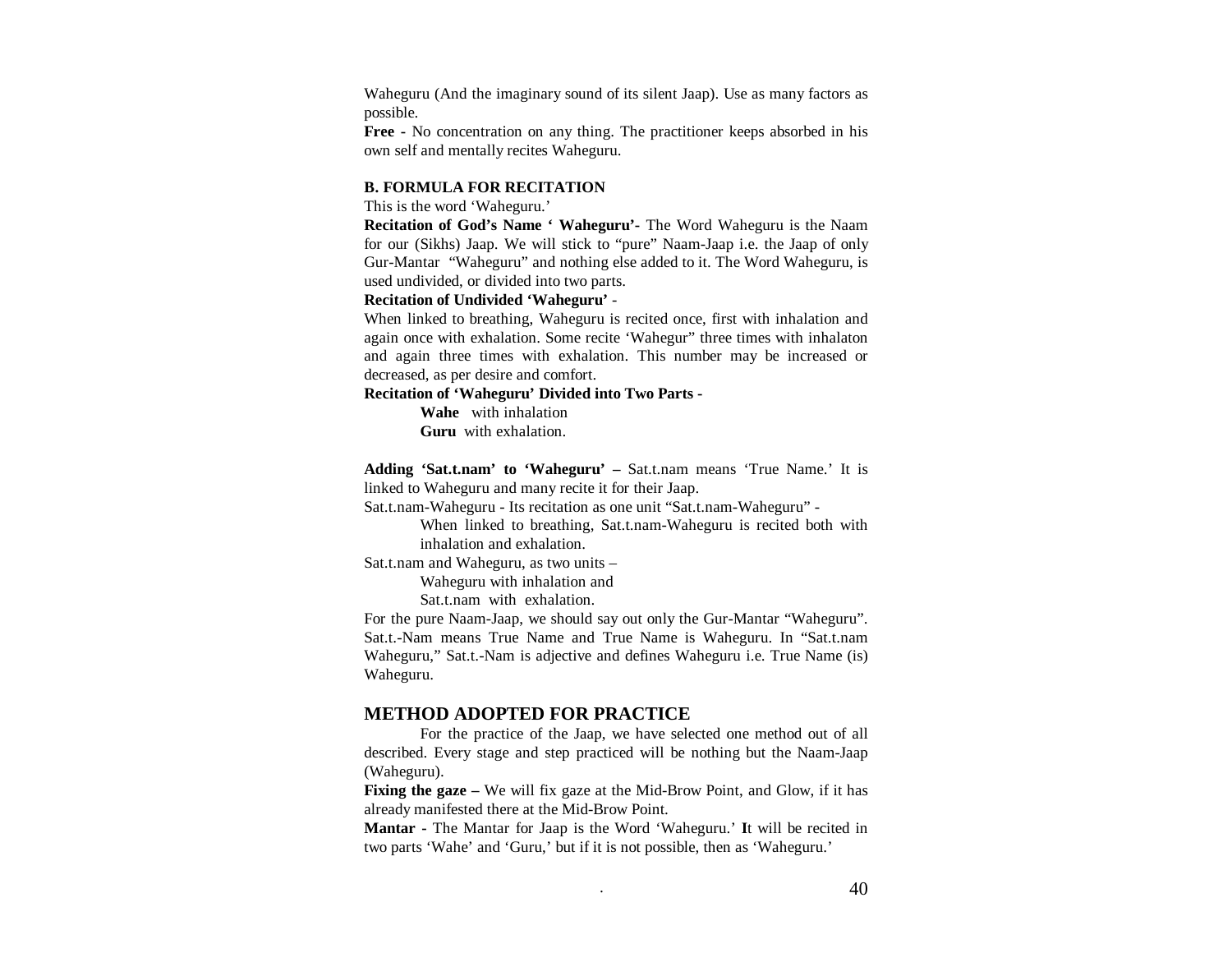**Breathing.** For the Jaap associated with breathing, one should not have shortness of breath and become breathless easily, may be it is due to heart, lung or any other problem. In such a case, recite 'Waheguru' not linked to breathing. If no problem, we will recite Waheguru with breathing, in its two parts –

'Wahe' with inhalation, and

'Guru' with exhalation

We will keep to pure Gurmantar (Waheguru) and will not include Sat.t.nam in our Jaap. Later, when on your own, you may modify these steps of Jaap in any way it suits you, but the recitation should be of the Word Waheguru only, as it is prescribed at the Amrit ceremony.

### **INITIATING THE JAAP**

On sitting down for the Recitation, contemplate (Self search) for a while and check your past day and night. See what you gained, attained, lost, and what you still lack that needs attention.

A beginner starts recitation of the Gur-Mantar "Waheguru," without any concentration and when well set in it, he switches over to concentration. He may or may not use a Mala and may practice the Jaap vocally, or silently.

### **1. BEGINNER'S RECITATION**

# BEGINNER'S RECITATION WITHOUT CONCENTRATION **Recitation (Jaap) for the Beginner - Basic Naam-Jaap -**

An absolutely new person not accustomed to the practice of the Naam-Jaap, starts repeating the Name of the Lord, vocally. A Sikh recites Waheguru. We can keep on repeating it any time, anywhere and in any way - lying down, sitting, standing, walking or doing any thing. Lying down will bring on dozing quickly. We may or may not use a Rosary for this Jaap.

A beginner is usually advised by the adepts to repeat the Name of God (Waheguru) in the steps given below. Proceed to the next step when the first one gets perfected. Practice this regularly, patiently, at the same place and time, at the calm hours and with concentration on the Naam (Waheguru) –

### **A Beginner's Simple Vocal Recitation –**

*Loud Voice* – This is the starting step. Repeatedly saying out the Mantar "Waheguru" vocally, at the every-day level of voice. When well set, start the next step -

*Low Voice* - Voice , neither high, nor a whisper. On attaining perfection in this, move to -

*Whisper* - Saying out Mantar as a whisper. When you become at ease with it, start -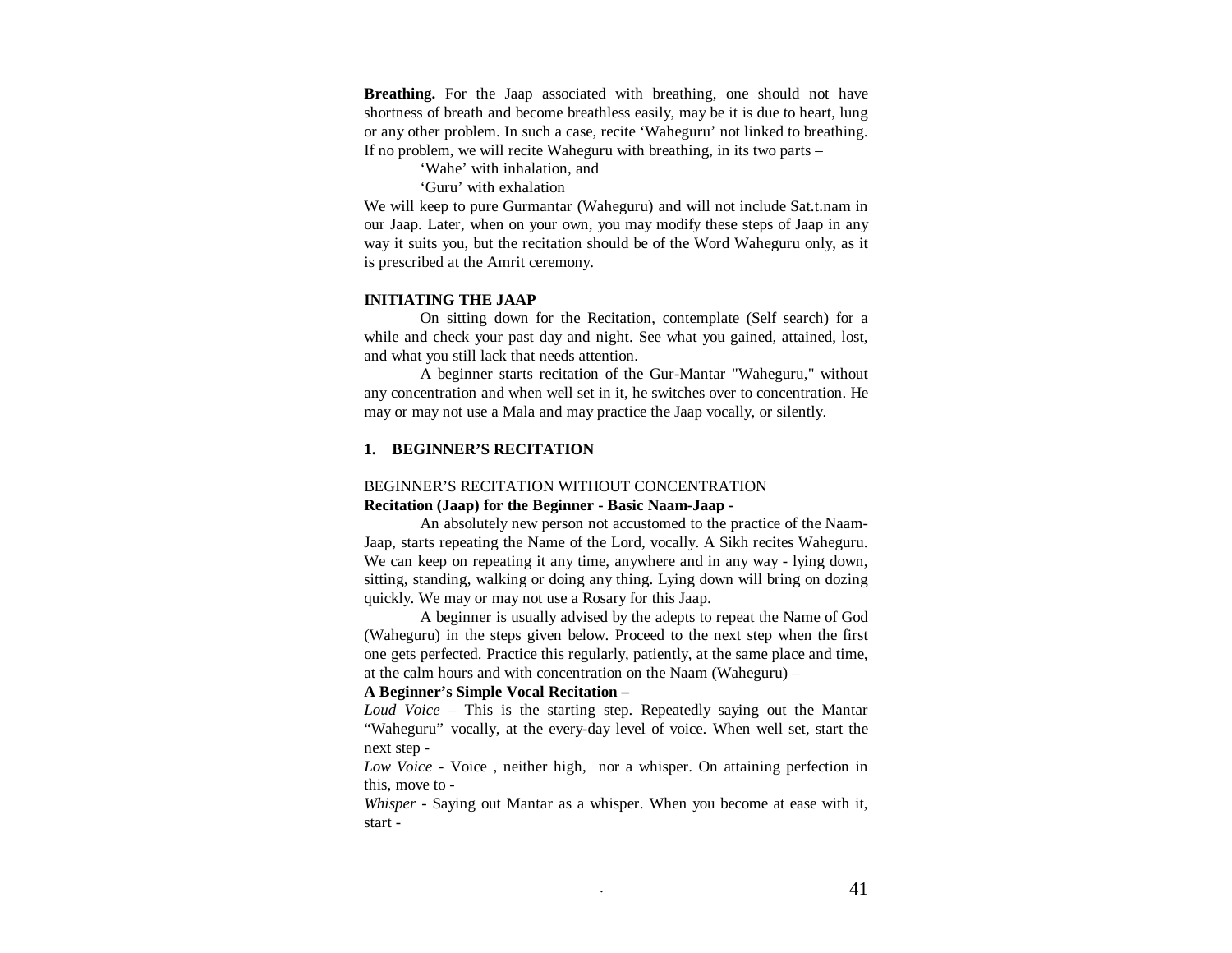### **A Beginner's Simple Silent Recitation –**

**Repeating Mantar silently**, without any voice, but the movements of the lips and tongue may be there.

**Mentally -** Saying Mantar mentally without any sound or movements of lips, tongue etc.

### BEGINNER'S RECITATION WITH CONCENTRATION

You may adopt one of these methods, if you do not want to practice any technique for developing concentration. Practice it and build up concentration on the Mantar (Waheguru).

- **Beginner's Simple Method** Sit down comfortably, relax, and silently recite Mantar 'Waheguru.' Concentrate on Mantar itself.
- **Beginner's Better Method.** It is not for one with breathing problems Silently recite 'Wahe' with inhalation and 'Guru' with exhalation. Fix your mind on two parts of Mantar ('Wahe' and 'Guru').
- **Beginner's Best Method.** For some more concentration. It is the best to be adopted out of the simpler ways of reciting the Name of God – *Fix you gaze at the Mid-Brow Point.*

*Silently recite 'Wahe' with inhalation' and 'Guru' with exhalation. Concentrate on two parts of Mantar 'Wahe' and 'Guru.' For this part, It is important that you have no shortness of breath (Heart-Lung problem).*

For you, that method is the best which you can comfortably practice and gives you maximum concentration. Once you are better practiced, you get out of all methods and stay constantly focused on the 'Naam" (Waheguru).

### **II. REGULAR RECITATION WITH CONCENTRATION.**

### **It will need patience and practice.**

 Time, perseverance and regular practice of the recitation of the Name of the Lord, will ultimately lead to deep focusing of the mind on God. A technique may help to make the process short and easy, but it (technique) may itself be sufficiently complicated making it hard to understand, follow or practice it.

### **A. GENERAL CONCENTRATION**

 It is a general method to practice concentration of the mind. It is your choice to practice it or not.

**Practice of Gazing** may be undertaken in the beginning, for developing concentration. Gazing is fixing the eyes on something, usually a small, black (Any color), circular disc fixed to the wall or to any other thing kept at some distance. Faint, small electric light e.g. an indicator-light, can be used. Wax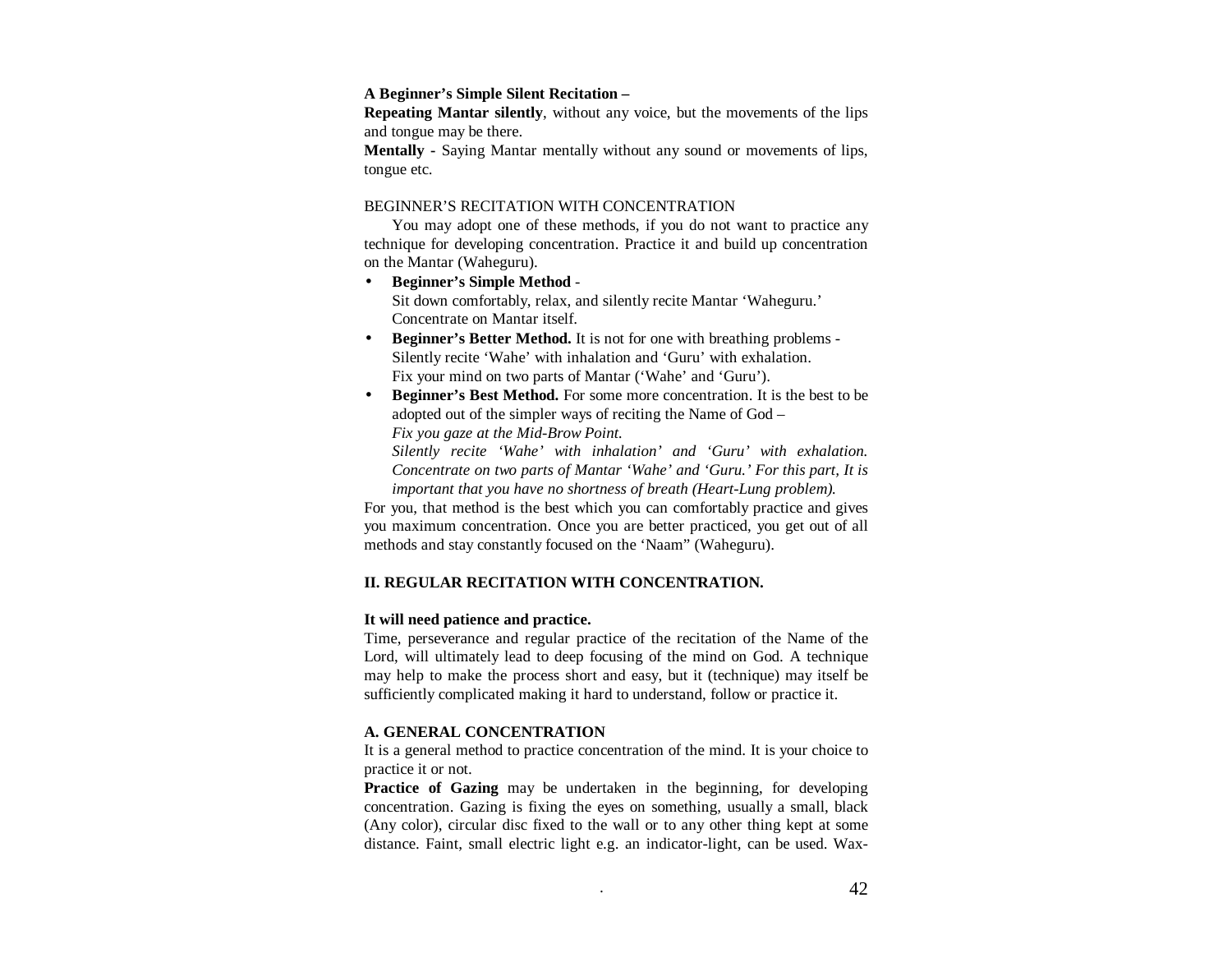candles and oil-lamps are used even now, but are unsafe in the wooden houses. The practitioners keep gazing and hardly ever blink even though water may flow from their eyes. This is the standard method, but it may not be right for everyone, as it can hurt the eyes from dryness (Prolonged exposure). Eyes should be blinked at some intervals, at least. We are to fix the mind on the Naam and only gazing (fixing the eyes) will not be of any avail. Gazing with eyes open should be just a temporary aid to learn to concentrate the mind. This type of gazing may be undertaken in the beginning only, to initiate the practice of concentration. While gazing, the Naam-Jaap should continue at a modest pace.

Idol-worship is not allowed in the Sikh-World. Gazing the picture of a Guru is not approved. No one should undertake any gazing to worship a human being, in any way. When gazing, with God in mind, the recitation should be of the Shabad 'Waheguru.' Any gazing should not be more than a temporary phase only to start concentration. Lingering on it may hook one to it, which is not desirable and in such a situation, best advice is not to do it. Real gazing is -

### *One becomes steady by fixing the mind on the True Name within. 1-877-17*

 Gazing is the starting step for a novice and is meant to practice concentration in a general way. Gazing at a disc trains you for the art of gazing for concentration.

Light in the room. If it is still too dark (Early morning) to see the black dot or disc, you need some light (Like night-light) in the room. Keep this light behind you or above your head to avoid it falling directly on your eyes.

### **B. SPECIFIC CONCENTRATION**

#### **1. Gazing at the Nasal Tip -**

 Recite Waheguru vocally to start with and later, silently. **Eyes:** Practice with eyes open at the start and later, with eyes closed. **Gaze:** At the nasal-tip **Jaap:** Silent recitation of 'Waheguru.' **Sound:** *no more sound* of saying the Mantar. *Now, it is a silent Jaap.* **Concentrate** on 'Waheguru' imagined sound of the silent Jaap and at the nasal-tip. **Practice it.** After becoming proficient in this, do the following -

### **2. Gazing at the Mid-Brow Point -**

**Gaze:** set at the Mid-Brow Point. **Jaap:** Repeat 'Waheguru' mentally*. It is silent Jaap.* **Movements:** *no movements* of the lips, tongue, palate, or throat, etc.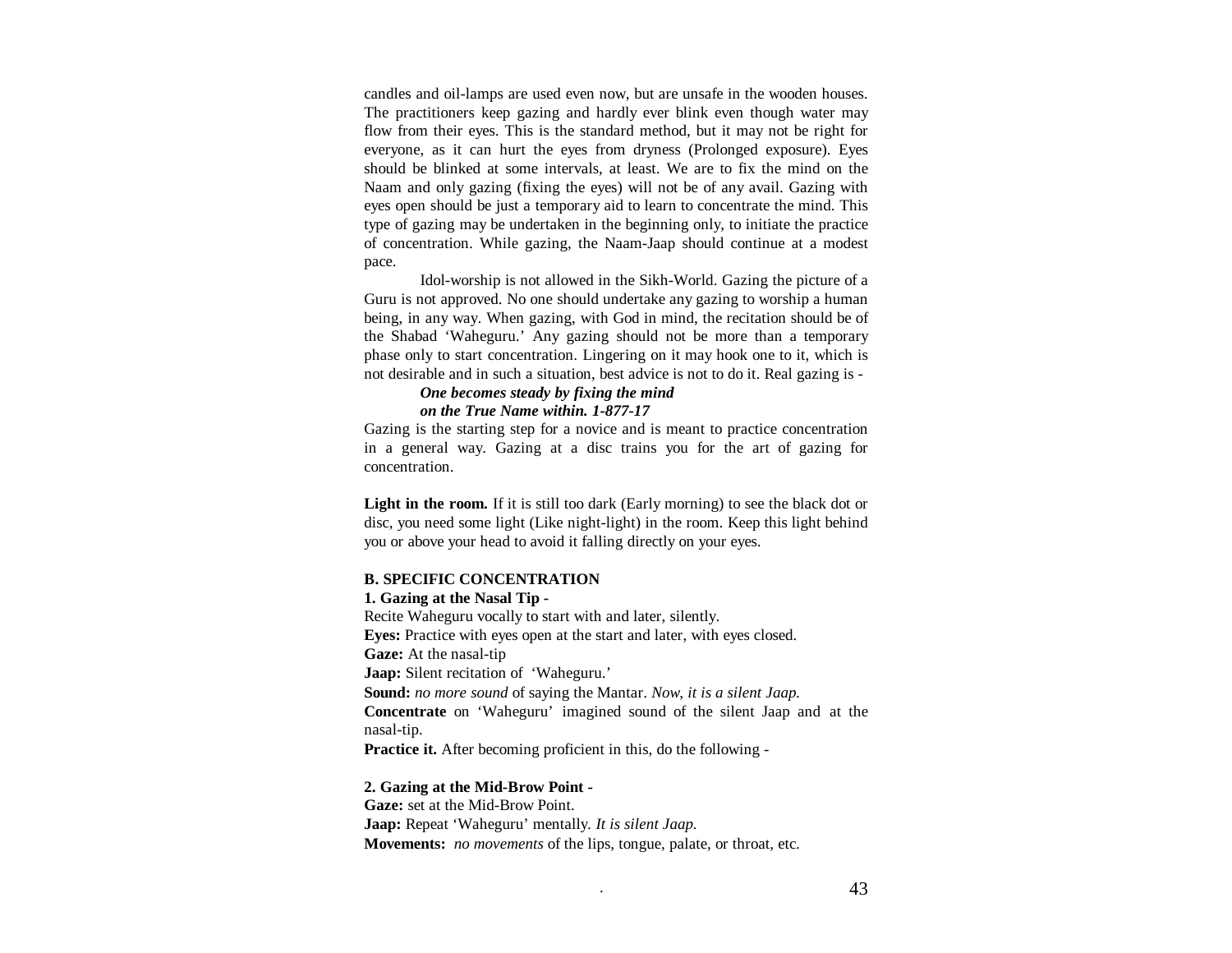**Concentrate** on 'Waheguru,' at the Mid-Brow Point and on the imagined sound of the silent recitation of 'Waheguru.'

**Practice** and continue with it. When well practiced, add to it breathing, as given below -

**3. Breathing Linked Jaap.** Mid-Brow Point Gaze, Jaap Linked to Breathing.

To add breathing to the Jaap, you should not be short of breath due to any health problem and in such an evantuality, recite 'Waheguru' as a single word.**Eyes:** closed. **Gaze:** Focus at the Mid-Brow Point.

**Jaap:** Silent Jaap. The Naam-Jaap will be as it follows -

*Breathing.* Keep breathing normally, as your usual, no deep breathing-in (Inhalation) or forced breathing-out (Exhalation).

*Divide* "Waheguru" into its two parts "Wahe" nd "Guru."

 **Breathe-In** (Inhale) in your usual normal way and mentally say "Wahe." Stay relaxed.

**Breathe-Out** (Exhale) in your usual normal way and mentally say "Guru." Stay relxed.

**Sound:** no sound of the Jaap.

**Movements:** *no movement* of speech at the lips, tongue, palate, or throat, when saying Wahe and Guru.

**Concentrate** at the Mid-Brow Point, Wahe and "Guru" and on the mentally perceived sound of saying these.

You may include the subtle sound of inhalation and exhalation, if you hear or can imagine any.

**Practice.** Continue this Jaap for full session.

If the mind runs about, vocally say out the Mantra for a while and listen to it, maintaining your concentration on .Waheguru.'

**NOTE -** It may take some time to settle down in this type of Jaap linked to breathing. In the beginning, effort may be needed to maintain the normal breathing rhythm and its link to 'Wahe' and 'Guru.'

**c. Glow.** Gazing Glow at the Mid-Brow Point -

 After practicing the Naam-Jaap for some time, you may start perceiving (Eyes closed) some glow at the point of concentration - the Mid-Brow Point. The glow may take quite a time to appear, but once it starts manifesting, it will come right as you will sit down for the practice. Forget if it doesn't come up.

 *This glow is caused by the psychospiritual energy (Psychic energy motivated by spirituality) condensing here. Psychic power is transformed by the spiritual energy and gives it a new dimension to manifest as invisible light*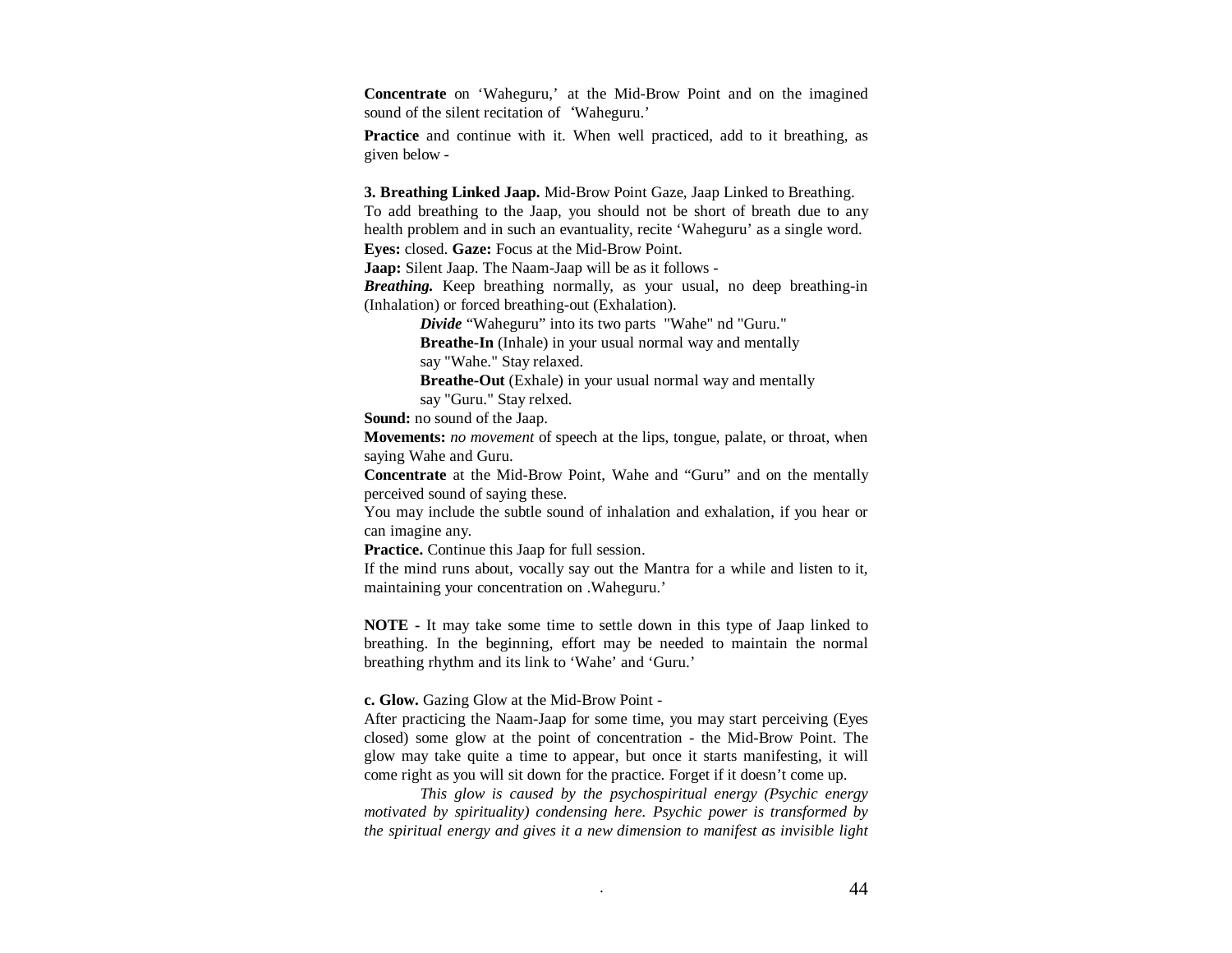*(Glow) at the point of concentration i.e. where the gaze is fixed, mostly with closed eyes.* 

**Concentrate** on the glow (If it is there) at the Mid-Brow Point, Wahe and Guru and on their imagined sound, two phases of Breathing (Inhalation & Exhalation) including its subtle sound, if it is there.

**Continue** this practice and get well established in it.

**NOTE.** This is the ultimate level of the Naam-Jaap, at the present. Later, when very well practiced in the above, you may explore other advanced systems –

\* Imagining Symbol Ik-Oankar placed at the Mid-Brow Point and fixing gaze on it.

\* Naam-Jaap at the Forehead, Forehead-Hairline, or at Dassam-Dawar.

### **IMPORTANT INSTRUCTIONS -**

 You have to be careful not to become over zealous and do the Recitation beyond your physical or mental capacities. If a practice of Recitation is not comfortable, drop the procedure and don't repeat it.

### **IMAGINATION**

**Imagination** is the faculty of creativity of mind. Mind has the power to form images and concepts of objects not present to the senses.

**Illusion** is delusion, mistaken belief. We believe in what is not there.

 This is the world of illusions and it is the mind that perceives it as reality. This perception is converted into reality through the power of mind. Faith in God and belief in His Superiority generates, supports and strengthens this mental power and He mercifully guides it in the right direction. We become candidates for the Kindness of the Lord, when we surrender to the Guru, he becomes our sponsor, we dedicate ourselves to Gurbani (Scriptures) and devotionally recite the Name of God. Recitation of His Name is our invocation to seek His benevolence!

 The world is the arena of mind and we apply it (mind) to get linked to the Guru and God. We use it (mind) to create the picture of the Guru or a belief that we are in the presence of God. This detaches us from the mundane and attaches us to the Lord. Detachment from the mundane places us in the spiritual domain and evolves us to become ethical. Out of nothing, we create something real and great. Can anything be better than such an imagination or illusion!

 The mental faculty imagination gives us the Glow, Anhad, Amrit-Rass etc. and the Kingdom of God. A human being becomes a wonder full of selfcontrol, miracles and what not! May the Kind Lord bless us with such a power of imagination and illusion to turn nothing into everything!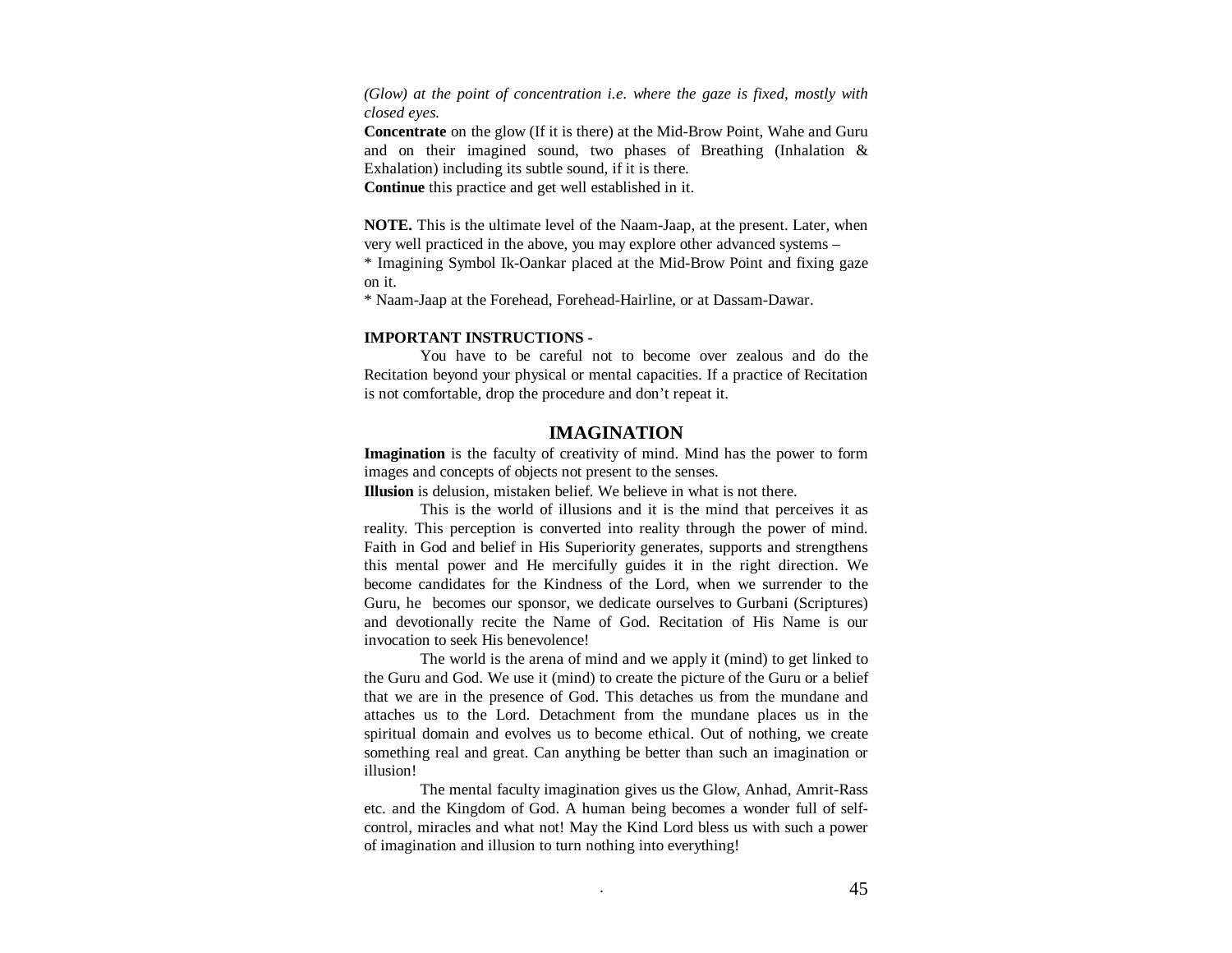# **PRACTICE OF RECITATION**

**Recitation.** Everywhere, it will mean "Recitation of the Name of God." **Naam-Jaap.** This means the Recitation of the Name of God.

### **Recitation Practice**

Name of God (Naam) is the Word 'Waheguru.' We may recite it in any way, anywhere and at any time. There is no restriction or binding to it. We take up the recitation with a technique in an attempt to develop concentration. Once the aim is achieved, we may or may not continue with it.

# **BASIC TECHNIQUE FOR THE BEGINNERS**

 This is the manual of instructions. Read, do the steps of the technique practically to understand, and then practice them. There will be very little benefit in trying to understand them first and practice later. Read and do a step repeatedly, till it is clear. An expert (One who is already doing it) will help you to learn it very quickly.

**Symbol.** Everywhere a Symbol will mean Ik-Oankar  $96$  and

Gurmantar will be the word Waheguru **ਵਾਹਿਗੁਰੂ** as these are written in the Gurmukhi script. Gurmantar is also, known as Shabad (The Word).

#### **NOTE –**

# *O lord, let me have not one or two, but millions of tongues, So that I may take your Name millions of times with each of these.*

 *1-7-6.Jappu, Step 32* 

*The recitation of His Name is not bound by anything! This 'workshop' is to practice the Naam-Jaap with a method and doing it with congregation, or alone, we will stay within certain time limit we will fix for it, so that we can complete the session within total time we can spare. In our training, it is imperative to follow a discipline to maintain practicability of a process. With this aspect in view, the count and the time limit have been adopted. These have no meanings beyond the boundary of training. After the practical session, you have all the time to practice the Jaap with no limitations and with full freedom from time, count, technique etc. Once we are set in the Naam-Jaap and trained to attain concentration, it will be our choice to retain some steps of the methodology, or to drop it in its totality.* 

*Count, time, etc. do share our attention, but their use is that these things also, help in holding our minds. Once trained, these props will have no purpose.*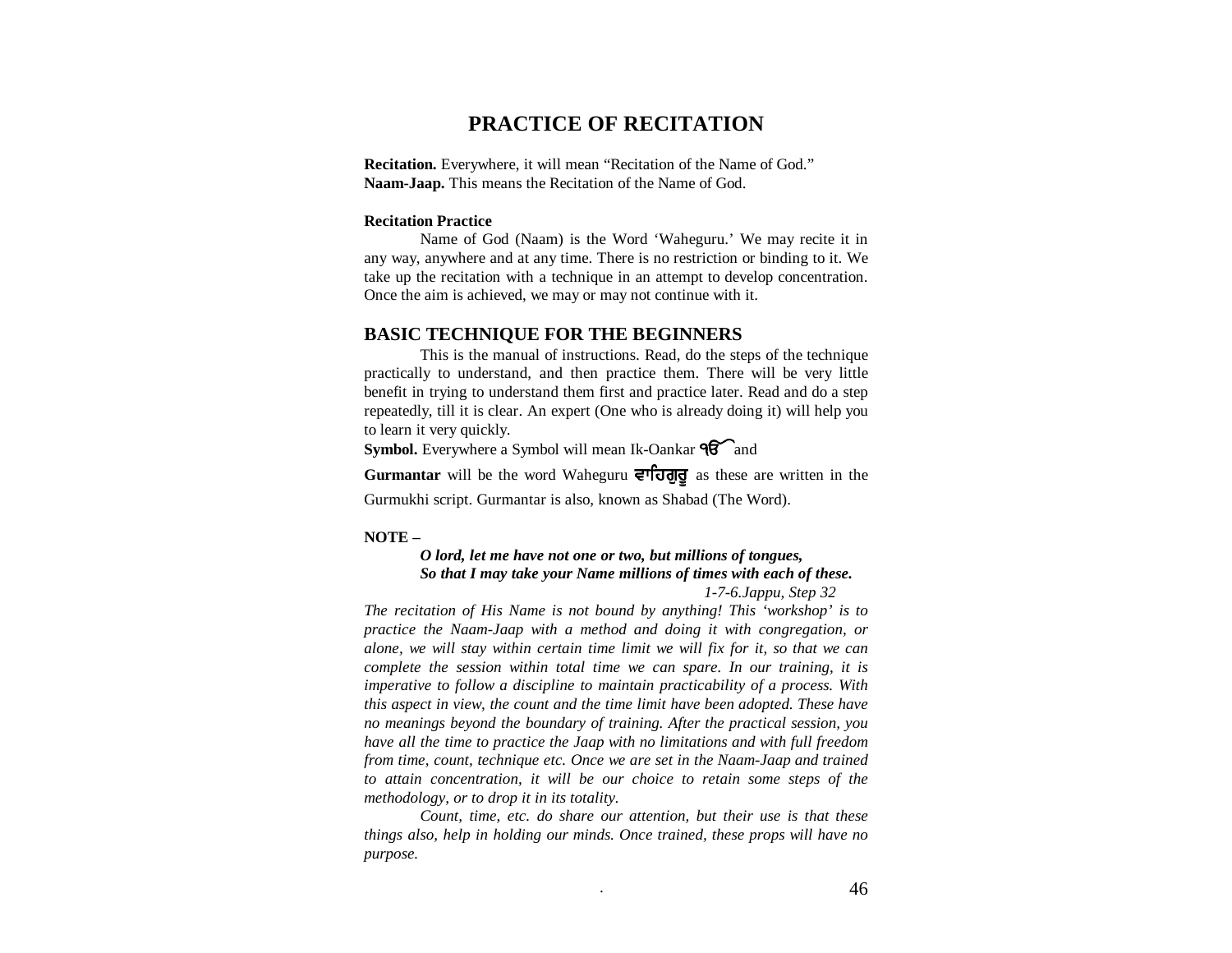*In the Sikh discipline, the Naam-Jaap is free from method, time, place, count, posture, and all other bindings. Simply doing Waheguru, Waheguru, is all that is needed. The Jaap is unlimited in its every aspect. After once trained, the best and ultimate will be doing it in the simplest way: free recitation of "Waheguru" but with concentration.*

This practice has been divided into steps and each of it should be practiced one at a time to advance step by step. Adopting a technique for the Naam-Jaap makes us move methodically. This keeps us closely attached to the Naam. The steps of a method have to be kept in mind and so we stay alert. Doing Jaap according to certain method, time flies, changing steps keep the interest alive, we do not get bored and mood keeps elevated. A method gives a rough estimate of the time required for a session and we can make adjustments to fit it (Recitation) into the time available. A set program has a beginning and an end: a goal, and the Jaap done with a technique gives us more satisfaction of achievement on completing its session. Till we get fully attuned to the Naam, a method for Recitation may be adopted. Choice is yours.

### **I. PRELIMINARY**

### **A. GENERAL**

General steps before starting the Naam-Jaap.

**Self Search.** With group or individually, before starting Recitation, for some time, ponder on yourself to watch out your progress or retrogression. Analyze your sex, anger, greed, attachment, ego, and check your behavior under the influence of these. In this light, constantly evaluate yourself and keep trying to improve and evolute. Honest earning, selfless service including sharing (Unconditional help to the needy), humility, honesty, sincerity, compassion, are the basis on which the Recitation (Naam-Jaap) is built.

**Guru, Sri Guru Granth Sahib -** Bow To the Guru (Created in the mind) or to Sri Guru Granth Sahib (Actually or in the imagination), or to both in turn. First bow to the Guru and then to Guru Granth Sahib, or do as you prefer. You may imagine the Guru ji sitting behind Guru Granth Sahib. In this, you will bow to both at the same time

**Place -** Better to have a separate room. Leave very dim light on. Have complete silence.

**Face -** All sit facing in the general direction of the Monitor. He-she might be sitting beside Guru Granth Sahib.

If you missed a step, failed to do it in its proper sequence, or did it incorrectly in your individual practice, repeat that part or redo the whole step.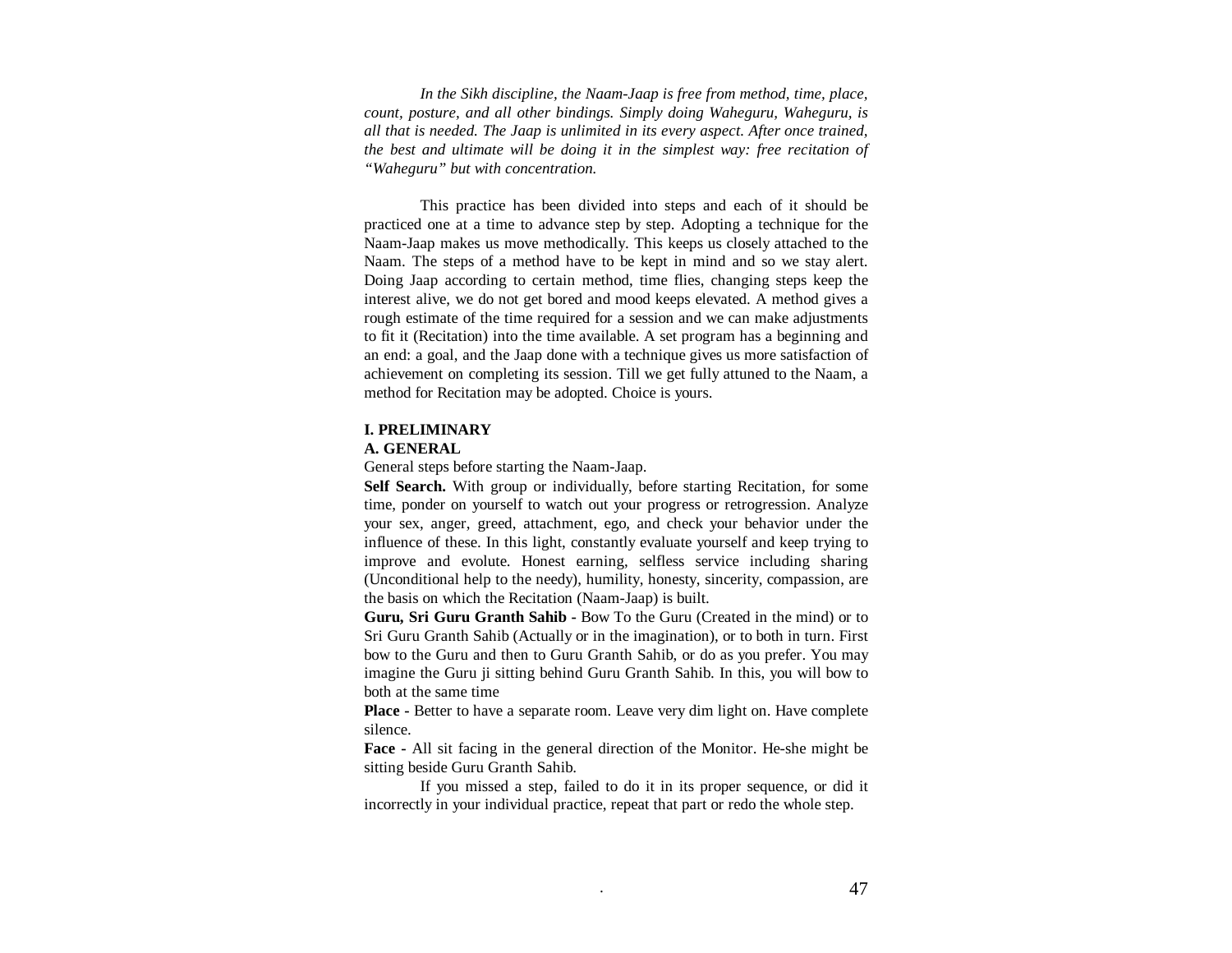### **B. SPECIFIC**

It is specific preliminary.

**a. Individual Jaap –** 

First of all self-search for a short while and ponder on your spiritual gains and losses and mark your progress or reverses.

When doing the Recitation of the Name of God individually, you may sing out, or do so in your mind (Mentally), but do it with love, gusto and abandonment, without minding count or considering time, till your mind gets composed. When singing all alone, your voice may not sound great, but singing with modified voice, humming, or silently (Without sound), you may feel it to be wonderful. You may accompany other's kirtan, may be with your own hum, or mutely and feel the voice of the singer to be yours. You will enjoy your "Wonderful" voice.

### **b. Collective Recitation –**

With the Congregation (Sangat), the Jaap of Sat.t.-Naam – Waheguru or Waheguru etc. is done for a while, to build up the mood and tempo. Musical instruments may accompany. Start with loud singing and then the voice be tapered off. Pre-recorded cassette of 'Waheguru – Sat.t.- Naam' or of the instrumental music, may be used. When doing this, one should feel that every thing around is doing Jaap along with you.

Do this Jaap for some time, say 5 minutes.

**Count -** A convenient time limit of 5 minutes roughly, and a count of 5, have been selected for instructions in this workshop. In individual Jaap, these may be increased to 10, 20 etc., according to the time you can spare. There is no limit on these.

**Meditation Cassette –** Pre-recorded "Meditation-Cassettes" available in the market may create confusion and mislead, because these are not specifically for the Naam-Jaap, particularly the way you are doing it, but are for the meditation (Not Naam-Jaap) and that too, in a general way. A cassette especially prepared for your specific Naam-Jaap can be helpful, but to begin with you may need some live instructions. You may prepare your own cassette.

### **NOTE**

 When silently or vocally reciting "Waheguru" or Hymns (Gurbani), imagine reading or writing it, paying full attention to what is written there and to the spellings, as well as meanings of each word. It will give deeper concentration. To attain still deeper concentration on any thing you recite mentally or verbally, imagine reading it, may be moving the finger on the lines.

Better still, imagine writing on the script of the Gutka (Prayer Booklet) with a pen or finger.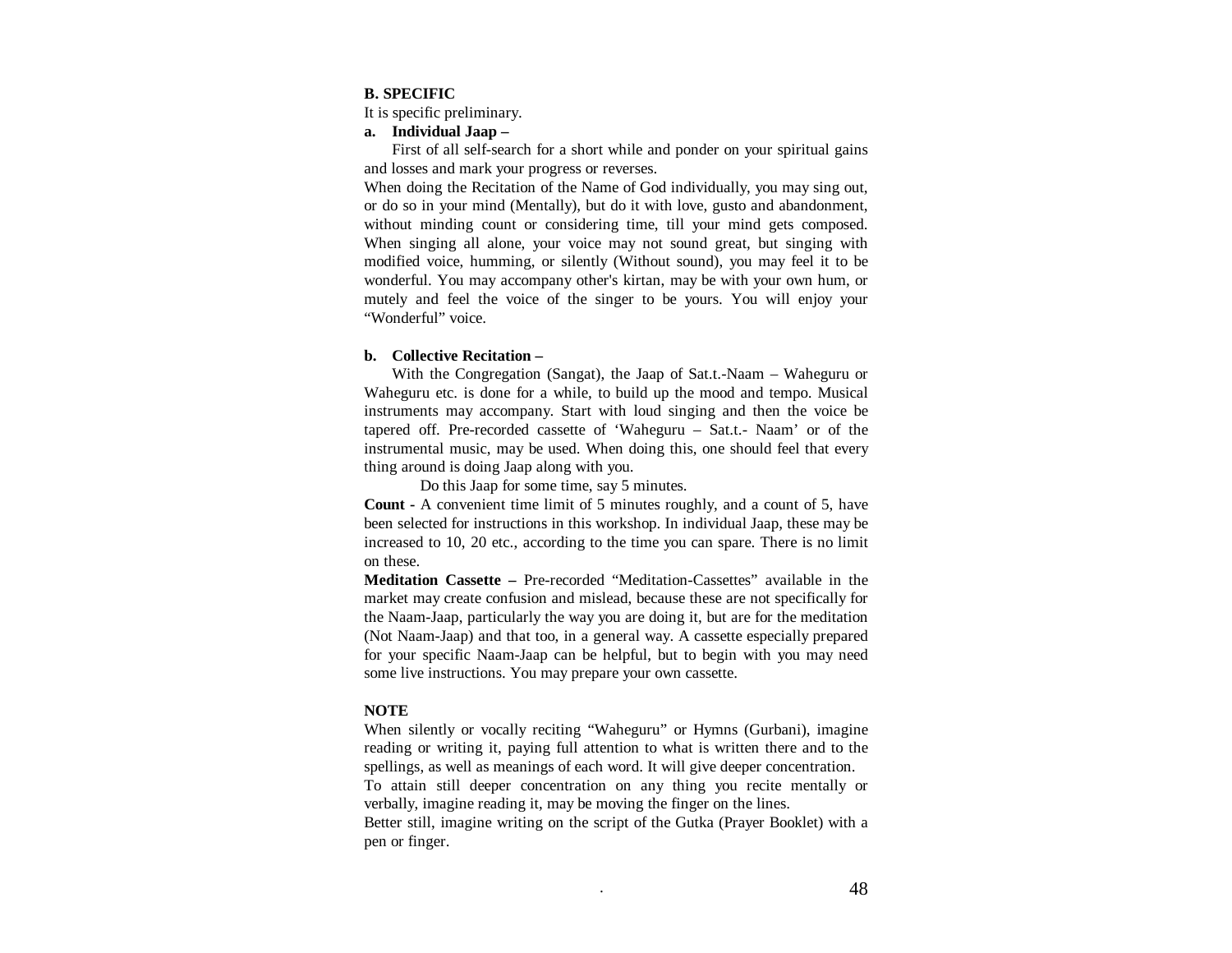When saying out, you may imagine writing it with a pen on a paper. These will slow down the speed of the recitation, but will increase the concentration.

Before and after Recitation-session (Jaap), the group may recite some Quotes from Scriptures (Gurbani-Quotes). Doing it independently, you may add, or replace these according to your personal choice, there is no binding. What to do when to start with you cannot recite such lines in their original language? Learn the lines and their meanings. If all the efforts fail, last to last, stick to one and the same translation of each line for your recitation, and urgently learn the original verses.

Now, we will move to the next step.

### **II. COMPOSE, RELAX**

We will take more measures to calm down, set our minds and relax bodily as well as mentally. This is to prepare for launching on the next step with greater zeal, concentration and devotion. Now on, we will be absolutely focused on the Naam-Jaap.

**Sit:** Make adjustments. Adopt your posture and sit on your seat. May be you are covering yourself with a wrap (Sheet or shawl). Hands go into your lap. Fingers lightly crossed. Crossing them deeply gives a sense of hug like coziness, attachment to the Naam and the sense of settling down.

**Eyes:** closed.

**Gaze:** Focus eyes at the Mid-Brow Point.

**Mind.** Bring back your mind from running about, and relax.

Feel the Glory of God and His Grace enveloping you.

Feel the presence of Waheguru and the Guru.

If something unwanted comes to your mind, affirm "The purpose of my sitting here now, is not this," and totally ignore it.

Mentally create a void around you and detach your mind from every thing.

### **III. PRAYER**

We are sitting fully composed and relaxed. Before we start the Naam-Jaap, we will pray to the Lord for His Nadar (Kindness, mercy, blessing) to give the strength to do the Jaap and will also beg for the boon of the Naam and concentration on it -

**Join both palms,** touch the Mid-Brow Point with both first fingers. This too, will help the concentration.

Bow (may be up to the floor) to the Guru and then to Guru Granth Sahib if this is there, or in your Imagination. You may bow to both at the same time.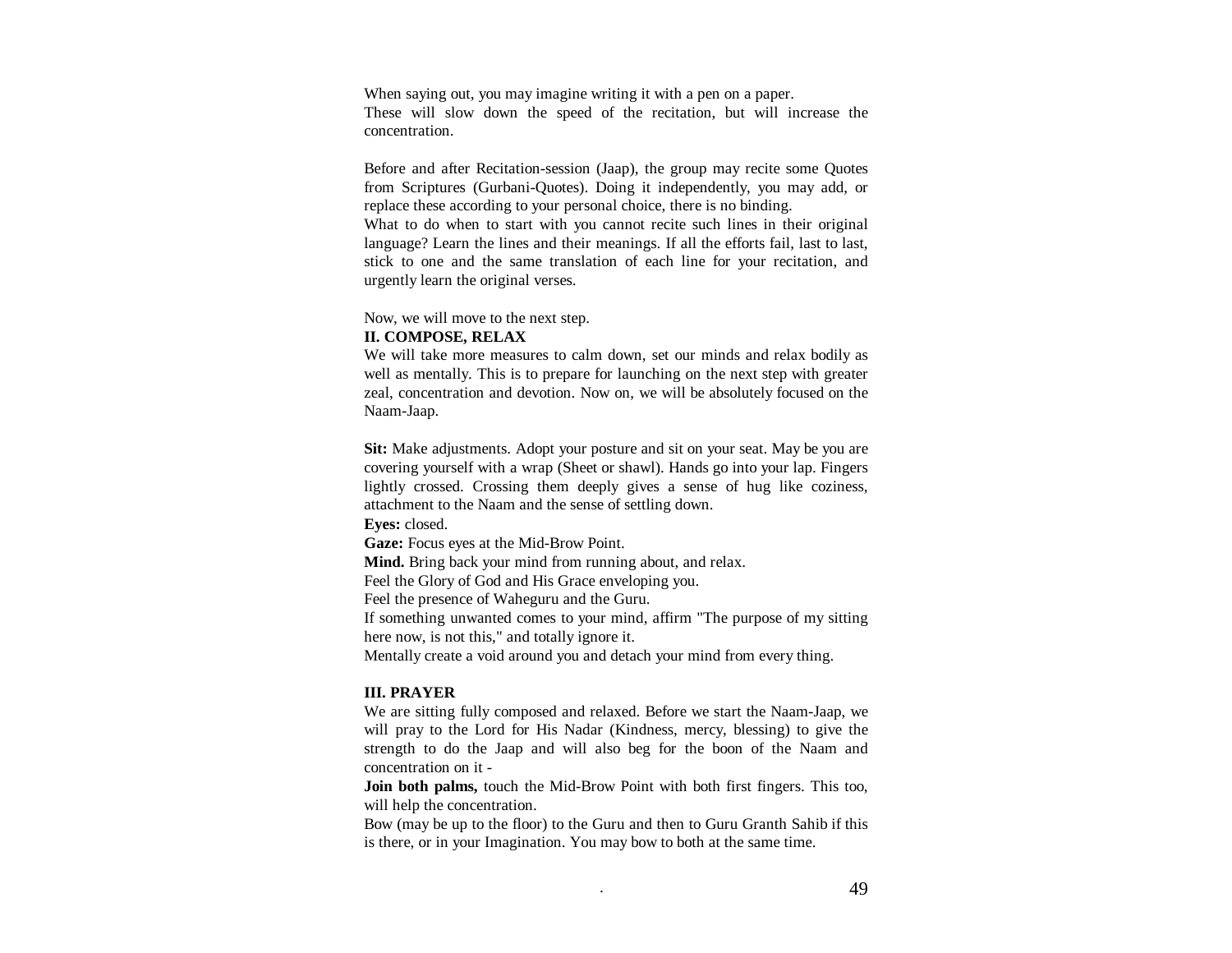You may imagine yourself to be at your favorite Gurdwara e.g. Golden Temple, Amritsar. Feel your forehead touching the threshold of the door, or the floor. **Pray –**

*"Lord, bless me with Your Naam (Name) and concentration on It," etc.* 

### **IV. RECITATION, NAAM-JAAP**

**Eyes:** closed. **Gaze.** Gaze set at the Mid-Brow Point.**Jaap.** Silently repeat 'Wahe' on Inhaling and 'Guru' on Exhaling.

**In your Individual Jaap,** continue for the time you have allotted to it for yoursessions.

**In the Group Jaap,** Silently recite *Wahe + Breathe-In* and *Guru + Breathe-Out,* 100 times.

The monitor will check the count with a 108 bead rosary (Mala).

**If the glow appears** at the Mid-Brow Point, it will further help the concentration. Don't bother if it doesn't come up.

**Concentration:** The mind will be concentrated at the Mid-Brow Point, Gur-Mantar Waheguru, as well as on the imagined sound of saying it silently.

**Practice.** Continue reciting Wahe with inhalation and Guru with exhalation. Continue this Recitation for the total time you have fixed for it.

### **V. COMPLETION**

Your allotted time for the Naam-Jaap is over.

**Bow.** Fold your hands, touch forehead with the tips of the fingers, bow to the Guru, Guru Granth Sahib, threshold of the door of Gurdwara, and pray -

> *"O Lord, thanks for your blessing me with the Naam and for the concentration on it." etc.*

**Glow.** Feel that the beam of the glow from the Guru, or Sri Guru Granth Sahib is descending on you, giving you the **ecstasy** of joy.

**Gradually raise your head,** fingers touching your forehead, and go back to the sitting position. Hands go to your lap and fingers crossed. You may or may not open your eyes. May be you keep gazing at the Mid-Brow Point with closed eyes.

**VI. MALA.** 108 beads Mala.

**In your individual practice,** do 5 Malas of Waheguru and one of Mool-Mantar Recitation (Jaap), or do as much of these Jaaps as you like, according to the available time. It is your choice now to do Jaap with or without Mala, linked to breathing or not.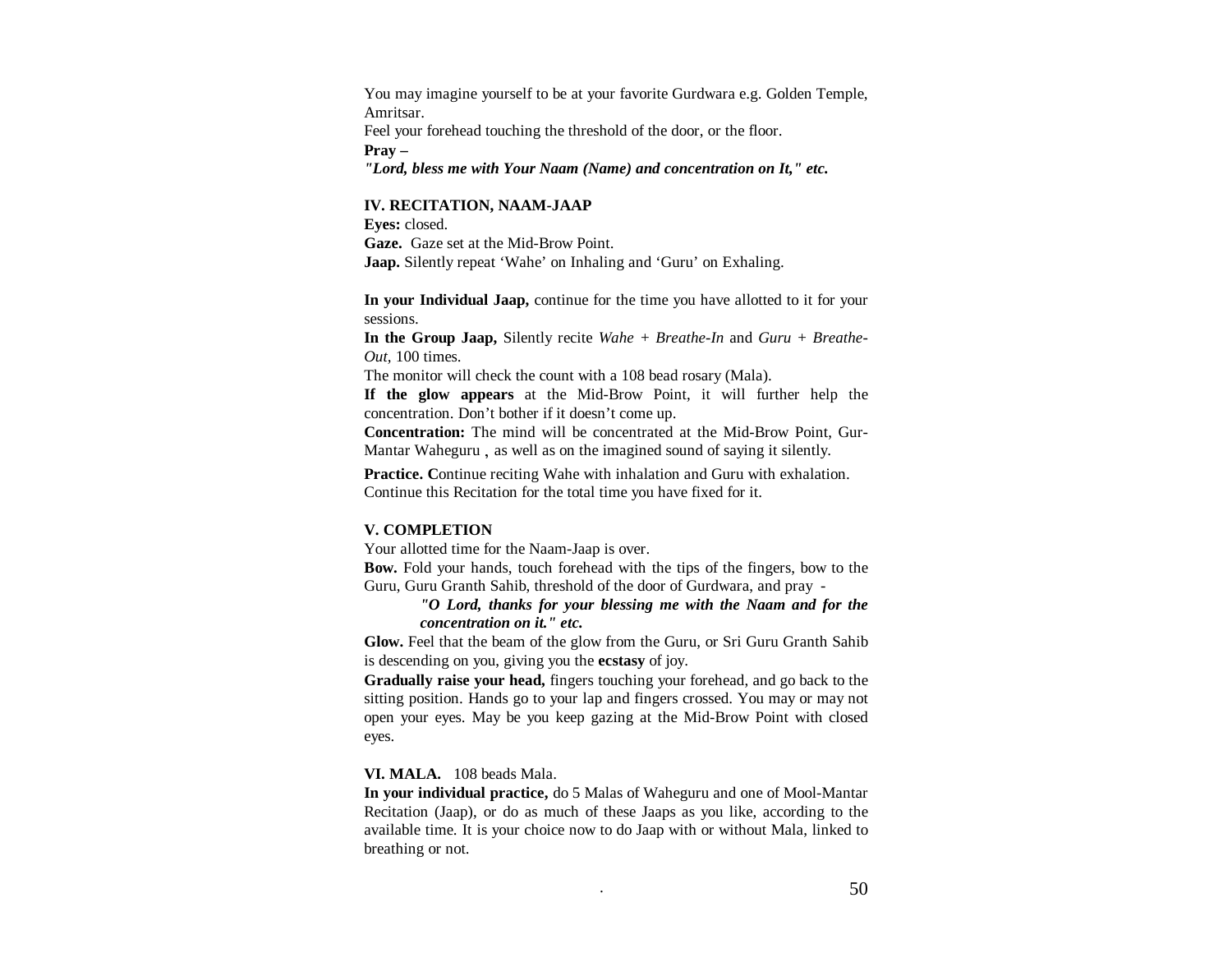#### **For the group Jaap -**

Verbally or silently do 5 Malas of Waheguru (One Mala, if the time is limited). Verbally or mentally recite 1 Mala of Mool-Mantar (May be just for 5 times, if the time is short).

**Each time the Mool Mantar** is recited, some say **Namah**(I bow to you) at its end. It is fine to say so. You may adopt it.

**To conclude the session –** You may or may not slow down the tempo of the Jaap by -

> **Say or sing,** Sat.t.nam-Waheguru for 5 minutes. **Mool Mantar.** Say it out for 5 times. **Waheguru.** Say Waheguru for 5 times.

**Bow your head** to the Guru, the Guru Granth Sahib, or to both. **Session.** Your Naam-Jaap session is over.

**This is the methodical practice** to develop concentration on the Naam-Jaap. It should be done at least once a day. After the morning exercise, whole day is before you and whenever you get time, keep mentally reciting Waheguru, Mool-Mantar, Shabad, or a line or couplet from Gurbani. Do not bother others by saying it loud. If the conditions permit, keep a Kirtan cassette running off and on.

Making mental picture of the Guru, Guru Granth Sahib, Gurdwara etc. needs a real effort. The virtue needs lot of care and concern to sprout and it becomes easier if the ground is prepared right by staying in the attitude of God orientation.

### **SYMBOL "IK-OANKAAR"**

This Symbol is Ik-Oankaar (Ik-Oankar)  $\mathcal{F}$  as written in Gurmukhi script and given in Sri Guru Granth Sahib. When well practiced in your basic Jaap, you may imagine this Symbol located at the Mid-Brow Point, and during Recitation (Jaap) fix your gaze on it.

**ADDITIONS TO THE NAAM -** For the Naam-Jaap, some add Gurbani lines or couplets to the "Waheguru" Jaap. To keep it the pure Naam-Jaap recite "Waheguru." It is hard to set a general rule. Any lengthy stanza will take more share of attention and will not permit the mind to get easily and absolutely set on "Waheguru." As well, it will convert the Naam-Jaap into meditation on the Naam, because this added stanza or couplet will qualify the Naam "Waheguru." Presently, our aim is to merge with "Waheguru" (Naam) and not the meditation on it.

Meditation is also important and we should do it at a different time. Reciting Gurbani with concentration, is also our meditation, provided the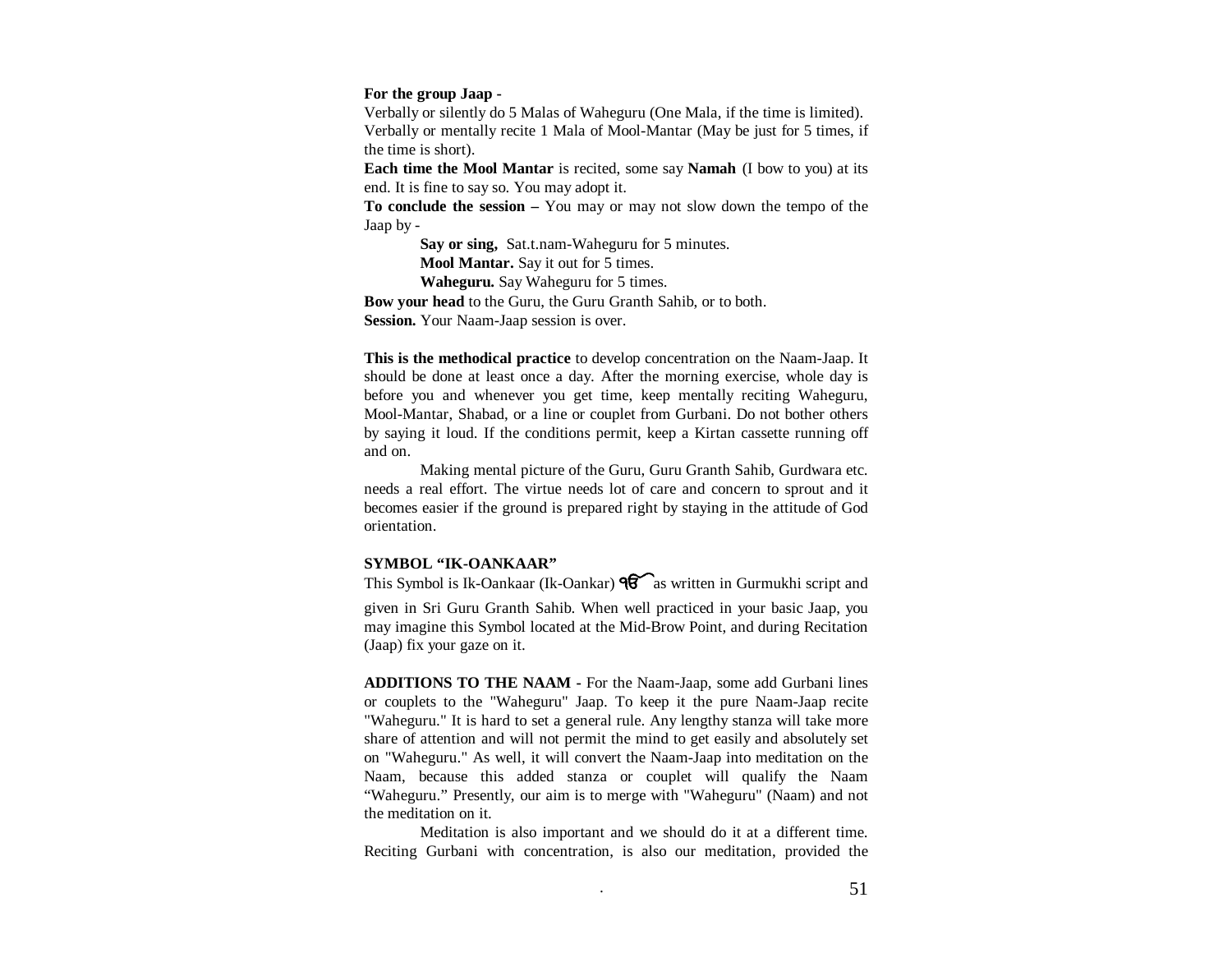theme remains the same. In the pure Naam-Jaap, we should recite "Waheguru" only. In between, we may recite Gurbani quotes for a while, for a change, or in an effort to set the mind. At other time, we may meditate on the Naam (Waheguru) by contemplating on it especially through Gurbani (By reading Gurbani or reciting Gurbani quotes).

### **WINDING UP NOTES**

You might take up gazing at the Symbol  $\mathcal{H}$  "Ik-Oankar" in the Glow (if it is

there), at the Mid-Brow Point, and so, this has been included in the Notes. **CONCENTRATION.** To further control and concentrate your mind –

**The Naam-Jaap** itself will push away all unwanted thoughts and steer you clear of the worldly things. Be an observer and watch your mind to keep it restrained.

**The Naam will run after** and reach your wandering mind, bring it back and fix it up in the Jaap. Keep the mind provided with some activity not to run about.

**When imagining the Guru,** his picture should clearly form in your mind. Not during the Jaap only, but constantly feel the presence of God.

**The qualities** of Waheguru and picture of the Guru should constantly be there in your mind. Everything has a plan of God in it and this His omnipresence.

**When mentally in the presence** of Guru Granth Sahib, you should clearly see it in your mind. Even when in the actual presence of Sri Guru Granth Sahib, closing the eyes gives more concentration.

**Your mind should** be in love with God and the Guru and in detachment from the world.

**Vairag** is effective in creating the love for God, detachment from the world and attachment to the Naam.

Listening to, joining in, or recitation of Kirtan (Singing) with Bhav (Emotionally) of the Vairag-ma-ee Bani (Hymns expressing the pain of separation from the Lord) produce God orientation, detachment from Maya and love for the Jaap.

 **Parkash** (Opened) of Guru Granth Sahib, pictures of the Gurus, mottoes from Gurbani etc. in the room uplift the mind, help attaching it to the Naam and make concentration on the Jaap easy, as well as more effective (Deep).

**Speak out Waheguru,** Waheguru, for some time and carefully listen to it.

**You can concentrate** on your saying 'Waheguru,' 'Ik-Oankar' etc. as a continuous hum.

**For a few moments,** pick up Mala (Rosary), hold it in your both hands and watch your rolling its beads with Waheguru Jaap.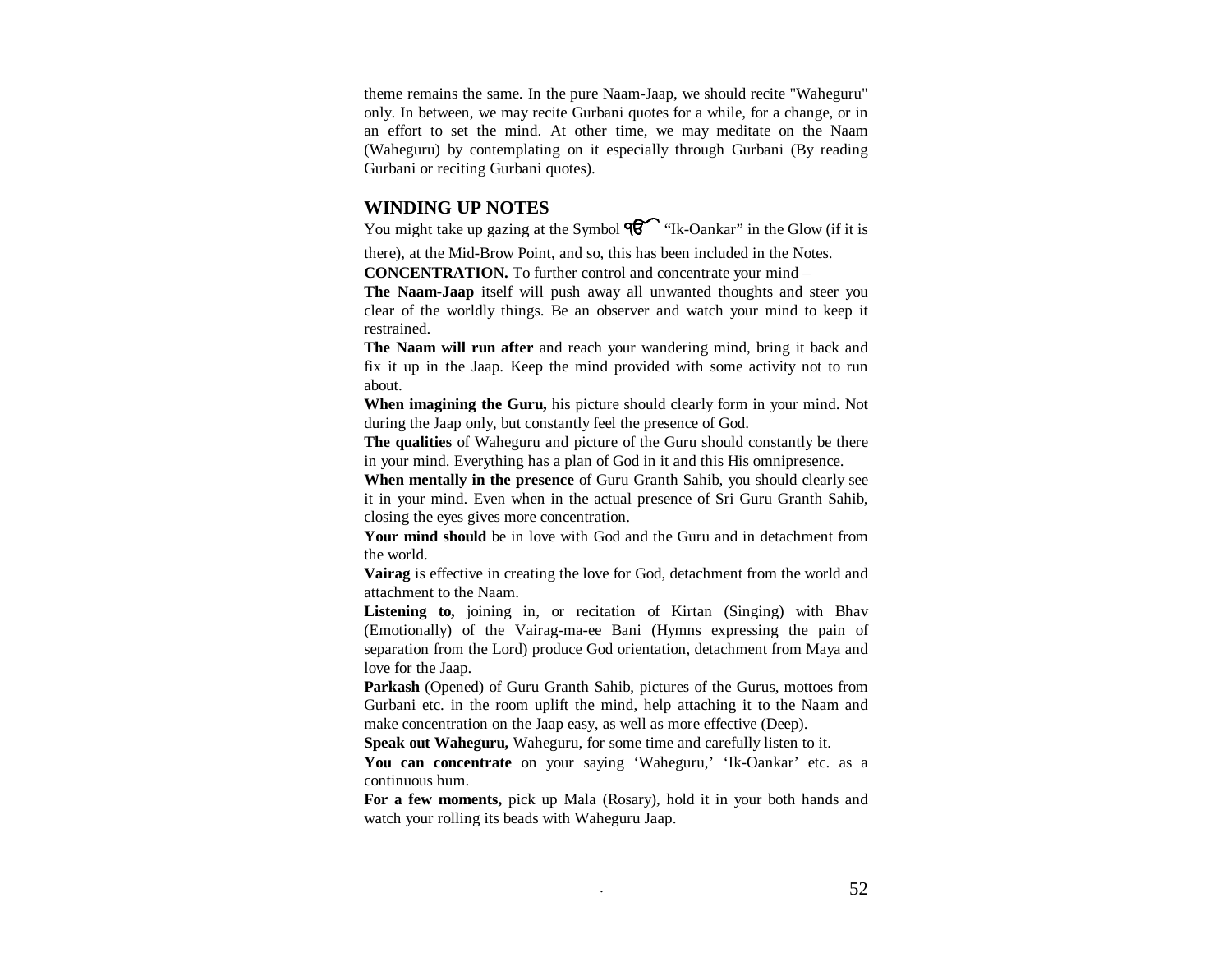**Time Spent.** We do not devote even a few minutes to the Naam-Jaap and complain of the lack of concentration. The mind will get set on the Naam by giving required time to it (Jaap) and then there will not be any complaint.

**Naam as Floaters.** To start with, when sitting with closed eyes and concentrating at the Mid-Brow Point, imagine that in your mental space there are freely floating, may be shimmering, Ik-Oankar, Waheguru, or Sat.t.nam, separately , in groups, or as streamers, individually or all of them mixed. It will bind your attention immediately. From this, you may move on to the next steps. If you are trying to bring into your imagination Ik-Oankar (Symbol) to focus on, select one from those floating in your mental space and fix it at your Mid-Brow Point. To bring concentration at the Mid-Brow Point, keep it pressed for a short while.

**Echo.** Occasionally feel (Imagine) that the echoes of the Naam you are reciting silently or verbally (Shouting it out without sound, or with sound when you are alone), are spreading throughout the universe and coming back to you, as well. Apply your mind to hear them. It will produce mental absorption.

**Carrying the Naam.** At times, picture yourself carrying a heavy weight of the Naam (Waheguru), or the Symbol on your head and you are putting in efforts to keep it balanced, walking the uphill path to the Guru. It will hold your mind.

**Dancing, Shouting.** How about (Actually or in imagination) shouting the Naam or a Gurbani-Shabad (Loud singing with or without instruments) and clapping, dancing etc. for a while, but only privately in your own room with doors closed, may be with instrumental music or Waheguru-Jaap cassette? Mind you, not at all openly. It may not be approved, but some saints occasionally go into such an ecstasy. It will dispel the sleep very sure and exercise the throat and limbs. It may give superficial and passing joy, but is not supposed to attain a very deep concentration in which only the Naam-Jaap is there and no other bodily or mental activity. The Sikh-Way is of soberness. They do not create scenes and are not supposed to do so in the presence of Guru Granth Sahib.

It is our cherished duty to fill the needs of the faith of the people here (Western countries), including not only our children, but adults, too. If their faces can turn to the faith more easily by dancing and singing the Naam and the Shabad, there is some valid reason to apply our thought to this experiment. This cannot be done in a Gurdwara, or in the presence of Guru Granth Sahib. The problem is that it may get established as a part of the practices of the faith and reach the places where it is not expected. Some poems in the local language may also be included to substantiate the promotion of Gurbani, but we have to be vigilant that these are not confused with it (Gurbani). Sikhs already have a type of forceful singing of Gurbani, called "Hallae D.ae Shabad"(Singing Hymns with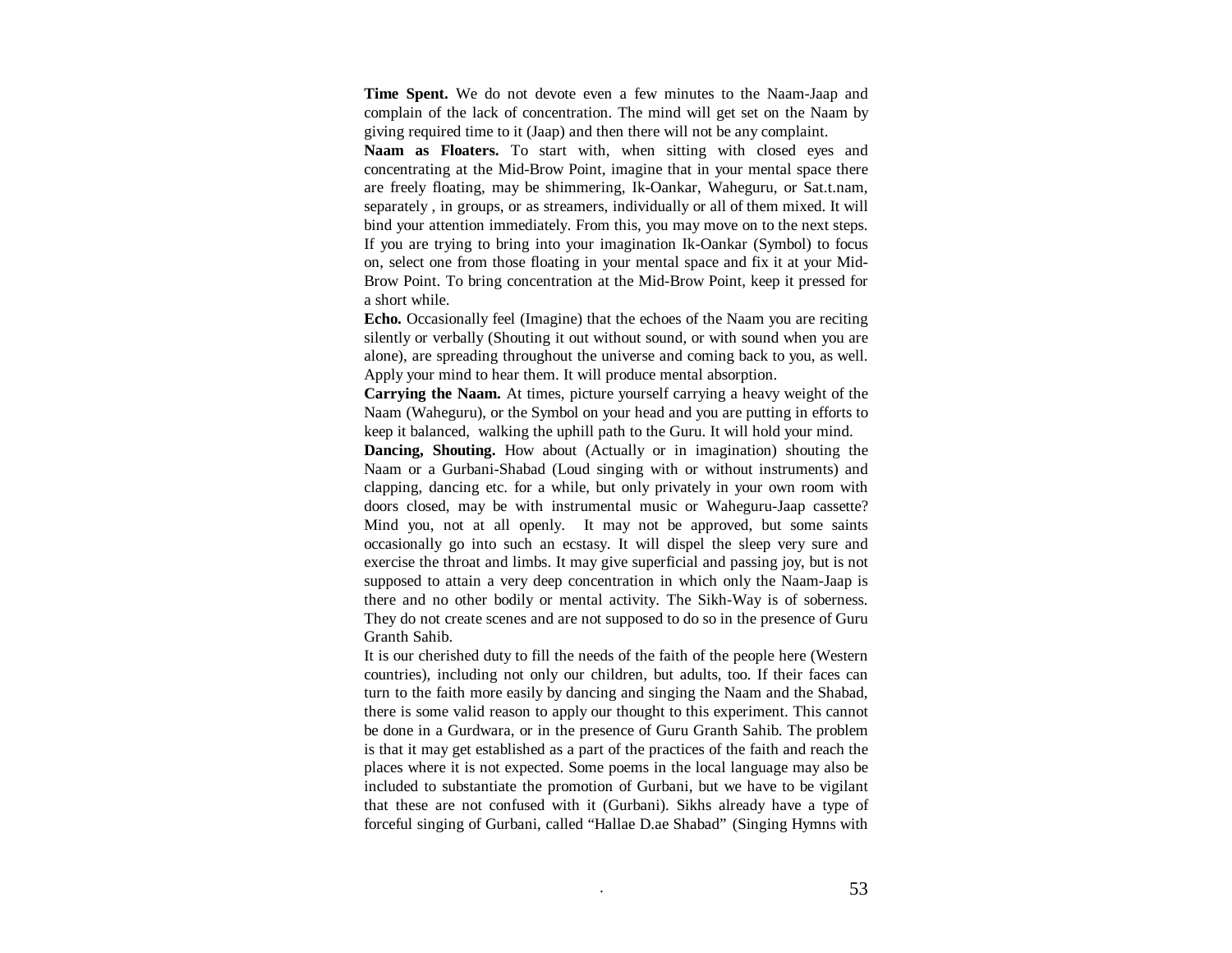gusto) sung with tongs, drums, Khar.t.aals (Wooden blocks) and cymbals (Bronze discs).

**Instruments.** Accompaniment of the musical instruments with singing of Waheguru, Sat.t.nam-Waheguru, etc. is an effort to aggressively drive away the worldly thoughts, create an atmosphere as well as a mood for the Naam-Jaap and turn the mind towards the Guru, his Shabad (Word) and Waheguru. It is an aid to the concentration and relaxation. Even without any sound of music, learn to listen to it by accentuating your imagination.

**Habit.** Over a period of time, Gurbani recitation and the Naam-Jaap become a habit (Life-support) and without these one cannot do and feels lost. This mental inclination makes the concentration easy and prompt.

**Help by the Guru ji.** For easy concentration, imagine you are doing the Naam-Jaap in the presence of Guru ji. Sitting before him, you are doing the Jaap and he is listening to it. He is helping you to do the Jaap. He recites the Naam and you repeat after him, or you both do so simultaneously.

Guru ji is moving on the bank of a stream in a scenic place surrounded by the mountains and you are following him. He sits down at a beautiful spot and you sit close to him. Mardana ji is playing Rabab (A string instrument) and Guru ji goes into Naam-Jaap. You close your eyes and go into Naam-Jaap, as well. You can creatively use your imagination to go deep into concentration.

**Say Ik-Oankar.** Say Ik-Oan-kar verbally or in your imagination, with very shortest *Ik,* then very very very prolonged *Oan,* and after this a shorter *Kar.* Say it a few times till your mind gets fixed. Keep your gaze focused on the Symbol Ik-Oan-Kar If saying silently, keep your ears tuned to theimaginary soundless sound. If you cannot bring Ik-Oankar into the mind imagine only *"Ik"* (One), or only " $Oan$ "  $\overline{\theta}$  and focus your mind on it. Best is to practice imagining Ik-Oankar

**Say Wahe-Guru.** For a few times, say verbally or in imagination, *Waa Hae Goo Roo* in a very prolonged style. Eyes closed and keep your gaze fixed on the Symbol Ik-Oankar, or on the Word Waheguru, ears set on the sound of saying Waheguru, and if you are doing it silently, then on its imaginary sound. **Jaap Interval.** Interval in the Jaap with breathing**.** After saying Waheguru linked to breathing (Wahe with breathing-in and Guru with breathing-out), there comes an interval before saying Waheguru with breathing, again. In your imagination, keep saying Waheguru at any speed you like (Once, twice, thrice etc.) during this interval, as well. This will keep your mind steady. Example -

First Breath (Inhalation – Exhalation),

### **Interval (Waheguru Jaap),**

Second Breath (Inhalation - Exhalation)

**Presence of God, Guru, Sri Guru Granth Sahib -** Feel the constant presence of God, Guru (Your choice. All the Gurus are one and the same), and of Sri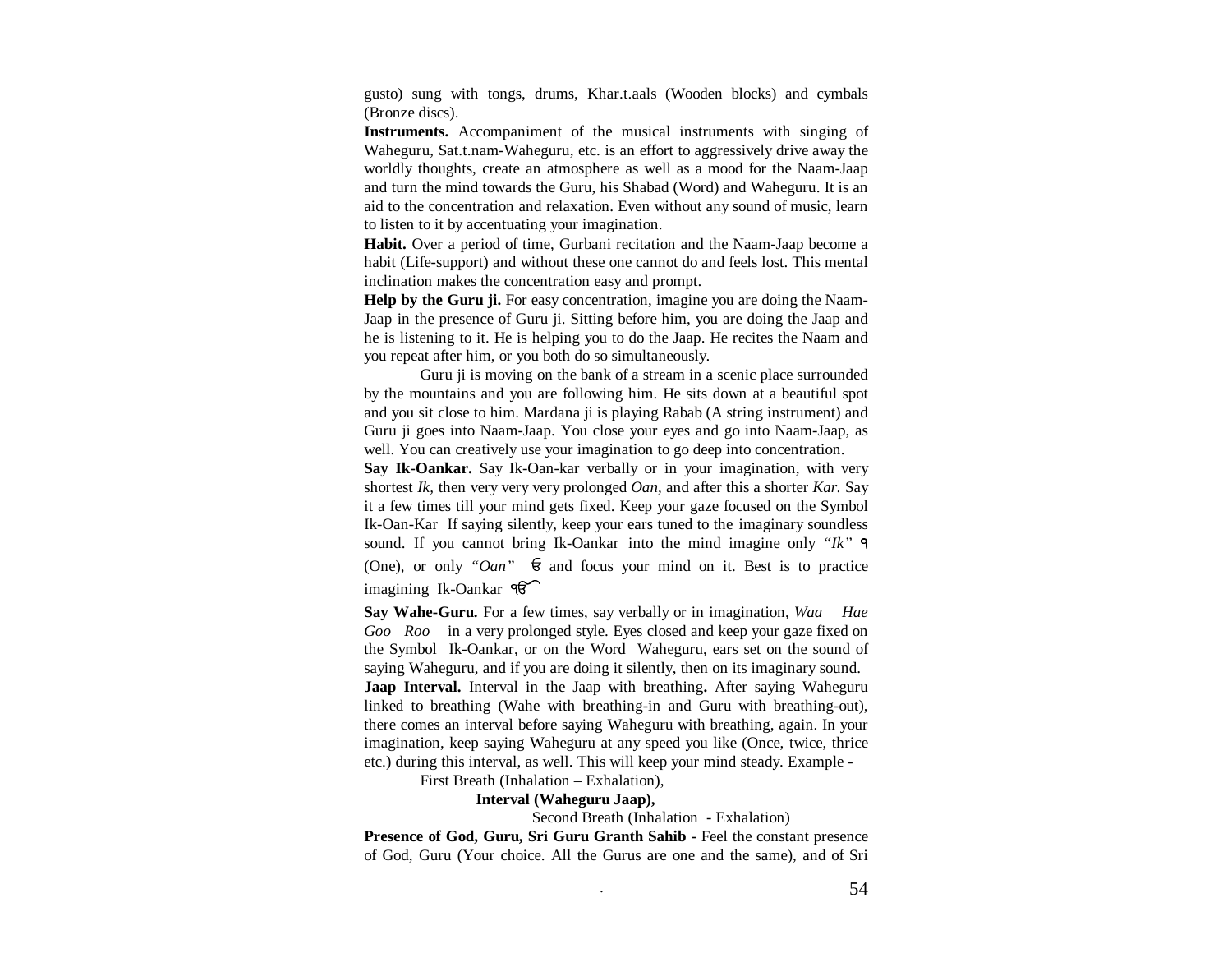Guru Granth Sahib. Try to behold the Guru, bow to him and sit at his feet. You may perceive the Guru sitting behind Sri Guru Granth Sahib ("Tabya," - in service to the Holy Granth). You can, at occasions, switch your imagination between the Guru and Sri Guru Granth Sahib. Pray to the Guru for him to stay before you, concentrate on him and do the Jaap. When you are alone, the Guru and God will give you company by Gurbani and the Naam-Jaap.

Keep your mind attuned to God. Feel that He is watching your every action. His respect in your mind (So called His fear) will not permit you to do any unwanted thing. Whenever you are free, recite Waheguru, couplets or stanzas from Gurbani, or a Shabad of your liking. Listen to the pre-recorded Kirtan. When carrying out the duties of your profession, apply your full mind to them, remember that you are under His supervision and you have to be sincere, honest, hard working and compassionate, as well as perfect. This way, every thing you do will be a "Sort of" your Nam-Jaap (A strong ground to practice the Jaap). The Lord will always be with you. You will develop an urge to do the Jaap and while doing it, Waheguru will be in your heart and He will not let your mind go astray. Virtues are basis for the Jaap, but these do not replace it.

Try to keep the revered Guru before your eyes, whenever you can, throughout the day. When bowing to the Guru, first bring him into your imagination and then bow. Do not simply bow in a "General way", presuming you have done it. In the same way, bow to Sri Guru Granth Sahib. It is hard to do so, because it is something that we rarely do and our minds are not accustomed to such things.

Doing Jaap in the presence of Guru Granth Sahib, or a picture of the Guru (In the room), you will appreciate the aura of the place. You will become aware that your mind is in the sphere (Mandal) of the Jaap. You will have a compulsion to bow to the Guru or Guru Granth Sahib again and again and pray for their Nadar (Kindness). This will keep you in high spirits and attached to the Naam.

Unwanted things come to our minds as a sharp picture quickly,because we remained attached to these all our life. Even after our best efforts, if we cannot bring to our imagination a very clear picture of the Guru, Guru Granth Sahib or of Ik-Oankar  $\mathcal{C}$  try to substitute a glow for them, may be of a different (Specific) hue for each.

**You May Try It -** Bow at the feet of the Guru, hold his feet with reverence and pray to him and as well, do the Jaap of Waheguru, for some time, occasionally, at least. During your Jaap, you will have a feeling to do so repeatedly.

**Company -** A friend or two of your thinking will be very helpful. They will provide a support group for the Jaap. Practicing with them will greatly help you in your exercise. In a larger group (Sangat), your Jaap will be conditioned by that (Group) and you will not have the liberty to do your will. But, at least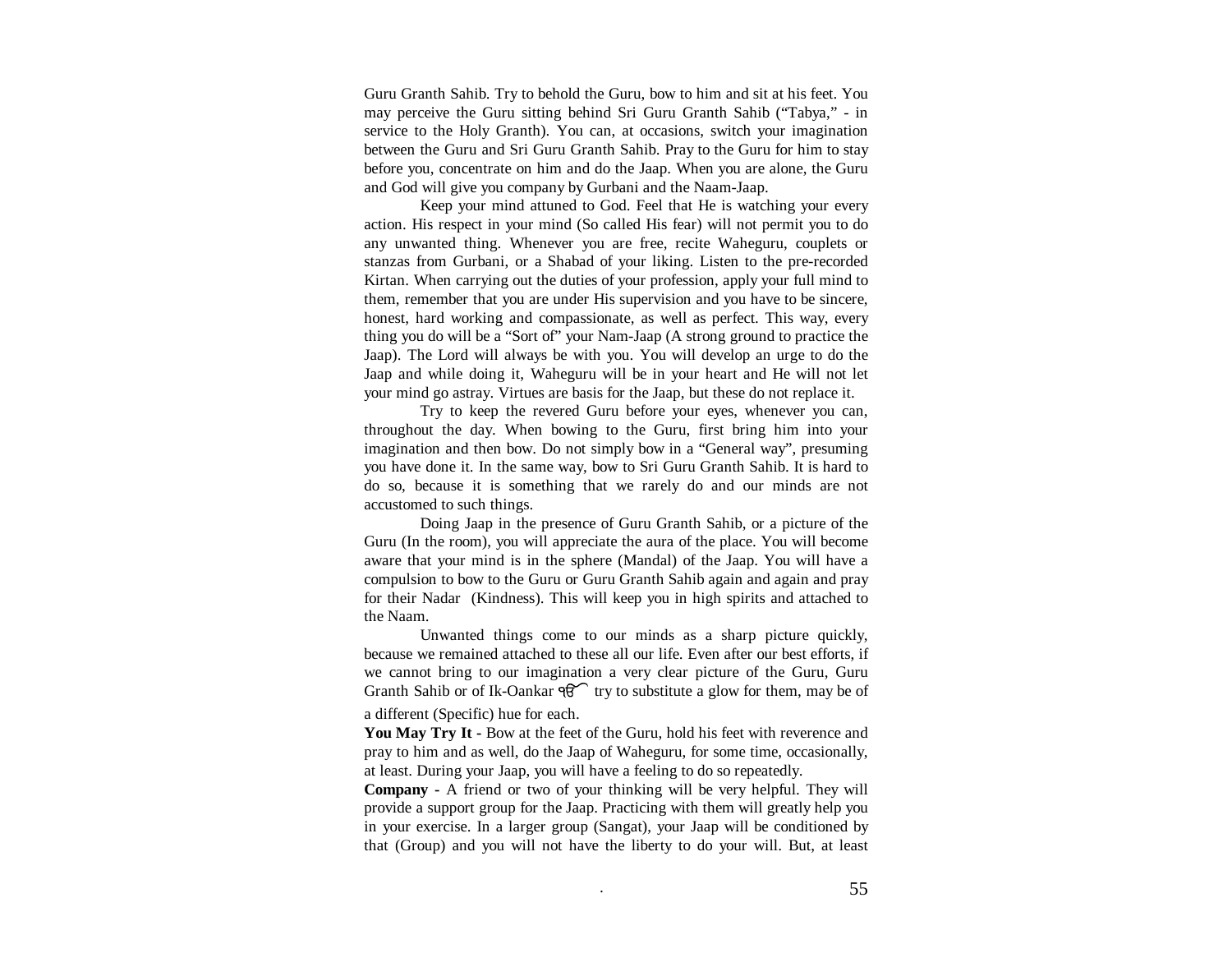occasional Jaap with Sangat is very important. The congregation becomes a larger support group, influences you with its elevated mood and you get infused with a keen desire to do the Jaap still more deeply. Such things keep the hold of the Jaap very strong and help in keeping the mind concentrated on it with ease. Visits to historical holy places (Gur-Dwaras), saints, Gurmukhs (God oriented people) and reading biographies of the Gurus, saints and adepts, keep the mind tuned to the Jaap.

### **Re-create scenery, or a visit to a place, to control the mind –**

**a.** Bring your imagination into play and create a scenery - mountain, river etc. and feel yourself doing the Jaap in that. It will not let your mind run astray.

**b.** Mentally create a mountain-surrounded valley and in the twilight, imagine yourself moving about in Vairag: the pain of separation (Longing) and calling on God "Waheguru, Waheguru," or reciting a Shabad with Bhav (Deep feelings, emotions). It will make you do the Naam-Jaap emotionally and with the mind absorbed in it. This will be fine as a temporary aid to fix your mind on the Naam.

**c.** Yatra (Pilgrimage). Replay in the mind the Yatra you did and go on doing the Jaap. It will help you to practice the control of the mind.

d. Gurdwara. Imagine going to your favorite Gurdwara (Darbar Sahib Amritsr, Dookh Niwaran - Patiala, Sis Ganj or Bangla Sahib - Delhi, Hazoor Sahib, Hem-Kunt etc.) and doing Jaap there. Bhav (Feelings) – The Jaap with Bhav, at least occasionally, should be undertaken. In Bhav, you get Vairag (Vayrag) very soon. Vairag leads to detachment and for getting attached to the Naam, detachment is the basic requirement. All this leads to the absorption in the Naam. In such a state, the Naam does not allow the mind to go astray and if need be, brings it back and binds it with its own self and the Jaap.

**DISTRACTIONS –** Do not pay attention to distractions, inner or outer. Keep above the sounds from outside and stay detached from them. You can utilize rhythmic extraneous sounds to your advantage for fixing your mind on them.Feel that this sound is also saying Waheguru, Waheguru, and take it into your Jaap. If something regularly disturbs, take appropriate steps to alleviate it, so that all through your mind is fixed on the Jaap. If there is an itch, scratch it. If an intruder or something e.g. phone disturbs, attend to it and get rid of distraction. If an idea comes, write it down and relax your mind. A tape recorder can be handy and useful. Keep your mind free to get re-absorbed into the Jaap. Most desirable is that no one disturbs and even wishes you when you are sitting for the Jaap. Others should take your phone calls.

**TRUTH THE NAAM-JAAP -** In the Naam-Jaap, imagination is brought into play for help to create aids to concentrate on the practice. In time, this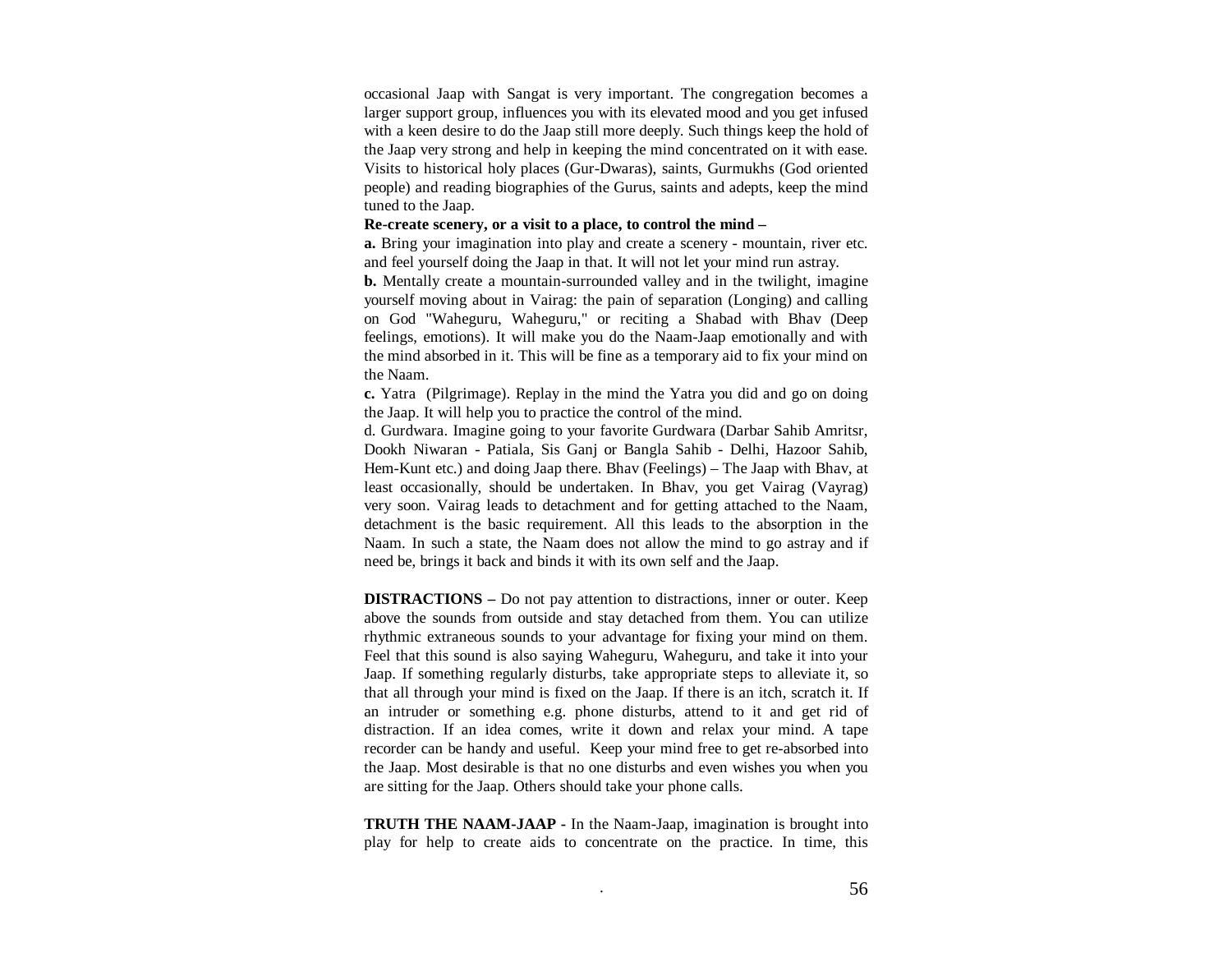imagination materializes and becomes a reality to keep your mind in the attitude of the Naam. The Naam-Jaap transforms imagination into reality.

### **NOTES ON THE SYMBOL**

**Mid-Brow Point –** As soon as the eyes are closed and lifted up to gaze at this point, the mind gets detached from the worldly things, stays high up above them and attached to the Naam Waheguru and to God.

**When practicing,** wherever needed, tell your mind to focus intensely on Ik-Oankar, to perceive it clearly. You may pray to the Guru, Guru Granth Sahib, Waheguru and to the Symbol itself, for its fixation at the Mid-Brow Point –

*Revered Sir Ik-Oankar, please, get fixed at my Mid-Brow Point etc.* 

**Place Ik-Oankar** in the middle of Glow at the Mid-Brow Point. Feel that the Symbol Ik-Oankar is brighter than the outer glow. This will accentuate concentration.

**May be the picture of the Guru** who is closer to your mind, gets set within Ik-Oankar, or replaces it at the Mid-Brow Point. The same may happen if you are fixing at the Word Waheguruand not at Ik-Oankar.

**Moving imagined pen.** For more concentrtion, with eyes closed, move imagined pen on Ik-Oankar. You may move your finger (In thought or actually) on imagined Ik-Oankar. Don`t do this in the public view, lest it looks funny.

**After fixing the Symbol** at the Mid-Brow Point and resorting to the Naam-Jaap linked to two phases of breathing, Ik-Oankar may automatically disappear (And also the Glow). Continue the Jaap with eyes slightly turned up (Normal position of the closed eyes) towards the Mid-Brow Point, as before.

**When well practiced** in getting concentration by fixing attention on Ik-Oankar at the Mid-Brow Point, if you like you may intentionally exclude focusing on Ik-Oankar and start gazing at the Mid-Brow Point only. You may start ignoring the glow over there, too.

**If you want to have the Symbol** only for the start and the end of the Jaap, let it disappear after the start. Bring it and may be the glow too, back before ending your Jaap and bowing to Guru Granth Sahib, leave it (Symbol) in the glow around the Holy Granth, from where you had taken it.

**If bringing Ik-Oankar into imagination has not been attained** even after a long practice, simply feel that the Symbol Ik-Oankar is at the Mid-Brow Point, or ignore it and do the Jaap simply by fixing your gaze on the glow if it is there, or only at that point.

### **If you cannot focus at the Mid-Brow Point** –

Keep your mind focused on the Symbol imagined placed anywhere before your closed eyes (In front of you, may be on the wall etc).

If this too, is impossible, try to fix your gaze on the Mantar 'Waheguru' in place of the Symbol Ik-Oankar.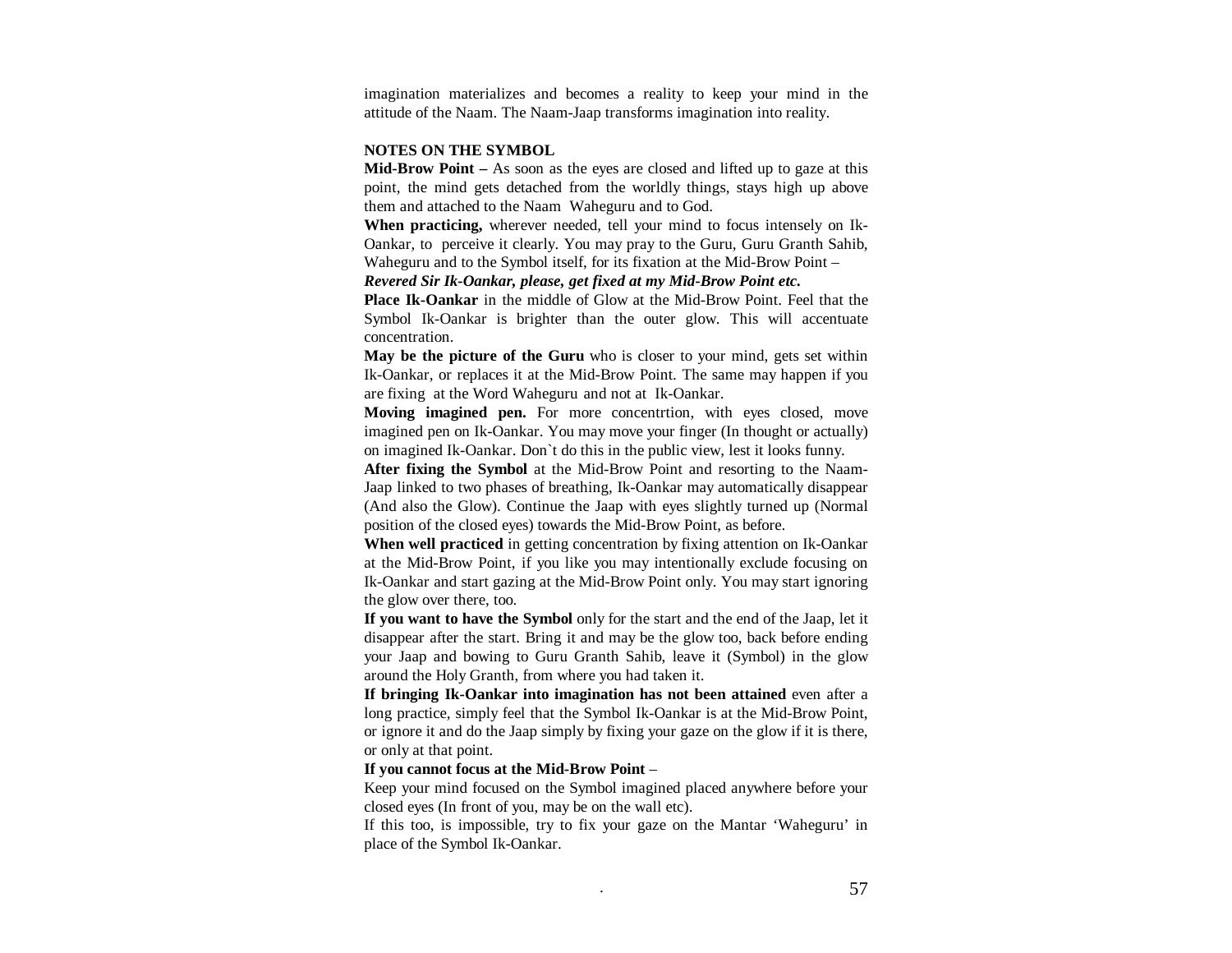If you cannot do so on the mental picture of any one out of Ik-Oankar and Wahrguru, then concentrate on their thought (idea) only. Focus your mind on the thought: idea, of the Naam (Waheguru) and not on its form (Picture).

**Poor focus.** Whenever focusing on Ik-Oankar at the Mid-Brow Point becomes poor, write or gaze on Ik-Oankar for a few times (In your imagination) carefully and with concentration. Also, you may say Ik-Oankar and then Waheguru gazing on the Symbol itself.

**Sticker.** If fixing Ik-Oankar at the Mid-Brow Point is difficult, feel as if a sticker with the Symbol ९८ has been put to your forehead or to something

(Wall) close by in front of you, for you to fix your gaze on it.

**Brighter Symbol.** To fix the gaze on Ik-Oankar more securely, feel that it is very bright and is in the middle of the glow at the Mid-Brow Point, provided this glow has manifested by this time.

**Spellings, meanings.** For a short time, you may concentrate on the spellings and meanings of the Word Waheguru and on Ik-Oankar, and on their Essence (God).

Restoring Symbol. If Waheguru दर्गरागुनु, or Symbol १६ you are gazing on disappear, in imagination concentrate to create these and write on them with pen, finger, or gaze, for a short time. It will help to restore them at the Mid-Brow Point.

### **NOTES ON RECITATION (NAAM-JAAP)**

**Quick fix -** If you have a very little time, sit down, omit some steps to save the time, fix gaze at the Mid-Brow Point and do the Jaap by silently (Without sound) reciting "Wahe" + Breathe-In and "Guru" + Breathe-Out.

Cut short *some steps* of the Naam-Jaap practice as per your choice, to adjust it into the time you have. You may say out a step for less times, 1 or 2 (Not 5 etc). You may simply recite Waheguru, without practicing any step of the technique. **Urgency.** If some urgency makes you get up, afterwards go back and take up the Naam-Jaap from where you left. You may redo it from the start, if you so desire and have time.

**Technique.** Already discussed. It keeps you more concentrated and you can sit for a longer time. No doubt, it leaves less time for the straight Jaap of "Wahe" + "Guru," linked to Breathe-In and Breathe-Out, but time permitting, you can prolong your sitting.

**Recitation.** We read and recite something verbally (Vocally), or silently by forming words or by just imagining them, or it is a mix of the both. Saying Mantar in properly formed words will give more concentration. When well practiced, just imagining the words will spare your attention from forming the words fully and it will take you deep into the Jaap.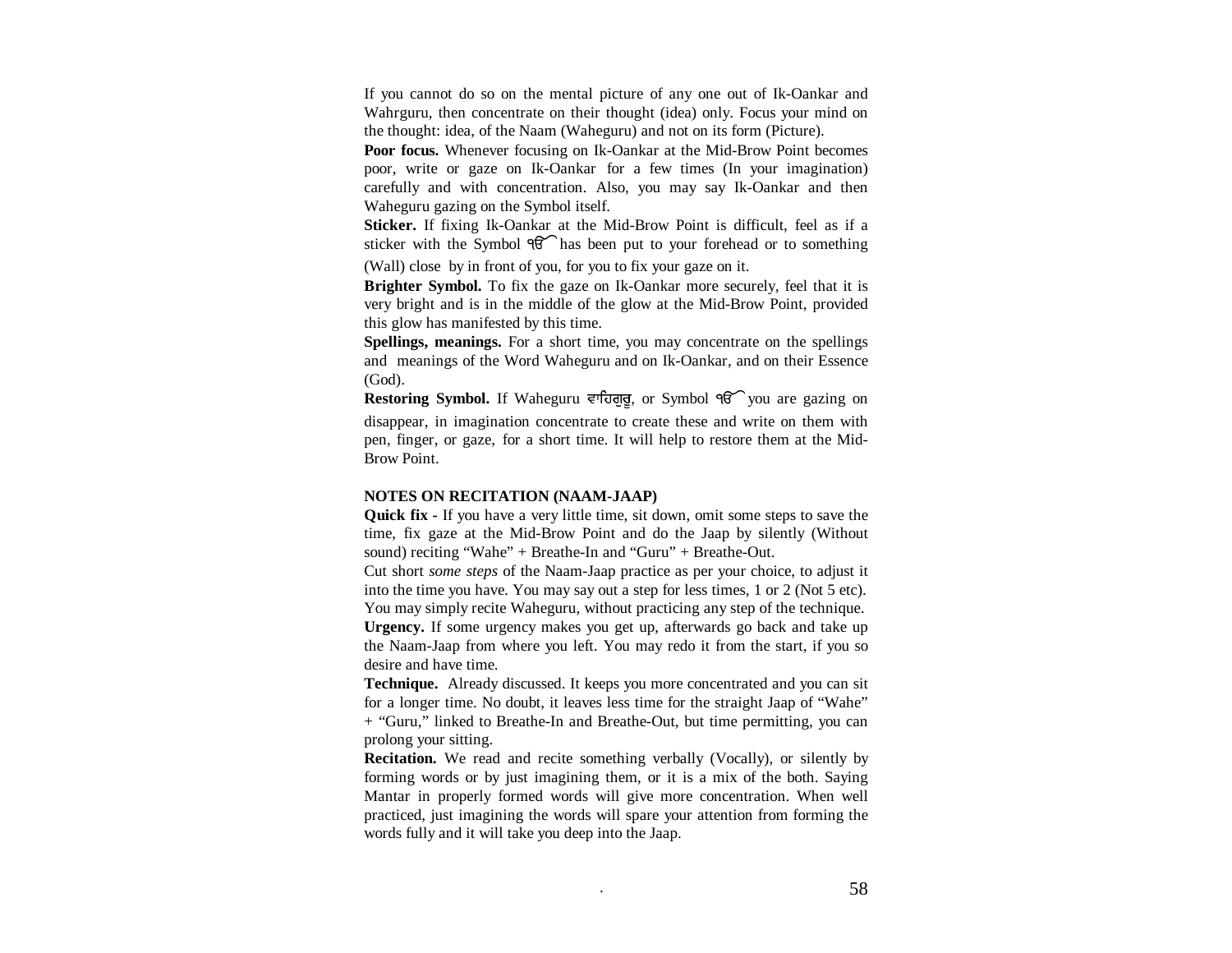### **On becoming an adept -**

He can quickly visualize the Symbol at the Mid-Brow Point and gets easily concentrated. May be the glow as well, appears at that point easily and quickly. The mind of such a person gets detached from the world and stays attached to the Naam.

He may no more adhere to the prescribed steps of a technique of Jaap and may only retain its some steps,.

As the sitting continues, once he moves into the flow of the Naam and goes deep, all the supports like the Mid-Brow Point, Symbol, glow, breathing etc. are left behind.

He may make some changes and modifications in the steps of a technique, according to his choice.

He recites Waheguru in his thought (Mentally), as an idea of it.

The Naam becomes the center of his attention and it holds the concentration. His mind is fixed on the Naam and he is constantly in the Jaap.

The concentration goes into Sehj (Habit, a state of effortlessness of an expert, equipoise).

He becomes one with the Naam and so, gets lost in the Lord. The Naam "Waheguru" absorbs him into Himself.

# **RECITATION**

Recitation of the Name of God (Waheguru) is to put us into an elevated mood (Char.hd.ee-Kalaa). We should practice it in a very calm and relaxed way. Daily practice develops eagerness for Recitation (Jaap) and gradually this (Recitation) becomes our habit. The habit means something that becomes a must for the person and he-she cannot live without that.

 Recitation enables us to dissect our thoughts, tease them out, keenly observe, analyze and understand them. Once their understanding dawns, we become able to handle them efficiently and remove undesirable element out of them. This will free the mind for getting attached to itself, rest, go back to its center and stay home.

 Miracles do happen every day and one of the greatest miracle is that by recitation of the Name of God, an ordinary person gets a new direction for treading the path of holiness. This inculcates universal, selfless and true love for everyone, with no discrimination. This is what the Lord wants us to do!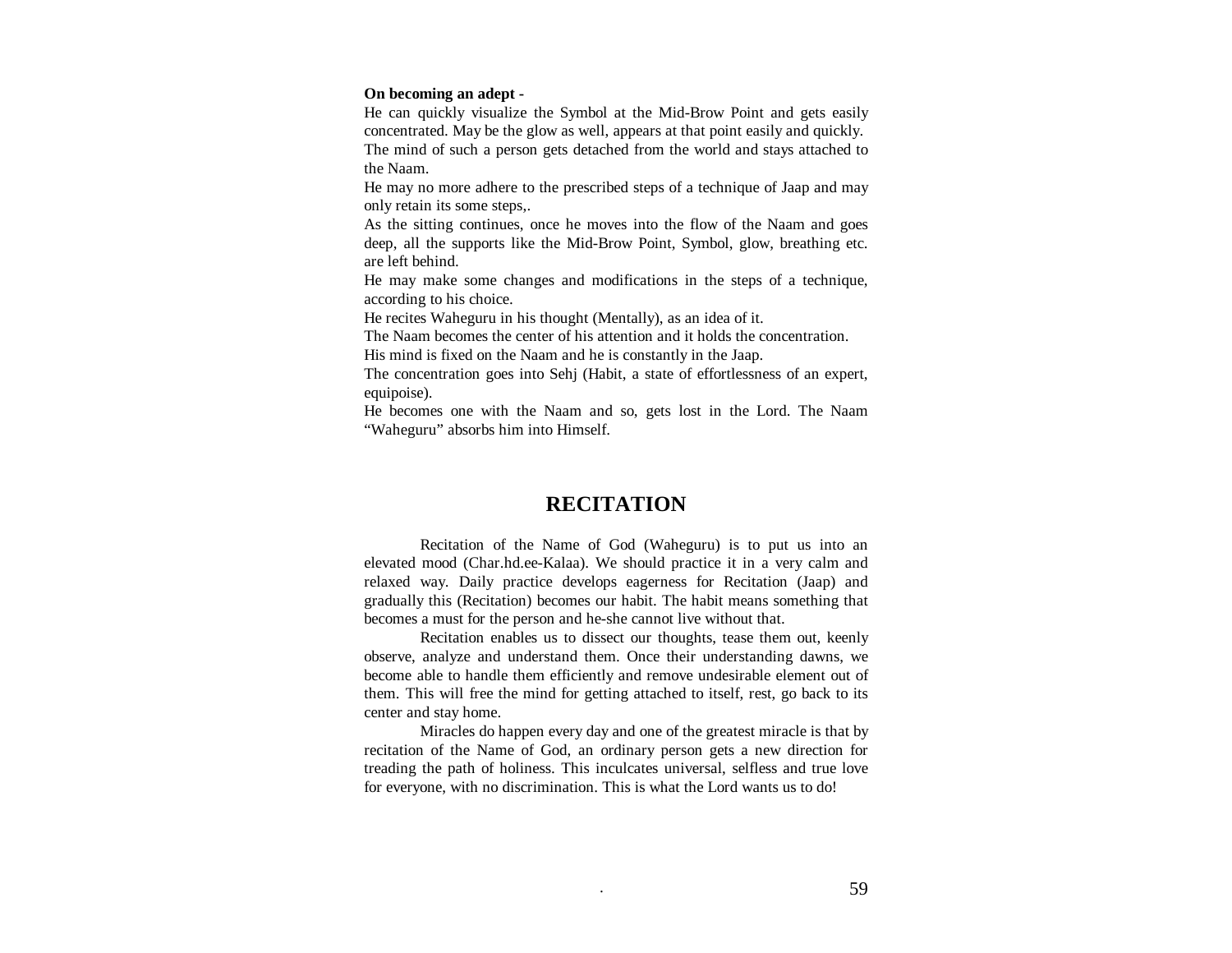# **SUMMARY OF RECITATION**

Abstract of all that we have done and probably will keep doing – **Note –**

 This is the abstract of practicing the Naam-Jaap and gives the steps to be followed. The subject discussed had been long one and every step of the Naam-Jaap was discussed with repetitions to practically demonstrate the method of doing it. This summary is important to bring each step to the mind in its proper sequence, when practicing the Jaap. In this, a few steps from Advanced Methods have been incorporated.

**Cover body** with a wrap (Shawl, sheet).

**Sit down** cross-legged on a soft pad, sit erect, hands in lap, fingers crossed, may fix gaze at the Mid-Brow Point.

**Starting Jaap** of Waheguru, Sat.t.nam Waheguru, for a few minutes

**Normal Breathing** saying Waheguru once, with each breath. Do it 5 times.

**Bow and Pray** for the boon of the Naam and concentration on it.

**Glow.** If glow appears at the Mid-Brow Point, its fine.

**Naam-Jaap.** Do Waheguru Jaap for the allotted time -

Breathe-In and mentally say Wahe

Breathe-Out and mentally say Guru.

**Pray.** Thank Waheguru for the boon of the Naam-Jaap and concentration on it. **Blessings.** Feel the beam of glow from Guru Granth Sahib falling on you. Enjoy its ecstasy.

**Sit** straight.

**Mala.** Do Waheguru Jaap 5 Malas and Mool-Mantar Jaap 1 Mala.

**Jaap** of Waheguru, Sat.t.nam Waheguru, for a short while. May say Waheguru and Mool-Mantar, 5 times each.

**Bow** to the Guru, Guru Granth Sahib.

**Your Naam-Jaap session is complete.** Do it with technique to develop concentration, at least once a day. You have rest of the day to do it in a simple and straightforward way without any methodology, if you so desire.

**Symbol.** You may imagine the Symbol Ik-Oankar  $\mathcal{F}$  set at the Mid-Brow Point, focus your gaze on it and continue your Jaap.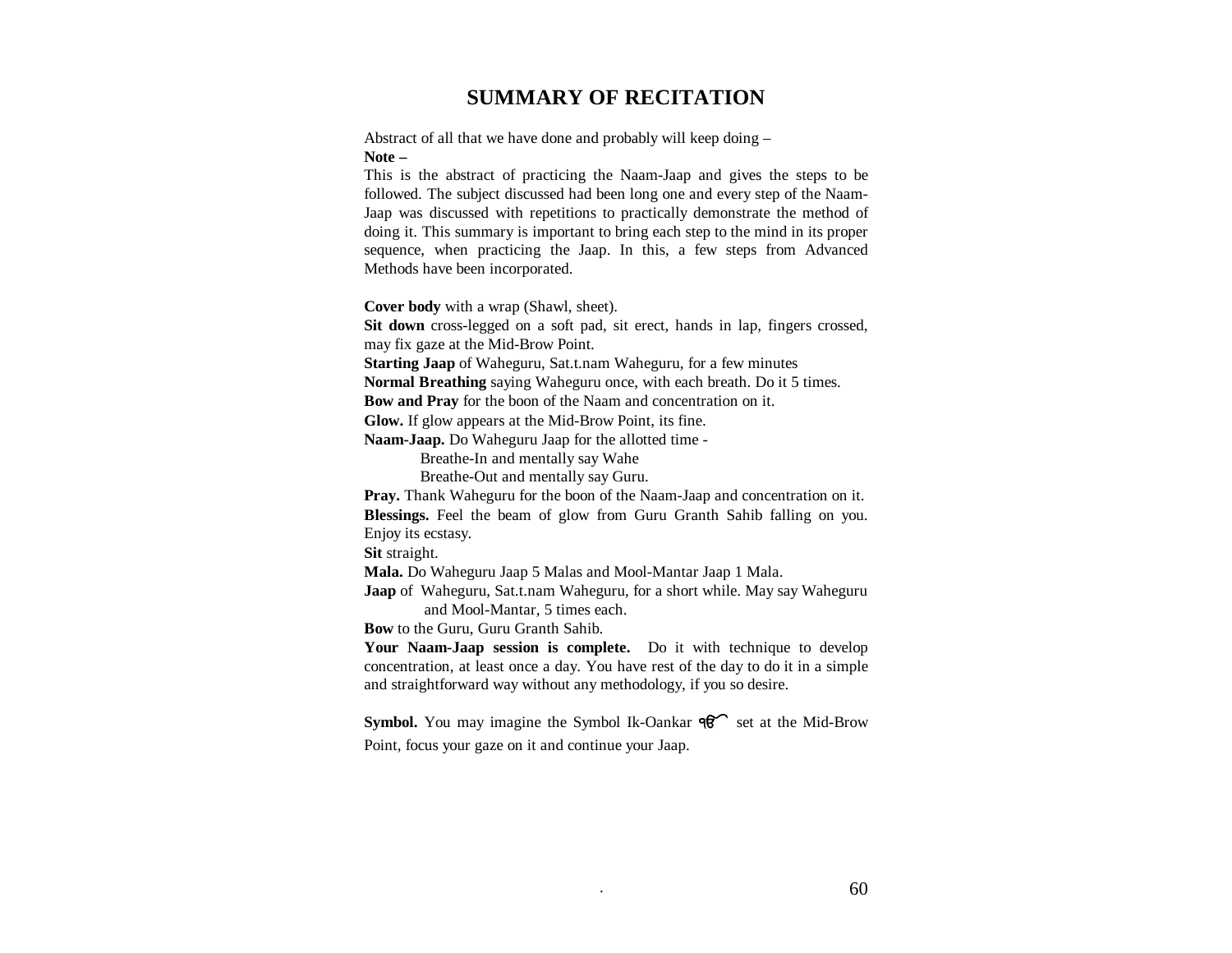# **BEYOND RECITATION**

Some important topics having direct relation with Recitation. These have not been given in their alphabetical sequence.

### **SIMRAN, REMEMBRANCE**

### *These letters are mortal, but that Immortal-Letter: The Name of God, is not included in them. Kabir-340-3*

'Simran' is the constant remembrance of God and it is a State of Mind. This is the Ultimate - an attainment, and on reaching this stage, all "Doing" (Jaap etc.) is over. In it, there is no more the Word "Waheguru" (Jaap of the Naam). May be whose Name it is (Waheguru) has Himself settled there (In the mind) in place of His Naam (Name). It is like mother keeping child in her mind however busy she might be. Simran transcends Smadhi, which (Smadhi) is a transitory deep concentration taking the mind into void. Simran is a permanent change and in this, there is no entering into void, but one thinks of God all the time. It is higher than the Naam-Jaap and there is no more recitation of the Naam of God except when desired by the practitioner.

The practitioner always feels in the loving fear and presence of the Guru and Waheguru. He is in total surrender to Him and resides in His Will. He is in Sehj (Thw equilibrium of mind - balance, equipoise), above discriminations, in Santokh (Fulfilled, free from wants), stays in Vismaad (Joy of wonderment of union with God) and constantly feels His bliss.

### **Simran and Jaap, Remembrance and Recitation –**

### Remembrance – Simran.

Recitation – Jaap (Jap).

The Gurus do not differentiate shades and moods of the words Simran and Jaap and use all of them universally for remembering God. It is for our own convenience that we reserve the words to express one or other mode. Jaap (Repetition), Simran (Remembering), Gaawan` (Sing), D:he-aavaan (Apply the mind on) etc. are used both for reciting the Name of God (Jaap), and for remembering Him (Simran). All of these have been used in a general way and mean Jaap, as well as Simran.

In the following quote, the word "Simran" (Remembrance) which is considered to be a mental process, has been used to say the Naam verbally (With tongue) -

### *The vocal Simran (Here means Jaap) cleanses the body and mind. 5-49-6*

 In fact, the thought process is active whether we remember God mentally or verbally. But, for the convenience of our own understanding and classification,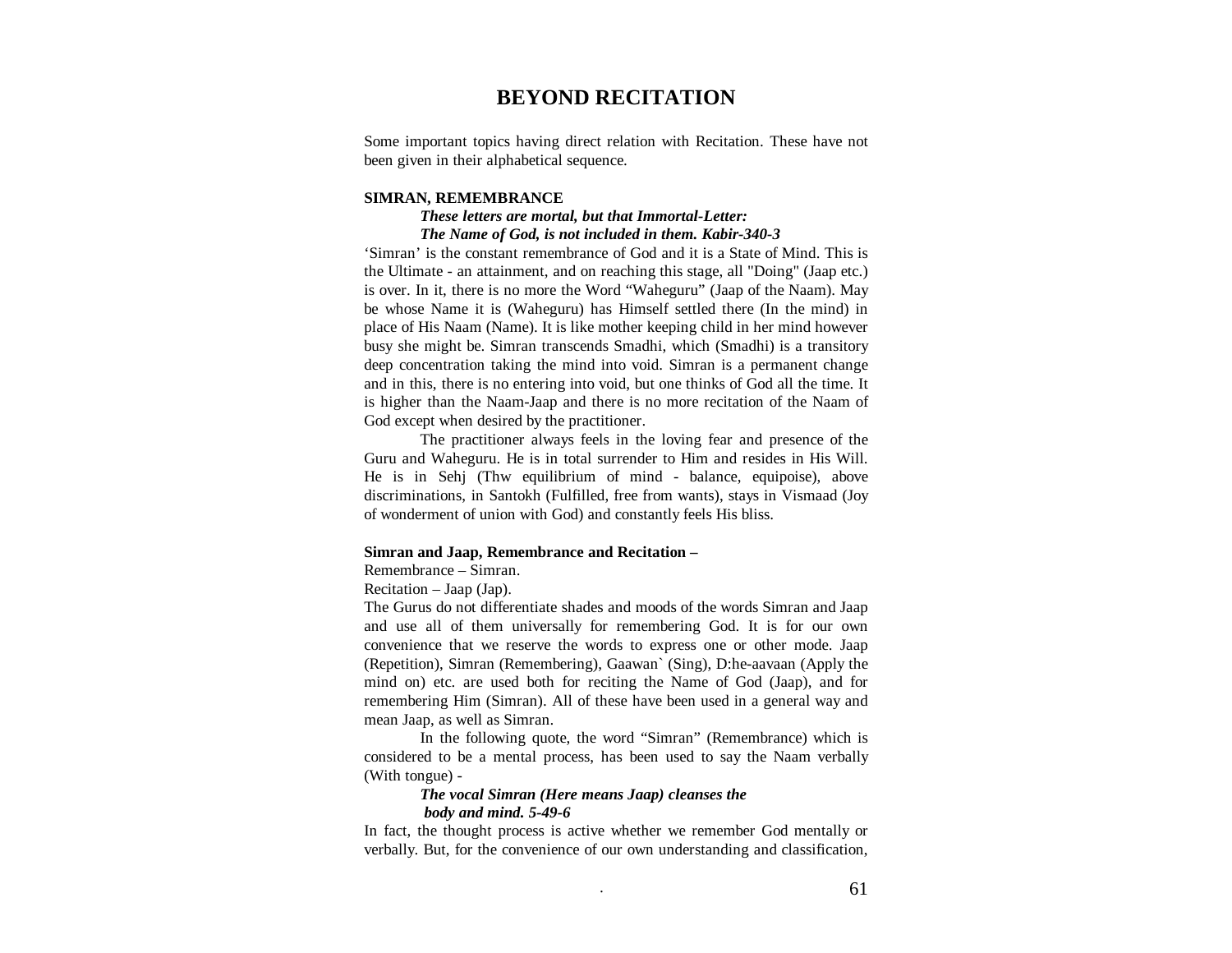the Jaap is one wherein a Mantar is recited (Repeated) by speaking out or silently and Simran is pure remembrance (Pure thought process) with no recitation of a Mantar. It is true that Guru ji did not draw any hard and fast line between the Jaap and Simran. Sikhs too, generally do not differentiate these and use the word "Simran" for the "Jaap," but we have to differentiate these for maintaining clarity for our selves.

There is another word, "Bhajan." In a broad sense, "Bhajan" means a "Devotional Hymn" and it is usually sung out. Sikhs, commonly use this word to mean a Mantar (He begged for Bhajan) as well as Jaap e.g. "He is sitting for Bhajan." The worship of the Lord is commonly termed "Bhajan Bandagi" (Jaap-Worship), "He is doing Bhajan-Bandagi." We neither do Simran, nor sit for it, because it is not a thing to do, but is a state of mind. Guru ji has used the words "Jaap" and "Simran," specifically also, to differentiate these -

 *Recite the Name of God verbally (With tongue). 7-99-1* 

### *O Mann (Mind), remember the True Lord. 3-1126-16.*

To keep things simple and clear to us, we should use the word "Jaap" for reciting the Name of God mentally or verbally and reserve "Simran" for a higher level of devotion, which is a pure remembrance. Many times the combination "Jaap-Simran" is used and it is okay for the general purpose for which it is meant.

### **Mystery of Simran (Mystery of Remembrance) –**

Simran quietly takes the practitioner from

*"Teen Gun"* (Three dimensional state of mind: attachment to Maya) higher to "Turya Awastha," also called *Chautha Pad.d* i.e. Fourth Dimension, and it is

*"Nij Ghar"-*the Place of God.

Whole of this process is called "Shabad. Surt. Kaa mael," the Union of the Word and Awareness, i.e. the place from where the thoughts were arising, has now been occupied by the "Shabad" (Word of the Guru: his Mantar "Waheguru"

and no place has been left for the worldly thoughts.

*From where the worldly thoughts were arising, now the thoughts of God arise.*All this happens in *Dassam-Dawar (Tenth Gate)* which is a Spiritual-Location right at the top of head (Under the skull).

Dassam-Dawar is "Gupt," the Closed i.e. Hidden Gate (Darr or Dawar means

gate, door). There is no opening at this point. This is imaginary and not an anatomical structure.

**Nau-D.ar (Nine Gates)** which are open and have their outlets, are - Eyes 2, Nostrils 2, Ears 2, Mouth 1, Urinary Outlet, plus organ of birth , Fecal Outlet 1. *Relation of these Nine Gates to Spirituality is that we have to control them -*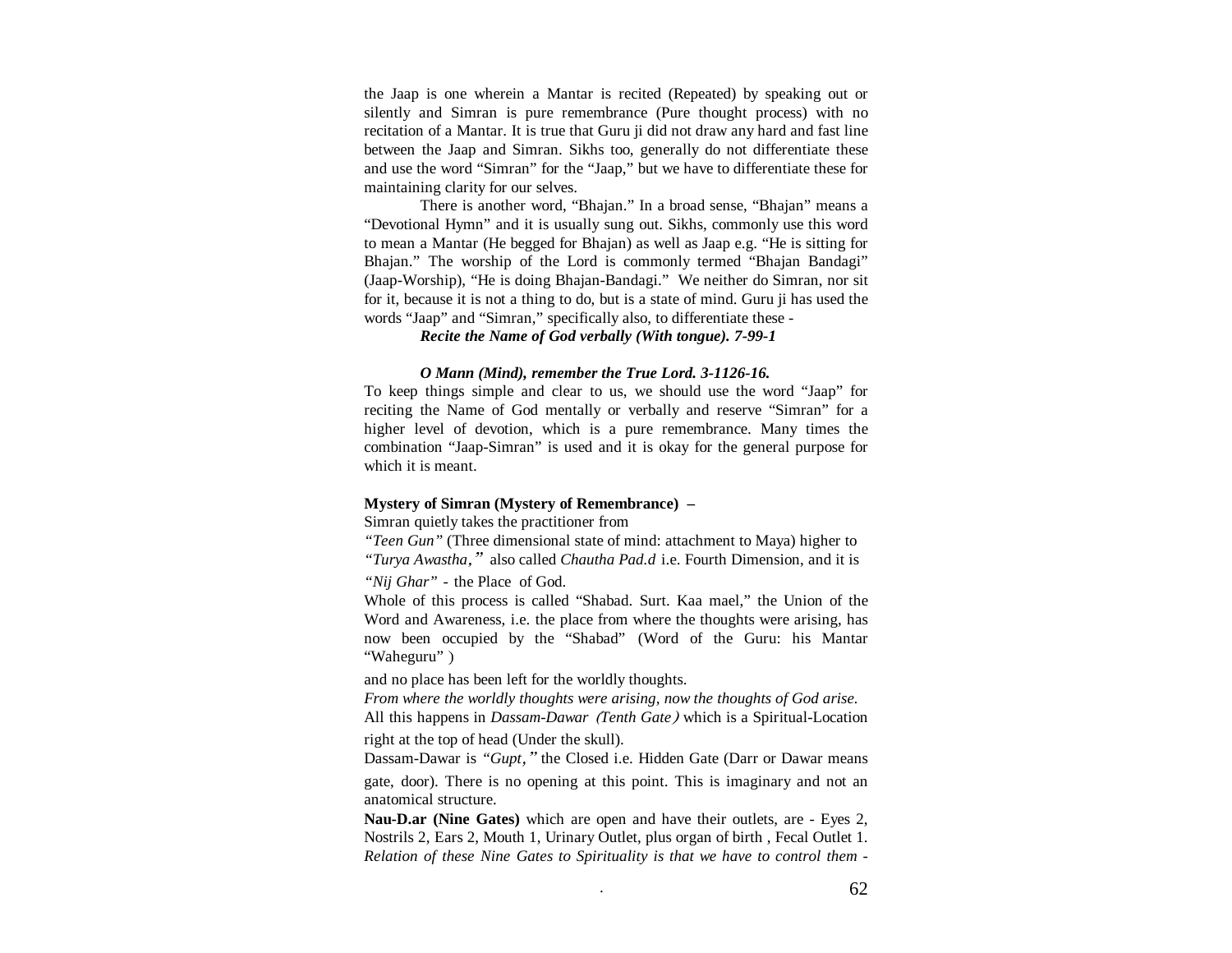*close them,* generally speaking to a reasonable extent to enable us to do the Naam-Jaap.

**D.assam-D.war, Tenth Door (Gate),** Dassam-Dawar, Sahansar Dall Kanwal. It *is one that we have to open fully* by resorting to the Naam-Jaap. The Naam-Jaap is the medium that takes us to the state of Simran and from there (By detaching us from the Teen-Gun World) to

Nij-Ghar (Ture-aa, or Turya: Fourth Dimension) i.e. to the *"Union of the Word and Awareness."* 

This door we have to open to invite God in, but this is the one that we don't open, rather keep it tightly closed (By our vices). We should open, let God in and then shut it (To the world). God should be kept in and the world out!

The Word (Waheguru) is the Name of God and Name means God Himself.

This Union is also known as the *Union of Shiv (Shiva, God Factor) and Shakti (Maya i.e. World Factor).* 

**Maya.** Teen Gun Maya – Maya, also called Shakti (Energy), is threedimensional world-factor and its three contributory characteristics are Rajo, ego + Tamo, vices + Sato, virtues). Shakti (Maya) is lost on meeting Shiv (God) and only the Lord is left.

Now, the seeker sees God every where, in every thing and the world for him is no more.

This is God Realization.

Read God-Realization; in this chapter. See Sahansar-Dall Kanwal (in Yoga), Dassam Dawar and Maya, in Appendix.

# **MEDITATION**

# *With humility, I meditate on God all the time. 5-1077-16*

Meditation is single-minded thinking about something (Contemplation on one and the same thing: Dheaan) and Transcendental Meditation is nothing but a misnomer. Thinking is thinking and when meditating, we already mean a super-thinking (Thinking with a focused mind). In thinking, it is not necessary that the thoughts on the same object will remain the same throughout and this is meditation or contemplation (Changing thoughts on one and the same object). It is different from the Jaap, wherein one continuously recites the same Mantar (Formula) and throughout the thought remains focused on the same thing unchanged. It is incorrect to call the Naam-Jaap a Meditation. In the Naam-Jaap, the Naam of God (Waheguru) is recited vocally, or in the mind and thought is focused on what is being said. The Naam-Jaap is an entity in itself and is not a meditation.

If one worries, the changing thoughts keep hovering around the nucleus i.e. the worry itself and it is a good example of meditation. Recitation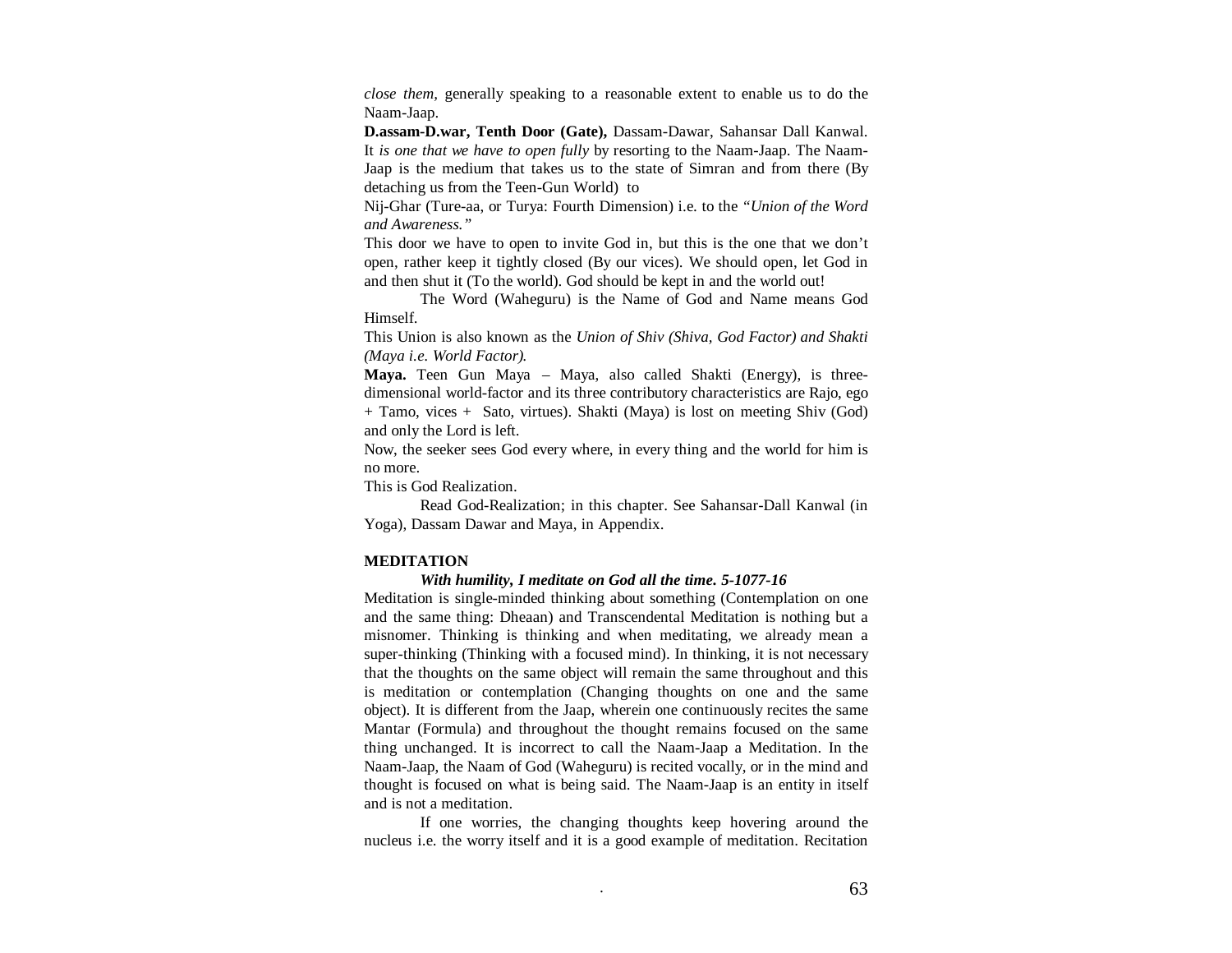of Gurbani is mostly the meditation on God and meditation on Him is quite important, too. Usually, a Shabad (Hymn) deals with one and the same subject and its recitation, replay of its contents in imagination and contemplating on it, is meditation (Of high order). Thinking of God is meditation on Him. During Naam-Jaap, thought of Waheguru is always there in the back of mind, no doubt.

We talk to God, meditate on Him, do the Naam-Jaap, reach the state of Simran and go beyond that (Tureeaa At.eet, beyond T.ureeaa).

### **SMADHI**

This is deep absorption of mind and 24 minutes of it make one Smadhi. In this state, the Yogis become blank - go into mental-void. This is not the way of a Sikh and his Smadhi is getting totally absorbed into Gurbani (Scripture), its Kirtan (Singing of Hymns), or in the recitation of the Naam of God and though not common, one out of many reaches this state.

> *Smadhi is not to create the mental-void, but is absorption into the Name of God. 5-265-4*

### **TALKING TO GOD**

*Nanak narrated all that transpired at the door of the Lord. 4-316-3* 

It is just like talking to someone - trailing on and on and saying whatever comes to the mind, with the presumption that he-she is addressing to God. The talk is mostly vague and not fixed on to one and the same topic. Some, take it as meditation which it is not. Meditation is contemplation on a specific subject – ideas set on a fixed object. Some talk to God loud, others mumble, or do so silently. Their such a talk may be an Ardas (Prayer, invocation) to God. Whenever possible, we should find time to talk to God.

### **GOD REALIZATION**

God Realization is attaining the Brahm-Gian, Supreme Knowledge of God, that He is present everywhere and in every thing, nothing is without Him, He is all powerful, every thing is under His Will, He is the Creator and the Destroyer, too. This is the state of Union with the Ultimate: becoming one with Him -

# *The individual's soul merges with the Great Soul (Super Soul),*

 *Like ripple (of water) mixing (Becoming one) with water. 5-102-7* 

By the Naam-Jaap, the state of Simran is attained and one settles in the Sehj (Equipoise). The three-dimensional World is transcended. The world is Maya i.e. three characteristics of Ego, Vices and Virtues, called in turn Rajo Gunn, Tamo Gunn and Sato Gunn. Gunn is quality or characteristic. The practitioner, by virtue of Simran, transcends three Gunns and enters the fourth Gunn –